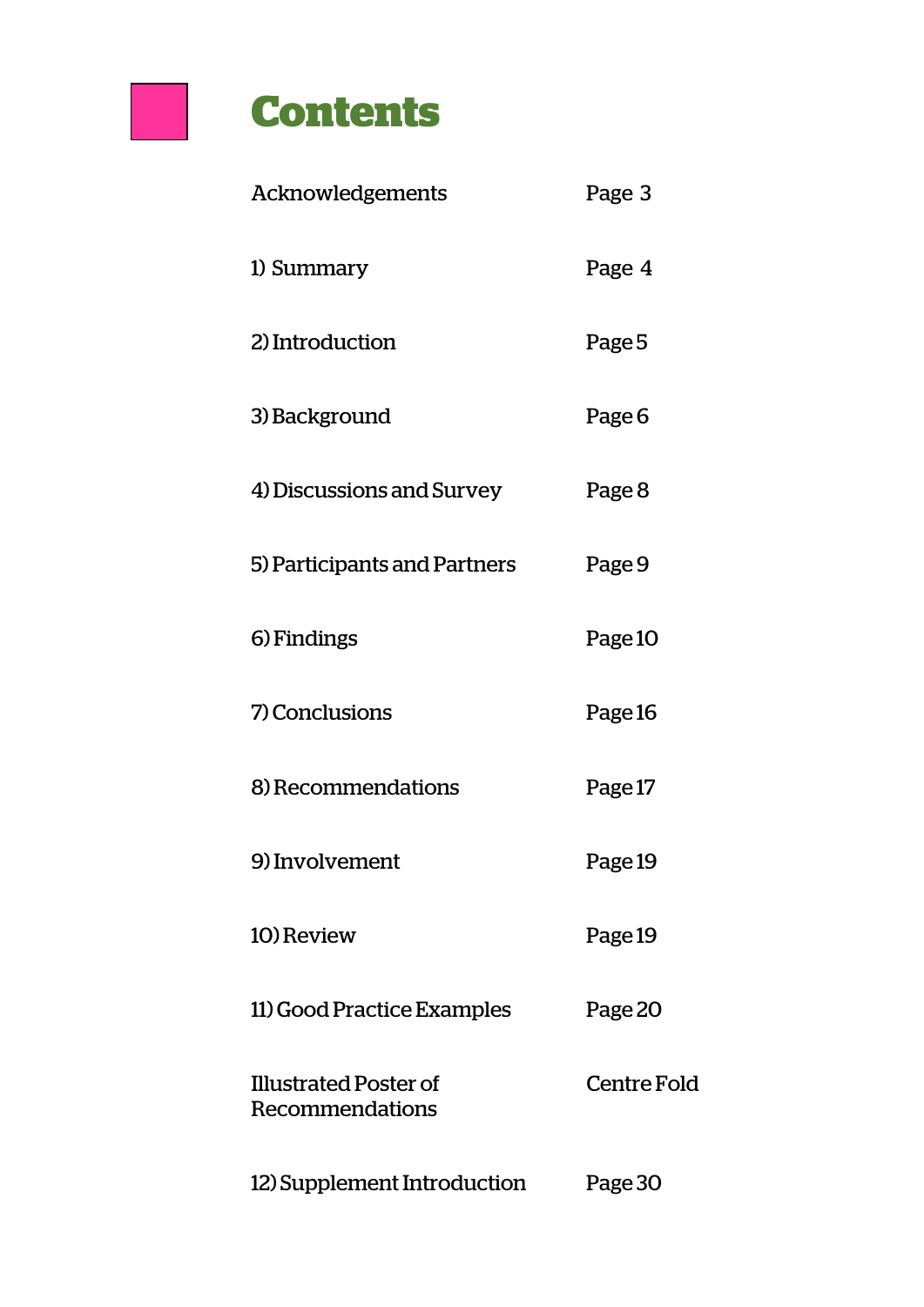#### Contents (continued)

| 13) Discussion Group Themes      | Page 31 |
|----------------------------------|---------|
| 14) Responses to On-Line Survey  | Page 45 |
| 15) Names and Initials Explained | Page 52 |
| 16) References                   | Page 54 |
| Contact us                       | Page 56 |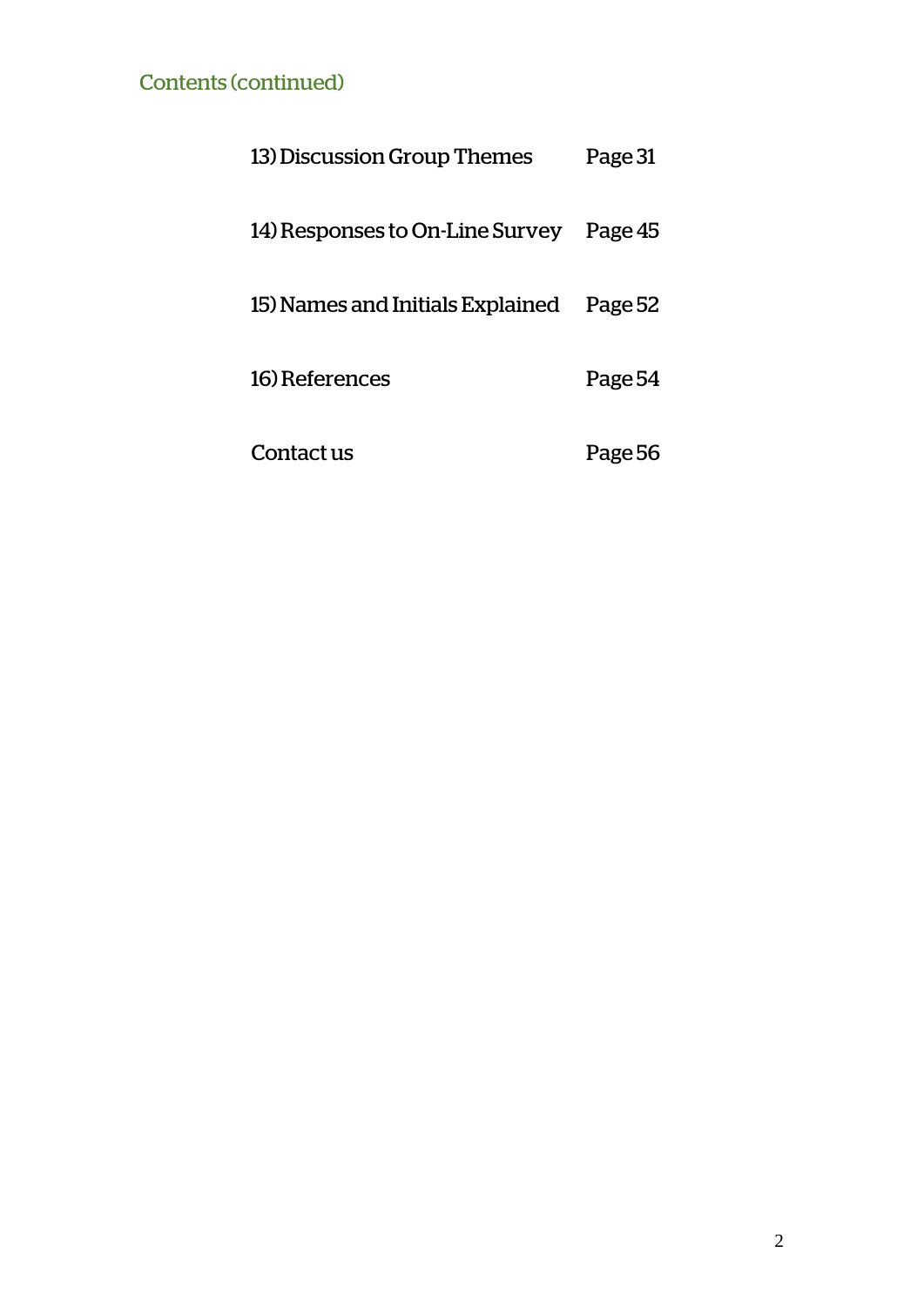

## **Acknowledgements**

Healthwatch Isle of Wight would like to express its thanks to everyone who contributed or supplied information for this piece of work on mental health support for children and young people.

- The 29 young people and 25 adults who took part in the local discussion groups and online survey
- The individuals who contributed to the planning and delivery of the discussion groups, along with the organisations who provided discussion venues or whose staff supported participants in their involvement.
- Staff of the Isle of Wight NHS Trust and a range of other local provider organisations are thanked for providing information and updates on local services. This has helped in giving an informed background to this piece of work.
- A range of organisations across the I.W. and the U.K. assisted in identifying examples of good practice, and these are also thanked.

Healthwatch Isle of Wight looks forward to working positively with all the above and other partners in achieving the progress recommended in this report.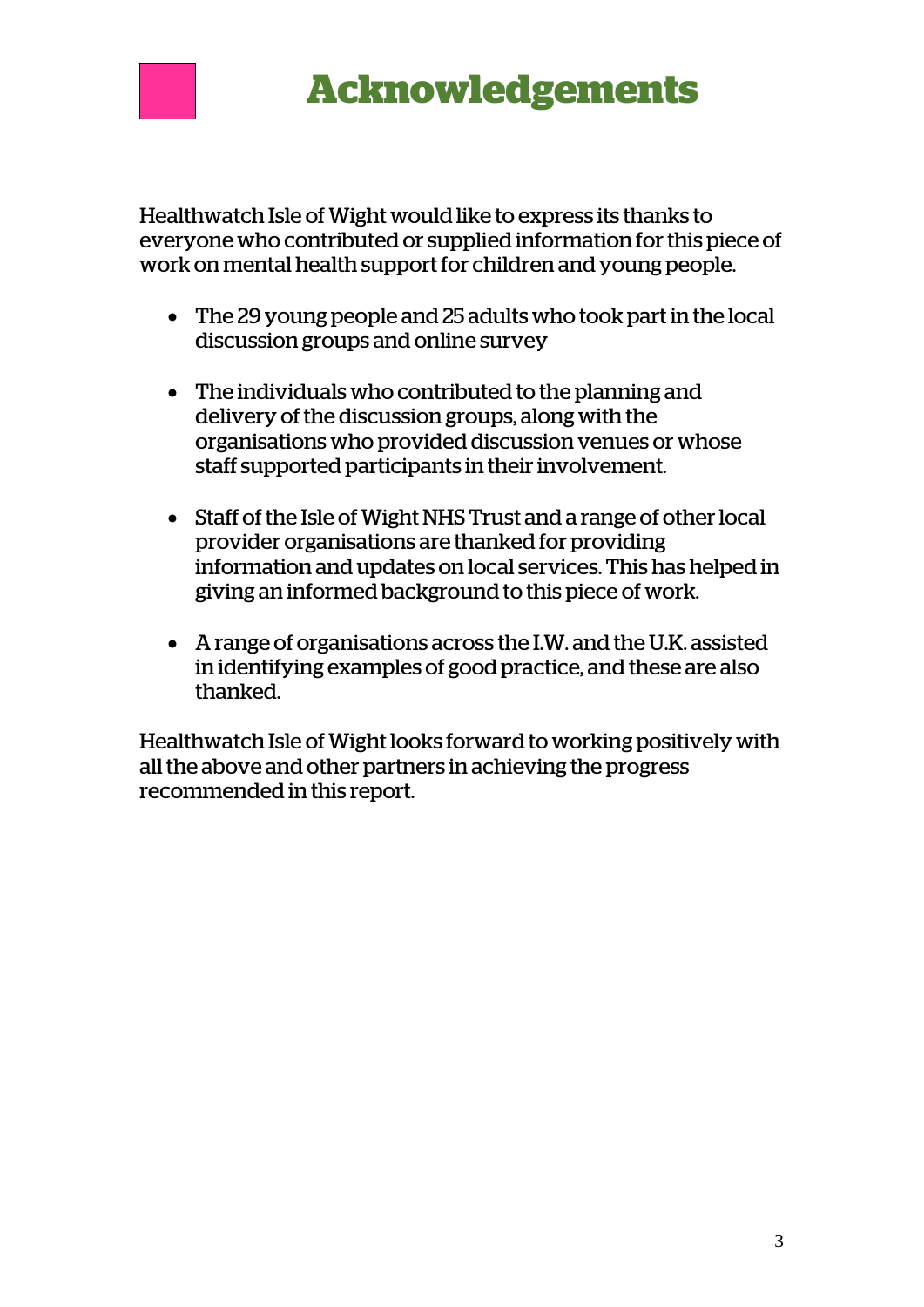

# **1 Summary**

This section gives a short version of the whole report

- 1.1 The Isle of Wight Local Involvement Network (LINk) set up a workplan group in October 2012 to look at mental health support for local children and young people. This was continued by Healthwatch Isle of Wight from April 2013.
- 1.2 The workplan group set up five discussion groups with young people to ask their views, followed by one discussion group with parents and family carers. An online survey was also completed by paid workers.
- 1.3 The themes that came up in the discussion groups and survey are outlined in a Supplement going alongside this Report.
- 1.4 The discussions and survey showed a strong fear amongst young people about others knowing if they asked for emotional help. There is much work to do in reducing stigma.
- 1.5 Young people and families were clear that they did not want to be judged when asking for help and that there should be a greater role for self-help and peer support.
- 1.6 Discussion groups identified a need for greater consistency within and between NHS services, and more straightforward access at times of crisis.
- 1.7 More realistic help is required at times of transition in the lives of children and young people, especially between the different levels of education.
- 1.8 The above themes were used to write the recommendations Healthwatch Isle of Wight has made in this Report.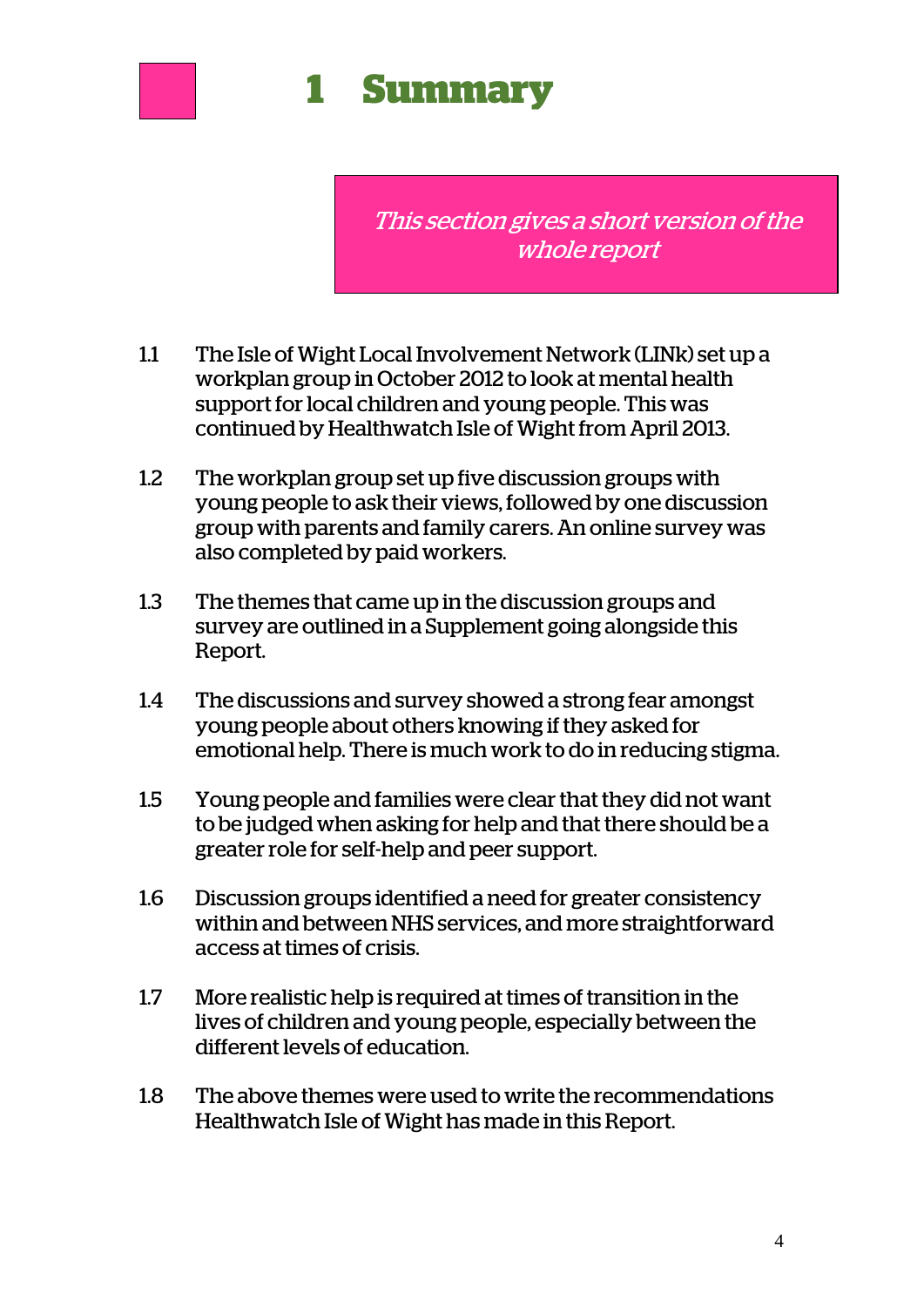

# **1 2 Introduction**

This section explains what Healthwatch I.W. is and why this piece of work was done on Child & Adolescent Mental Health

- 2.1 Healthwatch Isle of Wight is an independent local "watchdog" and signposting service that works with decision-makers and service providers to help improve health and social care services on the Island. It was formed in April 2013.
- 2.2 Healthwatch I.W. keeps track of feedback from members of the public about NHS funded services and social care for people of all ages. We speak and listen to a wide range of people to get a broad picture of local experiences.
- 2.3 This work on Child & Adolescent Mental Health was begun by the I.W. Local Involvement Network (LINk) - the Island's previous "watchdog" body - and has been continued by Healthwatch I.W.
- 2.4 In May 2012 the I.W. LINk held a prioritisation workshop for participants, looking at all feedback topics from the past year. Child & Adolescent Mental Health was decided as one of the top five priorities. A public survey indicated this should be the one to concentrate on first.
- 2.5 A LINk workplan group started meeting in October 2012, which was briefed on the latest changes to Child & Adolescent Mental Health services, and set some initial themes to be looked at further.
- 2.6 The workplan group decided to arrange a series of discussion groups, five with local young people and one with parents and family carers. An online survey was also sent to children and young people's workers.
- 2.7 The material from the discussion groups and the survey, forms the basis of this report's conclusions and recommendations.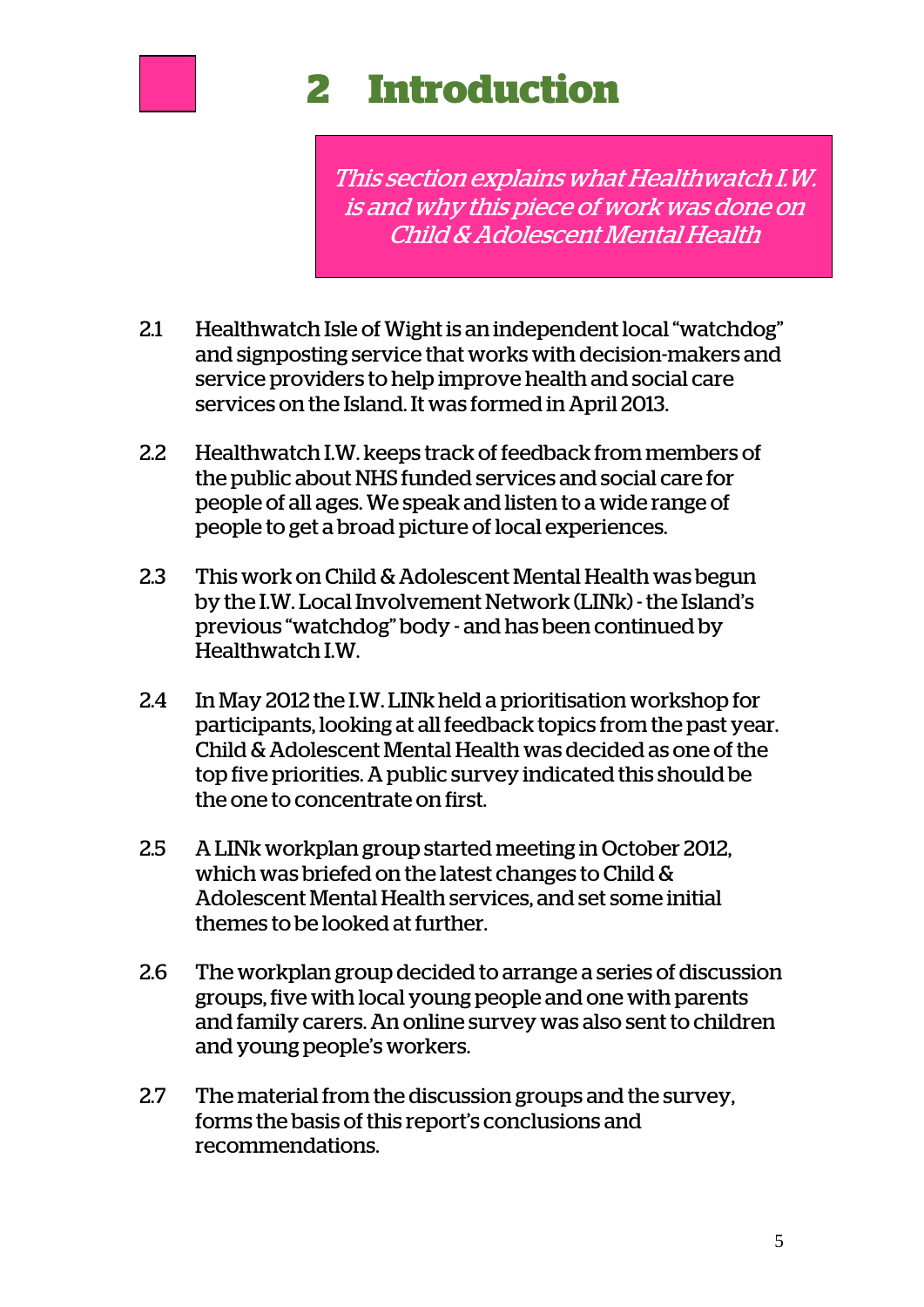

# **3 3 Background**

This section gives an outline of some of the other reports looking at Child & Adolescent Mental Health over the last few years

- 3.1 Child and Adolescent Mental Health Services (or CAMHS) in the U.K are based around principles first outlined in an NHS document called Together We Stand (1995)<sup>1</sup>.
	- Accessibility overcoming unequal provision, making services local
	- Multi-disciplinary approaches suited to child; staff advise each other
	- Comprehensiveness geared to need, not individual staff interests
	- Integration of disciplines, agencies and service tiers
	- Accountability to ensure proper management responsibility
	- Development and Change, with strategies to support effective work

Figure 1 – Key Principles from "Together We Stand" 1995

- 3.2 Together We Stand introduced a four-tier model for Child and Adolescent Mental Health. It included every service for children and young people, as all have a part to play in supporting good mental health. This model has since been widely adopted, and is the basis of Isle of Wight provision.
	- Tier 1 All non-specialist services e.g. schools, clubs, GP practices Tier 2 – Specialist services in everyday settings Tier 3 – Specialist services in an outpatient clinic (Pyle St, Newport) Tier 4 – Highly specialist services, generally in a residential setting \*

Figure 2 – Four-Tier Model from "Together We Stand" 1995

- NOTE: For Isle of Wight residents, Tier 4 services are usually provided at Leigh House in Winchester
- 3.3 The National Service Framework for Children, Young People and Maternity Services (2004) $^2$  contained eleven standards, all of which supported good mental health. A progress report wwritten in 2006 identified areas to focus on in creating comprehensive local CAMHS.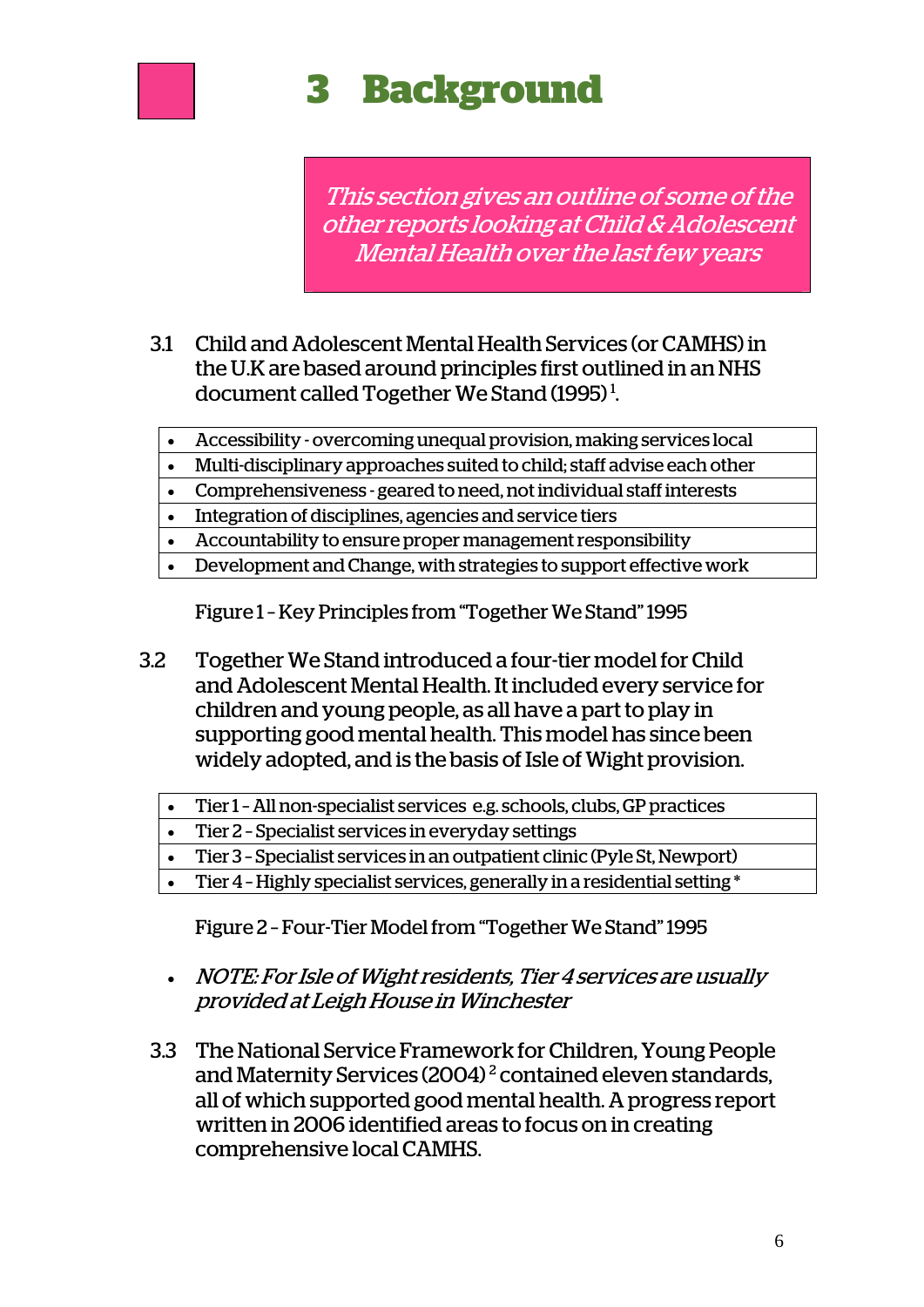- 3.3 In 2010 there was a recognition that CAMHS on the Isle of Wight needed significant change. A joint CQC and Ofsted report<sup>3</sup> highlighted the need for better early intervention and improved support for children & young people admitted to hospital for a mental health reason.
- 3.4 Plans to improve services were outlined by NHS Commissioners in 2010, through a Commissioning Strategy 4 and an Implementation Plan for NHS Community CAMHS. 5
- 3.5 By autumn 2012, additional Primary Mental Health Workers had been employed to provide advice to Tier 1 staff and to assist in early intervention.
- 3.6 By the end of 2012, the fabric of the Community CAMHS clinic's building was upgraded, and organisational changes made to provide a better service. A Mystery Shopper exercise by local group Check-it-Out later led to the clinic gaining You're Welcome Accreditation.6
- 3.7 By early 2013 emergency beds had been provided at the Children's Ward, St Mary's Hospital with separate access. The aim was to give a more appropriate setting than before for children and young people in mental health crisis.
- 3.8 Given these improvements the workplan group's task was seen as enabling children, young people and families to identify the most important next steps to support good mental health, especially to those most in need of help.
- 3.9 It is known nationally that those who have experienced change or stress are more vulnerable to mental health problems (including looked after children and young carers) as are those who are seen as different from their peers (including those from a minority ethnic background or who are lesbian, gay, bisexual or transgender) (Children & Young People's Mental Health Coalition, 2010) 7
- 3.10 Children and young people seen as different to their peers are particularly at risk of bullying, as highlighted by the 2012 "Good Childhood Conversation" 8 on the Isle of Wight.

It was found that children who had experienced bullying were found to be three times as likely as their peers to have low life satisfaction, and twice as likely to have a low sense of flourishing. ("Good Childhood Conversation, 2012)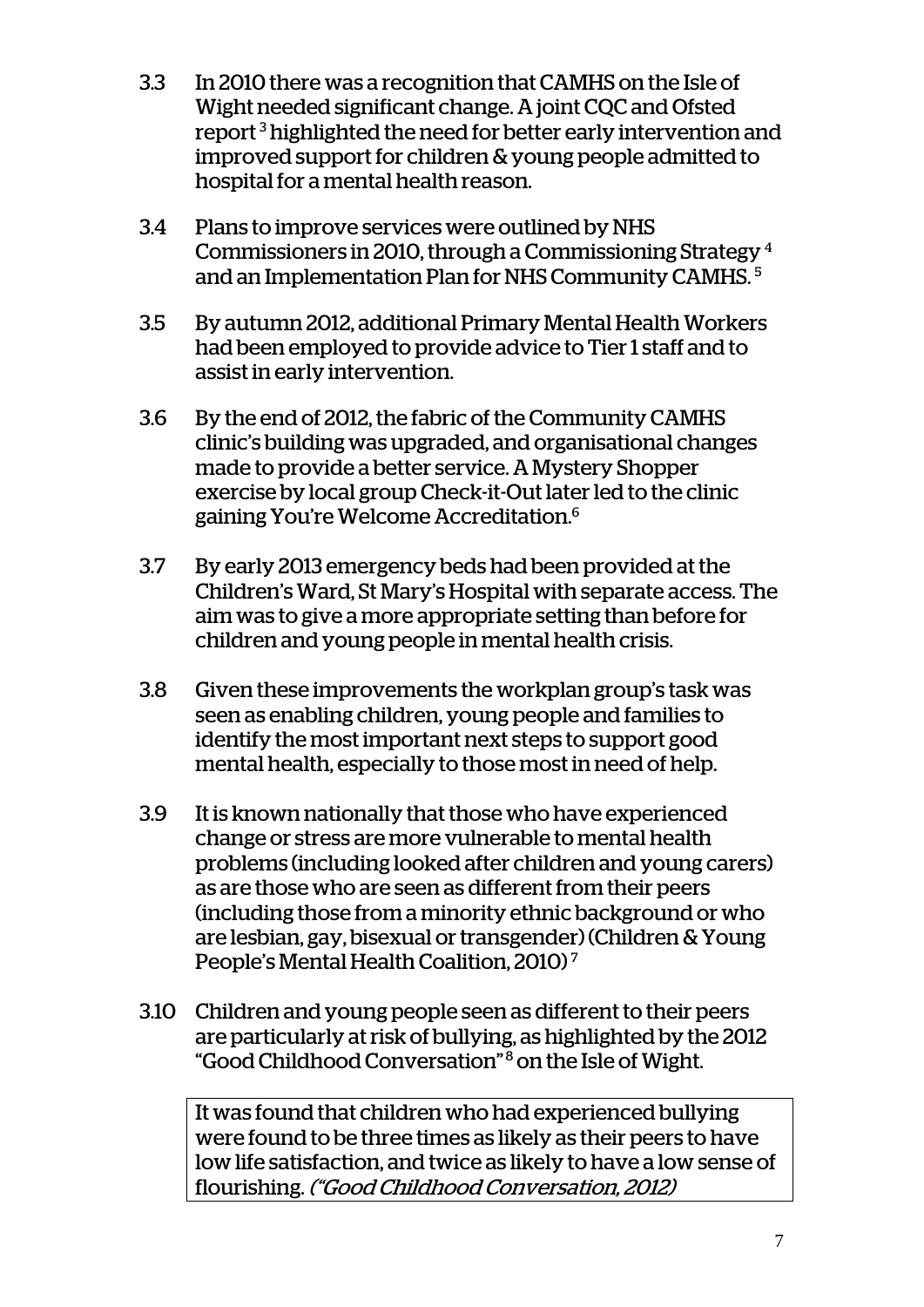

# **4 Discussions and Survey**

This section explains how the Workplan Group found out more about local people's thoughts and experiences

- 4.1 The workplan group consisted of volunteers and paid workers as well as people with past experience of using CAMHS. Between them they had considerable knowledge and contact with vulnerable local children and young people.
- 4.2 Based on current knowledge, the workplan group identified four initial themes for exploration: Access & Information, Gaps in Services, Multi-Agency Working and Transition.
- 4.3 The workplan group decided to set up discussion groups to explore the above themes, along with any others that might emerge. Five of these groups were with local young people, and one with parents and family carers.
- 4.4 An online survey for children and young people's workers also took place. This was structured around the same topic areas as the discussion groups.
- 4.5 The discussion groups with young people were set up through utilising local contacts of members of the workplan group, and facilitated by members of the group who had appropriate skills. Facilitators did not lead groups in settings they worked in themselves.
- 4.6 A topic guide was devised to structure each discussion group. Young people were invited to construct a fictional young person with whom they could identify; parents and paid workers were invited to talk from their direct experience.
- 4.7 The discussions focussed initially on what would help someone in need of emotional support, then around information, experience of services and finally support with moving on.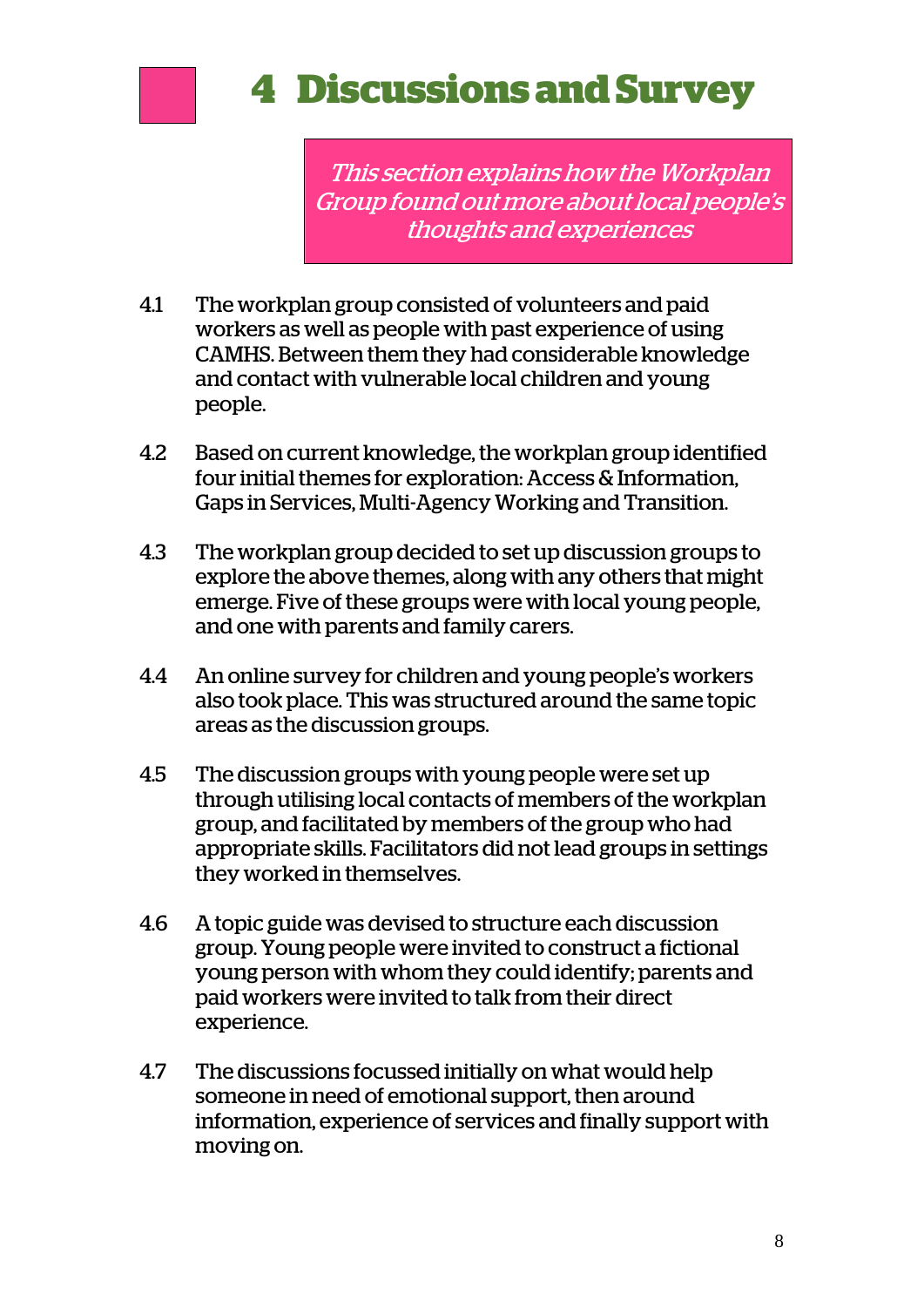

## **5 Participants and Partners**

This section gives a general outline of who took part in the groups, both as participants and facilitators

- 5.1 Discussion groups were held with young people in two residential settings (the I.W. Foyer and a project run by Southern Housing Group) and another with young people at the Isle of Wight College. A discussion group was held with members of Youth Pride (hosted by I.W. Council) and members of the Y.M.C.A Young Carers Group. The total number of participants was 29 with attendance at each discussion ranged from three to eight.
- 5.2 The locations were chosen for the five discussions with young people on the basis that the participants would be from groups more likely to have needed mental health support. This could be due to life experiences (e.g. young carers) or due to being perceived as different by their peers (the LGBT young people at Youth Pride)
- 5.3 The discussion group with parents and family carers was advertised locally. There were seven participants in this discussion.
- 5.4 A total of eighteen people responded to the online survey of children and young people's workers.
- 5.5 The total number of participants was therefore 54.
- 5.6 Facilitators were drawn from the following organisations Barnardos, Seeds4Change, Southern Housing Group, Y.M.C.A, I.W. Street Pastors and Help & Care. I.W. LINK / Healthwatch I.W. volunteers also took part as co-facilitators and notetakers alongside staff from the above organisations.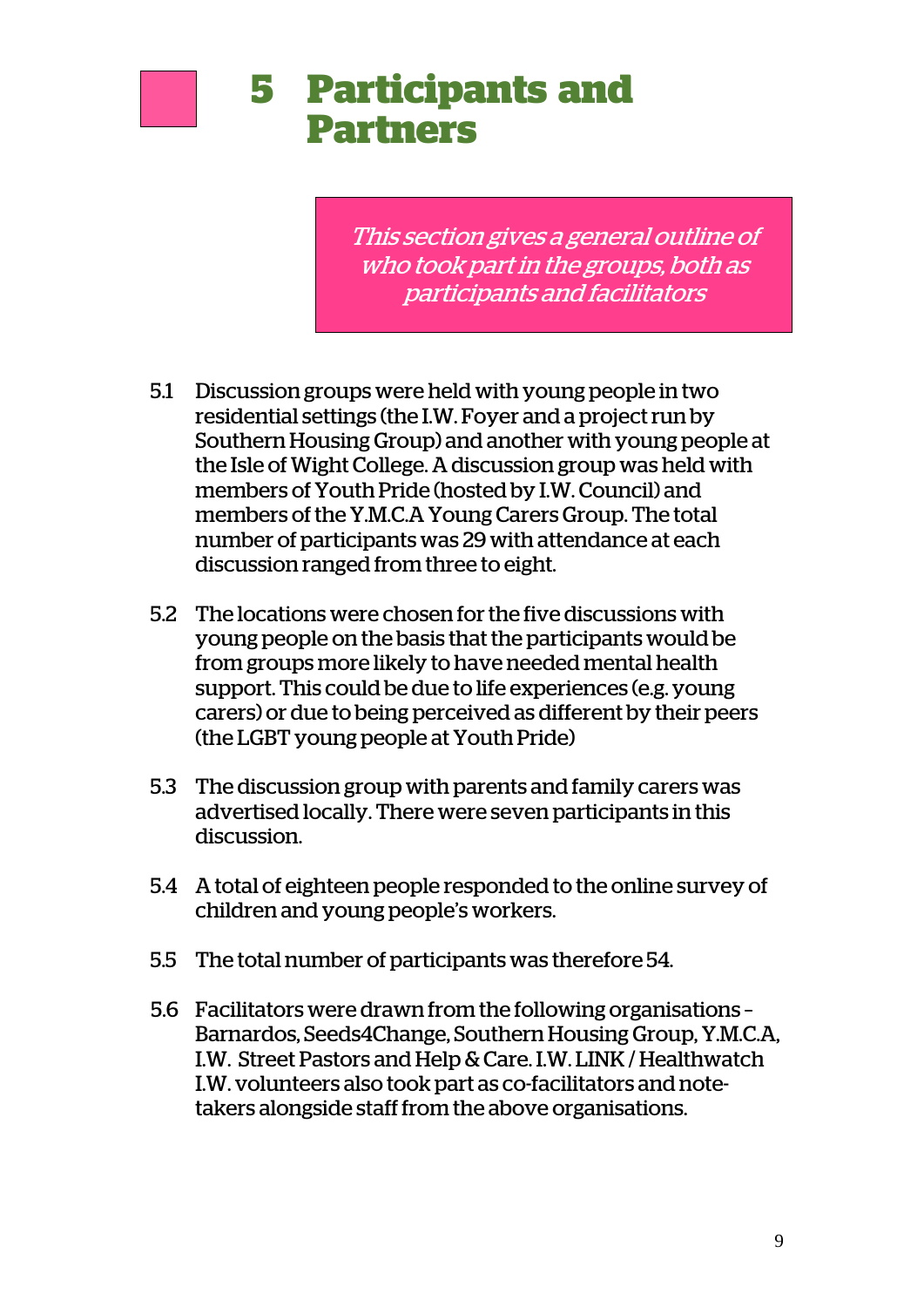

This section outlines the main topics that came out of the discussion groups and online survey

### Keeping Good Mental Health

- 6.1 Young people had clear views about what would help keep good mental health, and if an emotional problem did arise, how it would be handled most helpfully.
- 6.2 Young people most often named everyday opportunities such as socialising and talking to friends as the best ways to help with difficult feelings when they were upset.
- 6.3 Maintaining good relationships is well-known as a prerequisite of good mental health; it is therefore important that any approach to helping children and young people concentrates on helping those most vulnerable to isolation
- 6.4 Isolated children are at greater risk of bullying, which in turn leads to vulnerability to mental health problems. The "Good Childhood Conversation" 8 highlighted particular issues with self-image amongst girls on the Isle of Wight.

#### Good Practice Example 1 – Hampshire Police

PICS Programme – Personal Internet & Cyber Safety This programme is delivered in Hampshire and the Isle of Wight, and is available to any school or community group. It is based around staying safe on the Internet, bit includes material on cyberbullying. The programme has been well-received – and is co-ordinated through Safer Neighbourhoods Teams.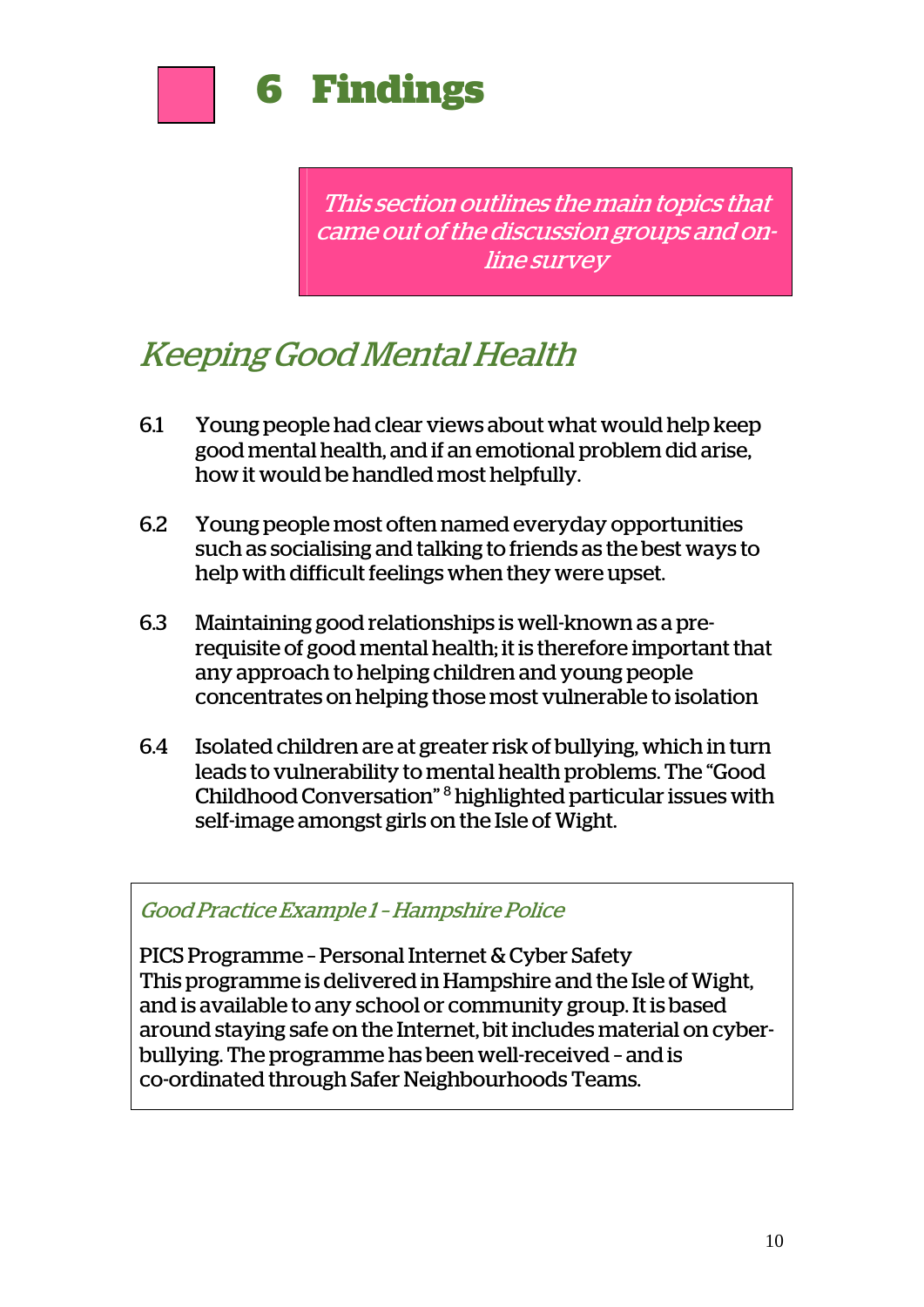Good Practice Example 2 – I.W. Public Health Department with Community Action I.W.

Youth Mental Health First Aid – Seven two-day courses were delivered in 2012-13 on a train-the-trainer basis. All were oversubscribed and well-received. A wide range of people attended from a variety of sectors and backgrounds. Of the 77 participants, 15 were staff from local schools; of these 12 were from the special educational needs sector, and 3 from mainstream schools.

### Stigma of Seeking Help

- 6.5 Those taking part in discussion groups both young people and parents/carers – painted a powerful picture of stigma when it came to seeking help for an emotional issue.
- 6.6 Young people were very clear about who they would and would not choose to confide in about an emotional problem in an everyday setting.
- 6.7 A non-judgemental approach from the person helping was seen by young people as most important. This mattered more than the role of the worker, though some felt that a teaching assistant may be less judgemental than a teacher. Street pastors were highlighted in one discussion for a nonjudgemental approach, and for being unpaid.
- 6.8 Some young people in the discussions expressed reluctance to seek support in school, feeling it would become common knowledge they had an emotional problem and thus be open to bullying. It was highlighted that some current locations in school for students seeking help are in the busiest and most visible areas.
- 6.9 Parents that took part felt matters of mental health are too often hidden away, perpetuating stigma, and that information (for example on the local NHS Trust website) is prone to be sparse and outdated. Mainstreaming the topic on websites and in newsletters was felt to be a positive and realistic idea.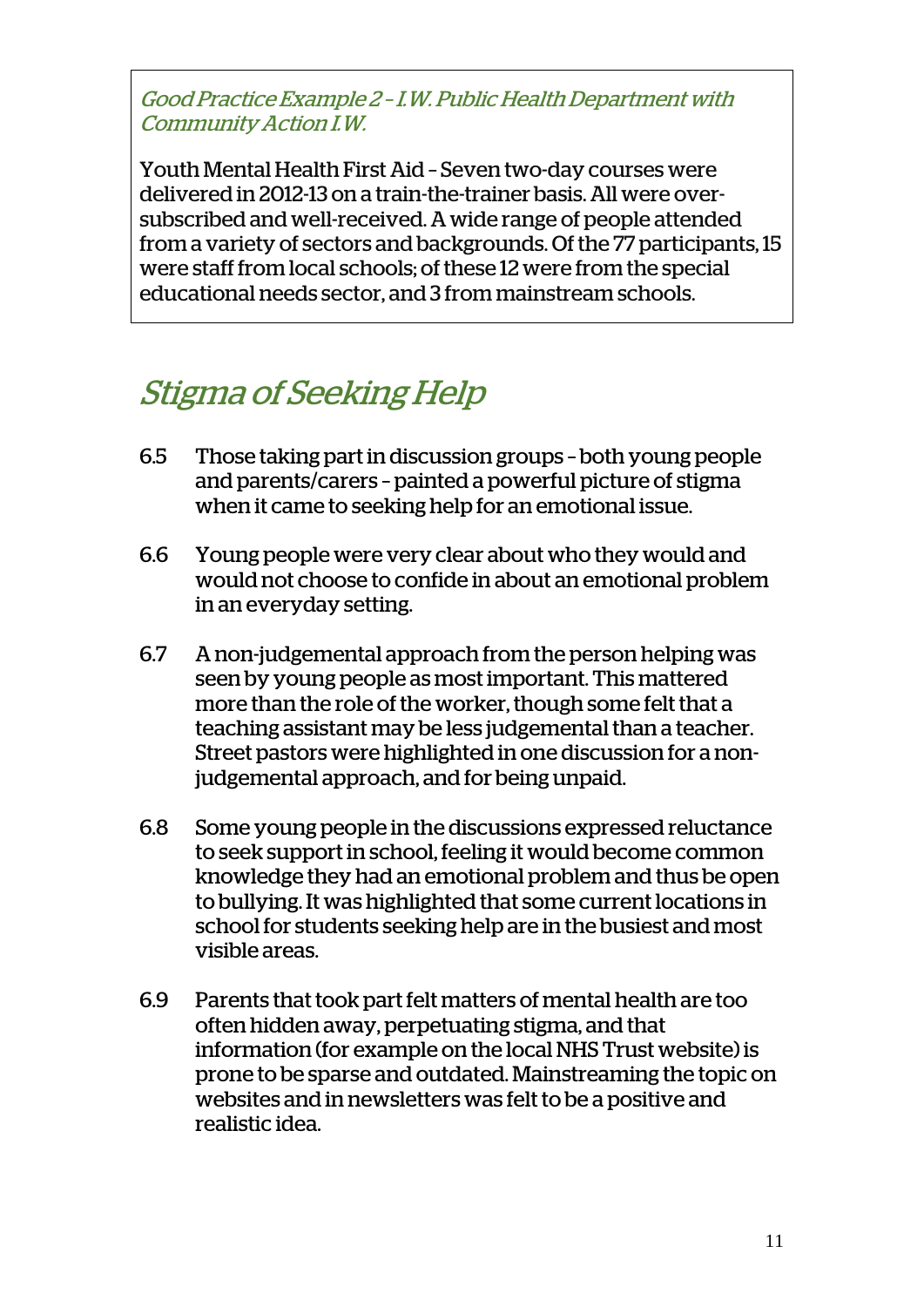#### Good Practice Example 3 – See me… Scotland

Resources for school staff - This anti-stigma organisation has a range of training materials emphasising that staff may be the first point of contact for individuals seeking help. It is geared to staff who may feel less confident on this topic. The introductory web page alerts staff to negative media portrayal of the issues, and young people's possible wariness in seeking help. The importance of a non-judgemental approach is highlighted, as is the need to avoid assumptions, e.g. that unusual behaviours are always to do with seeking attention.

### Information about Help

- 6.10 Young people who participated spoke about general sources of awareness on mental health, particularly television programmes. It was felt these could be useful as long as the issues were not handled in too worrying a way.
- 6.11 The response about Internet-based approaches was lukewarm – social networking was only felt to be helpful if it could be done anonymously to avoid stigma. There was varying knowledge about locally-based websites geared towards young people, such as Wight CHYPS.
- 6.12 Phonelines were seen as of limited use; with a fear these could be patronising and impersonal. The most important feature was the possibility of a local contact for follow-up.
- 6.13 Participants favoured information being presented in a bright and bold way and in manageable chunks, whilst making sure there was enough content to be useful.

Good Practice Example 4 – St George's School, I.W. with Eccleston George Public Artists

The Dragon Project – This has created a series of environments around the school in which highlight different sensory features and highlight the importance of well-being and developing a sense of empathy between students. All aspects of the design and construction process also support this aim, and feed into a holistic approach to both learning and emotional well-being.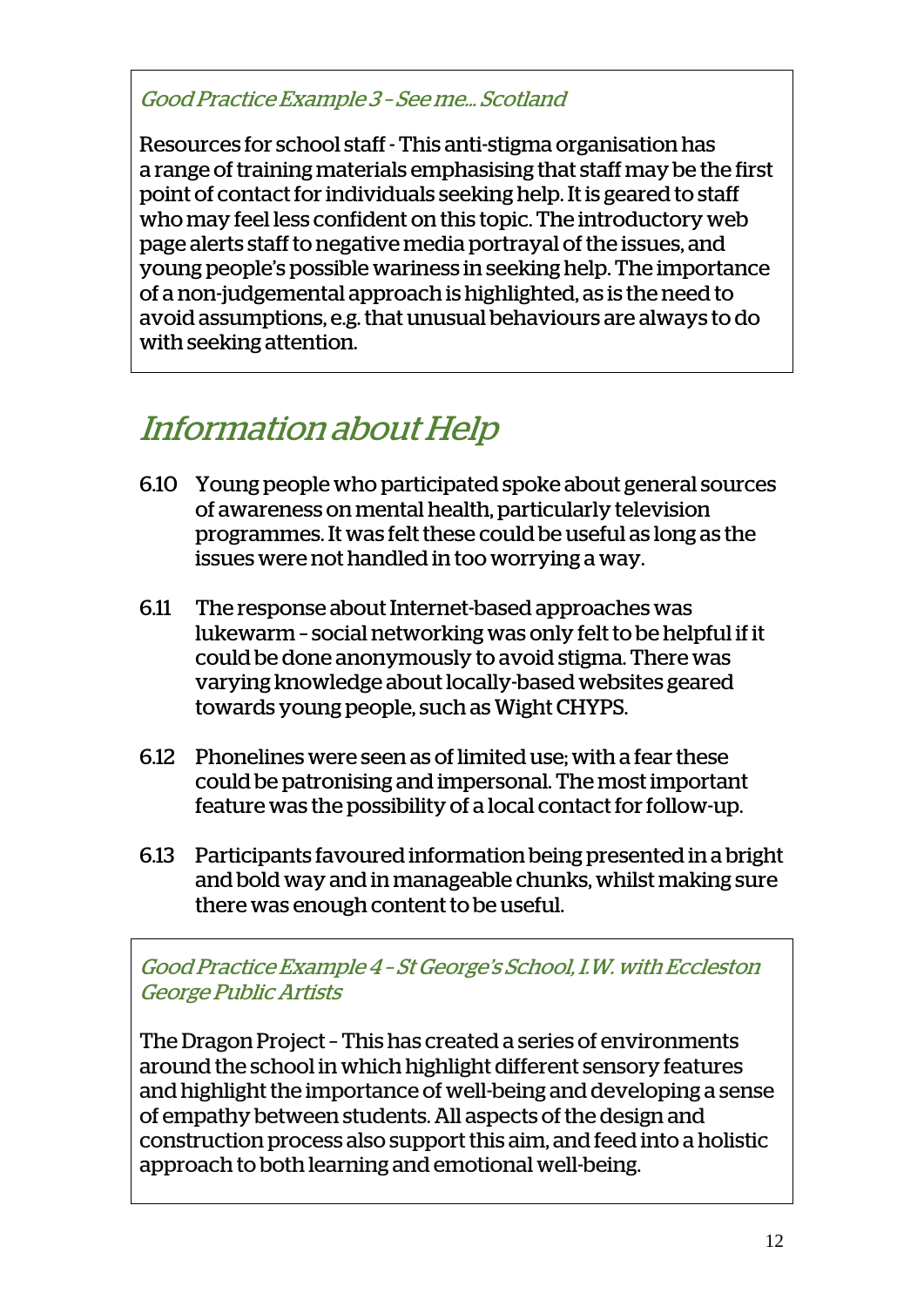### Appropriate help when needed

6.14 Some parents who took part had found difficulty in gaining advice and help at an early stage. A number felt their concerns were not listened to at first, and as problems worsened, they were blamed for inadequate parenting. Parents suggested a range of help, to include play therapy or bereavement counselling where appropriate.

"Helping parents also helps the child or young person – if the parent has more self-confidence this helps the child. If someone doubts her own capacity as a parent this does not help the child…" Participant in Parent Discussion Group

- 6.15 Discussions with young people rated counselling as a positive form of help. Some criticised what they saw as a brisk pace and inflexibility on number of sessions particularly for those who take longer to develop trust in relationships.
- 6.16 Participants felt there was an inconsistent level of provision from professionals working within Community CAMHS. Some parents questioned whether use of a particular theoretical model influenced professionals against giving due weight to the perspective of parents and families.
- 6.17 A concern was identified over children and young people in crisis previously discharged from the Community CAMHS caseload. Parents told us a re-referral and wait were necessary to regain access to services. Some had experience of a crisis intensifying in the meantime.

#### Good Practice Example 5 – Burton on Trent CAMHS

Patient & Parent Questionnaires - To identify areas of inconsistency of service, South Staffordshire & Shropshire Healthcare NHS Trust developed a patient survey based on a model developed by the former Healthcare Commission. As a result, the need for improvement were noted and acted on with regard to appointment times, length of wait, and quality of environment in the waiting area.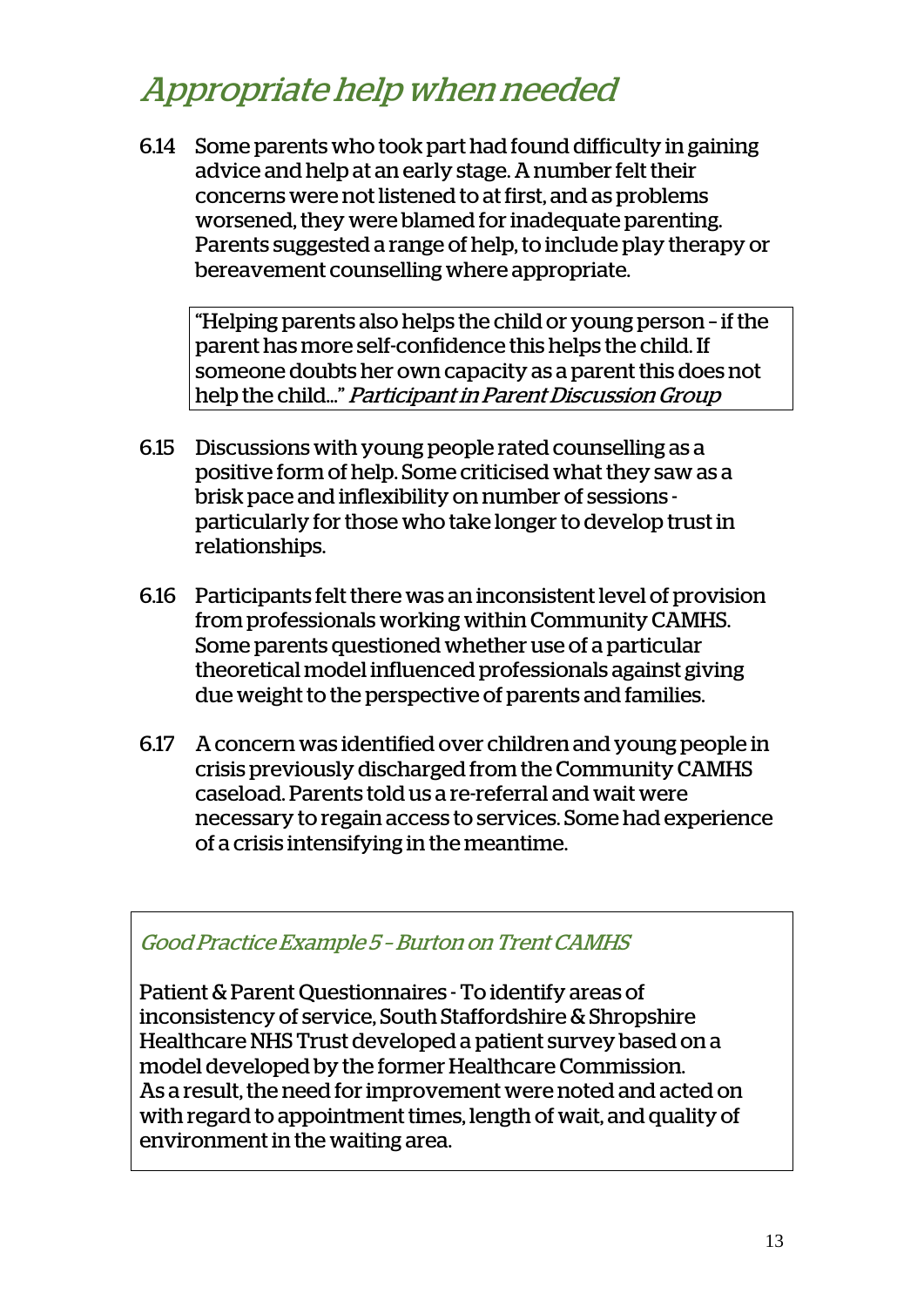### Working Together

- 6.18 Young people who participated generally felt there should be choice on information-sharing when they consulted a professional on emotional issues. For example, some are happy for information to go a G.P. but not to school.
- 6.19 Sometimes however, it was seen as vital for information to be shared between agencies, e.g. a parent admitted to a service with a young person assuming caring responsibilities.
- 6.20 Conflicting messages had been experienced from practitioners in general medicine, with an impact on the wellbeing of individual children. Examples included a paediatrician whose diagnosis took insufficient account of mental health factors, and an allied health professional who apparently advised against approaching Community CAMHS in case this made the child's problems worse.

#### Good Practice Example 6 – Self-Help Services

Stress Busters School-based Group - This was commissioned by the former Stockport Primary Care Trust as a computerised cognitive behaviour therapy programme for children aged 10 to 15. It was developed by a team from the Institute of Psychiatry at Kings College London and Central Manchester University Hospitals NHS Foundation Trust. It was aimed at the estimated 10% of school students living with stress in this phase of their school life, when a series of changes and challenges are faced.

### Self-Help and Peer Support

- 6.21 Young people who took part spoke of the usefulness of speaking to someone who had been through similar experiences. Peer support amongst young people was suggested as a positive and credible approach.
- 6.22 Parents who took part felt that support for families needed more emphasis. Existing provision of parenting courses was not always experienced as helpful. Peer support groups for parents and families would be a welcome development.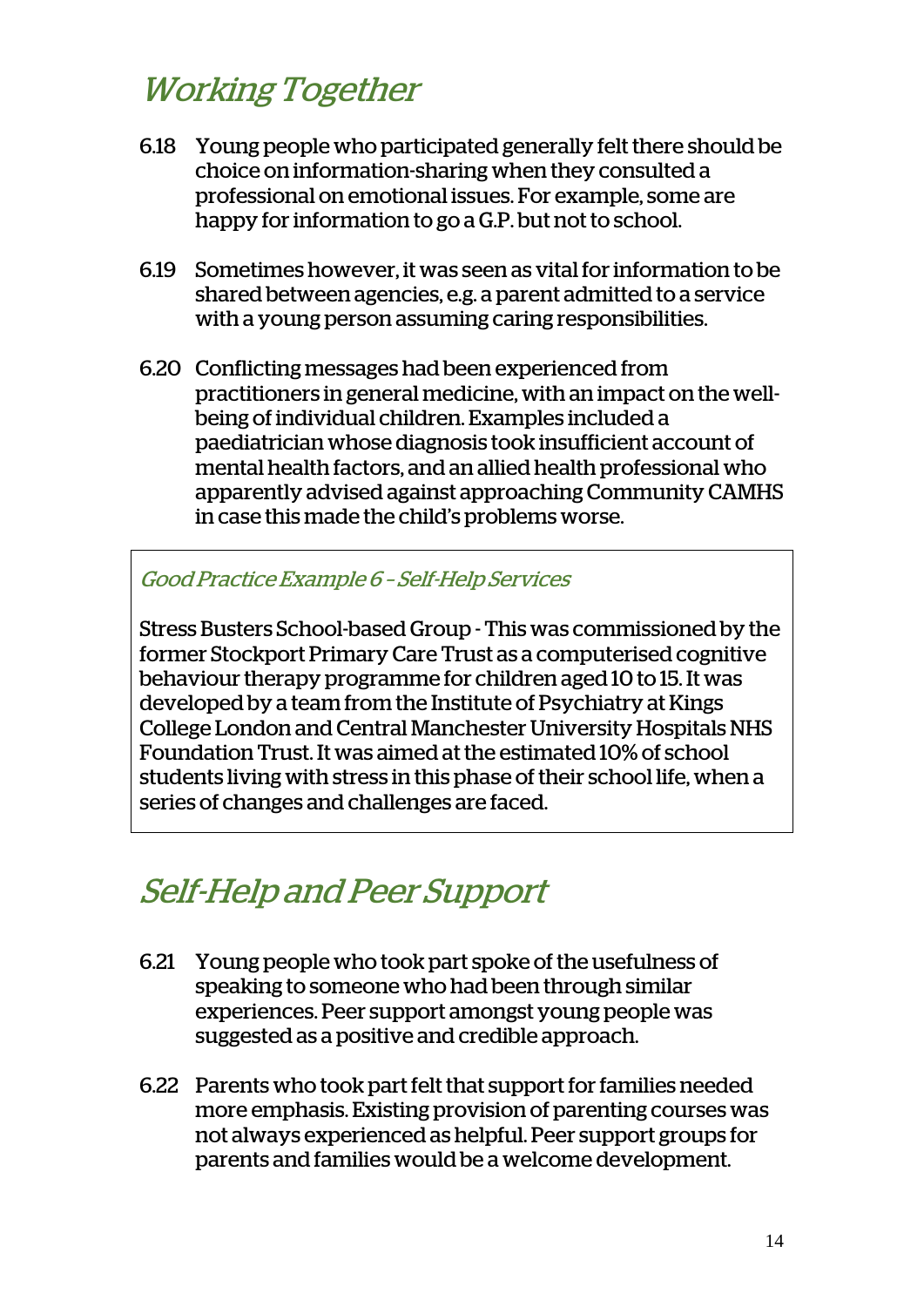### Moving on

- 6.22 Young people felt there needed to be more realistic preparation for what they described as a "chaotic" environment found on entering secondary school. The idea of a "buddying" system was suggested, to help children adjust.
- 6.23 The discussion with parents suggested that preparation for the move away from community CAMHS provision was not always dealt with in the considered way it is meant to on paper. Communication had been felt to be insufficient.

Good Practice Example 7 – Mentoring & Befriending Foundation (MBF)

Peer Mentoring Projects – Following the successful example of Tanfield School in the early 2000's, MBF co-ordinated 180 Peer Mentoring pilot schemes across England. Each scheme had a specific focus, of which the primary to secondary transition was one. The Ellesmere Port Specialist School of Performing Arts developed an approached where all students would be mentored, to avoid singling out the most vulnerable. Initial contact was made whilst students were still in primary schools, to help with preparation for the move.

#### Good Practice Example 8 – Wolverhampton Schools

Peer Support Network – This multi-agency group was formed to develop peer support in a challenging funding environment. Over a period of years, 32 programmes have been built up across Wolverhampton with 500 children involved in the past year alone. The peer supporters receive an accredited training, and the support sessions delivered in Youth Service or community group settings. There has been a strong commitment from the local schools, with a scheme co-ordinator in each participating school. There has been firm evidence that levels of engagement in school life have increased, and that any difficulties are picked up early as young people disclose issues more readily to their peers. Provision is structured to suit different stages of children's school life, with transition between primary and secondary education being a particular focus.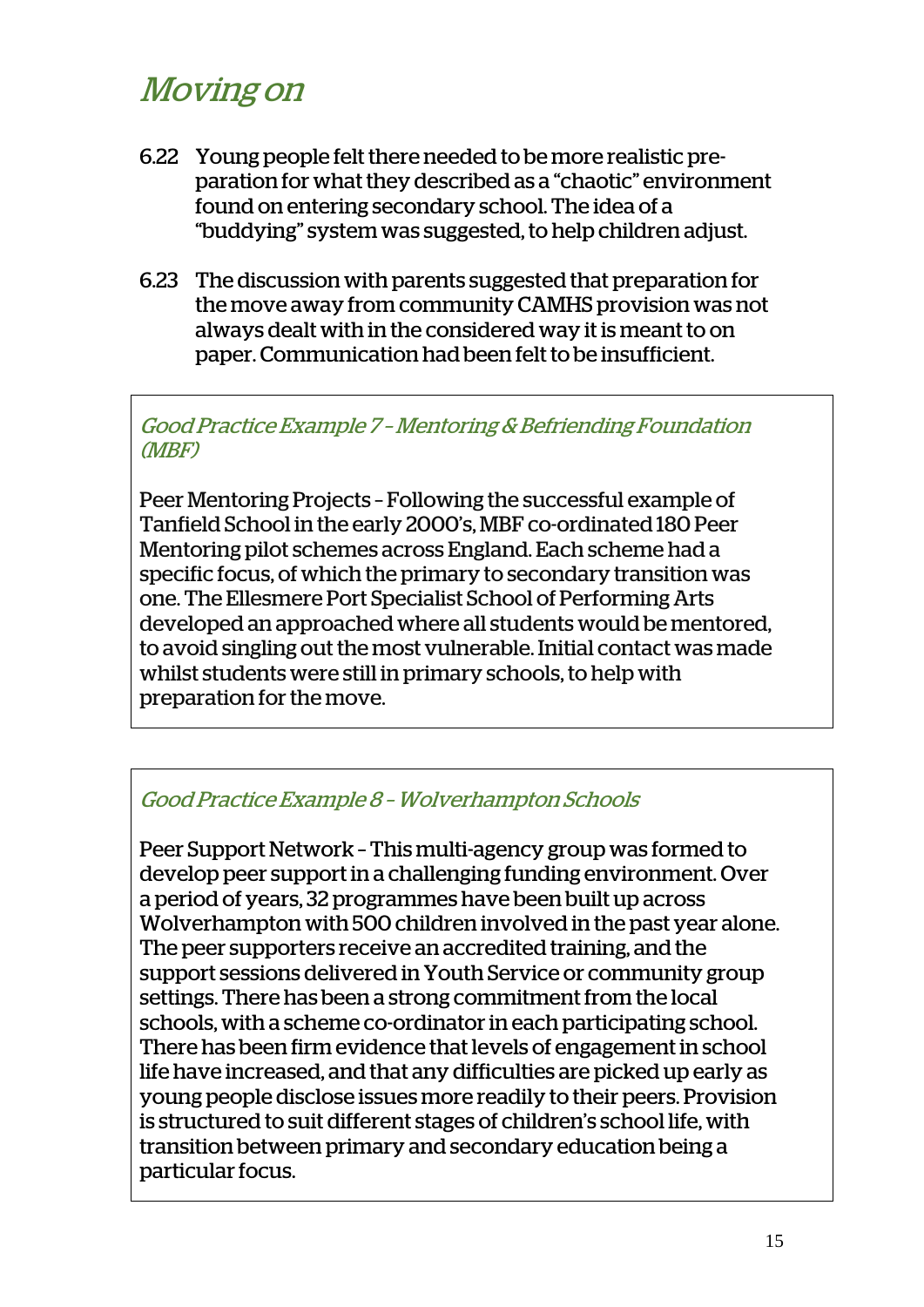

- 7.1 There is much work still to do to reduce the stigma around mental health in all settings for children and young people.
- 7.2 More consistent levels of staff training and supervision are needed in everyday settings, to help reduce the risk of isolation and bullying.
- 7.3 The importance of a non-judgemental approach towards children, young people and their families was highlighted across all discussions and surveys.
- 7.4 The tone of information on mental health needs to be judged carefully, with the correct balance struck between sufficiency and clarity.
- 7.5 Specialist support is not always available in a consistent and timely way. This applies to early intervention and access to crisis support to those previously discharged by Community CAMHS.
- 7.6 Communication is not always good between professionals in general medicine and Community CAMHS, and awareness of mental health issues is not always high in children's health services.
- 7.7 Development of self-help and peer support is a significant area for attention, both amongst young people and with families.
- 7.8 Transitions between tiers of education and from CAMHS to adult services need better communication and support.
- 7.9 Many examples were identified locally and nationally where good practice is achieved by the voluntary & community sector and statutory agencies working together which could be replicated or built on.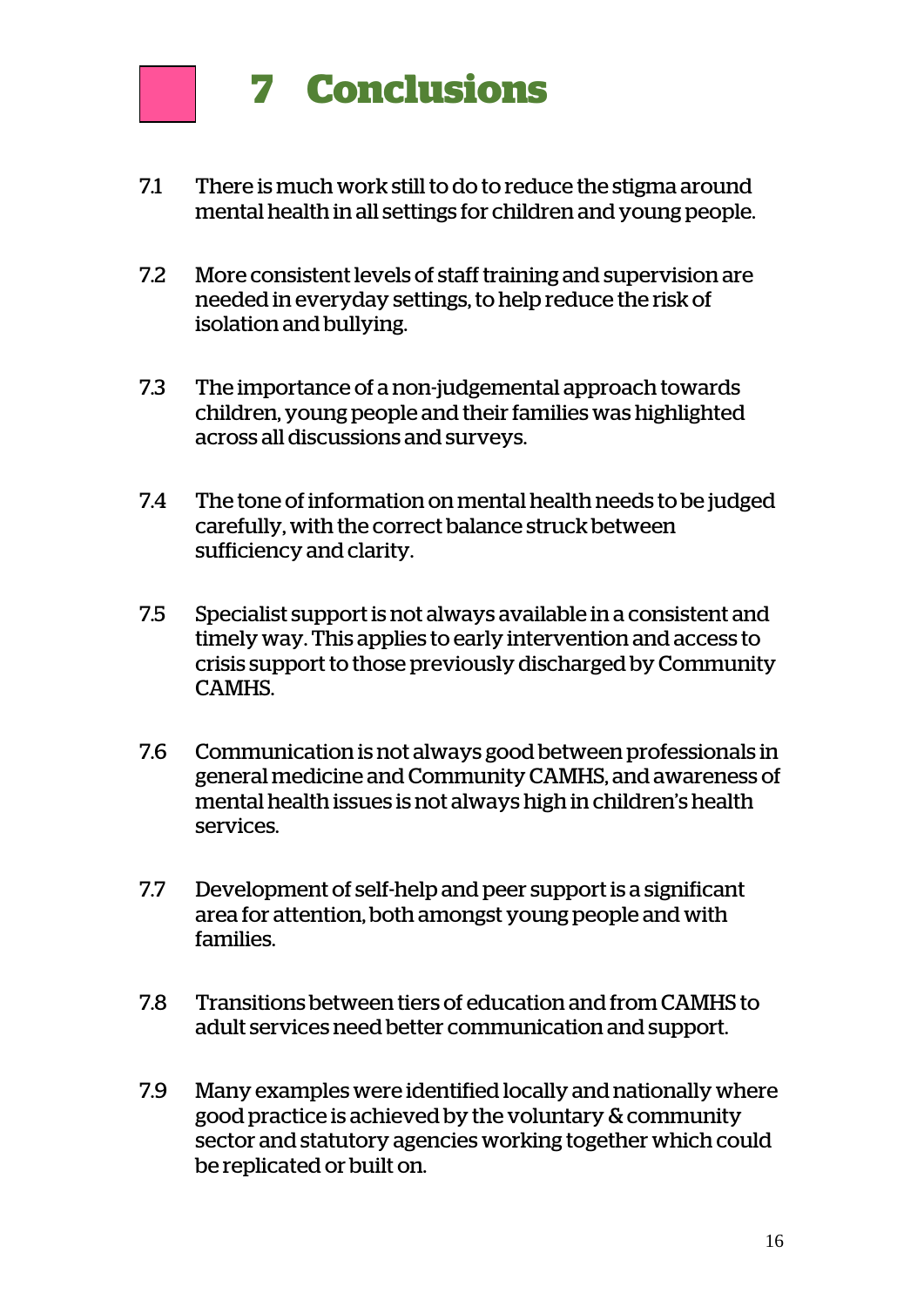

### Recommendation 1

You said: "We want to keep emotional problems secret, as mental health issues are seen as a weakness, and could lead to bullying"

We recommend: Getting mental health issues talked about in communities and schools, so that it becomes part of everyday life. Ensure that the topic is included in school newsletters and websites.

### Recommendation 2

You said: "We want to be able to choose who we speak to about emotional problems – it needs to be someone who is not judgemental"

We recommend: A range of choices of setting for emotional help, clearly communicated to children and young people, with school and other support staff having high-quality practical training, such as Mental Health First Aid.

### Recommendation 3

You said: "There is a lack of consistency, both within Community CAMHS, and between them and general health service"

We recommend: That a patient and parent survey with accompanying audit is carried out by Community CAMHS in the next six months to:

- Identify and address inconsistencies of provision within Community CAMHS
- Identify ways to enhance multi-disciplinary awareness of Community CAMHS services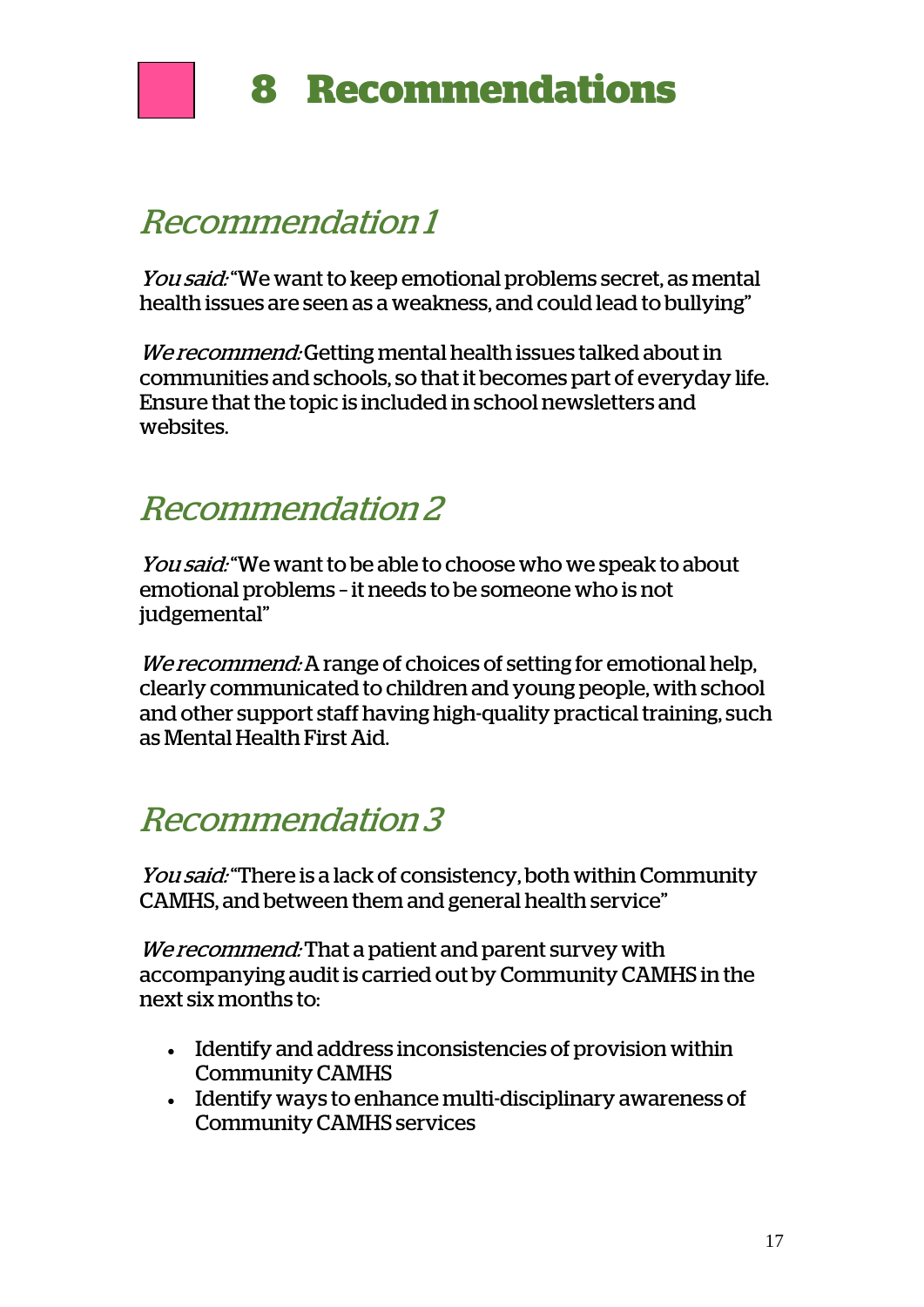### Recommendation 4

You said: "Quicker access to help is needed at times of crisis. This should include previous service users who had made progress and been discharged".

We recommend: An immediate review of Community CAMHS protocols to ensure the prevention of relapse, particularly for those who have already used services.

### Recommendation 5

You said: "We want to talk to people who have been through the same things as us"

We recommend: A focus on commissioning separate self-help groups and peer-support networks for children, young people and adults, with support to develop these into safe environments to share experiences and move on (such as the example from Stockport).

### Recommendation 6

You said: "In order to prepare to move between schools we need support to understand what it's really like"

We recommend: We should learn from the good practice in other areas and make sure all young people have access to a credible peer support system, such as the model used in Ellesmere Port as part of the national pilot supported by MBF.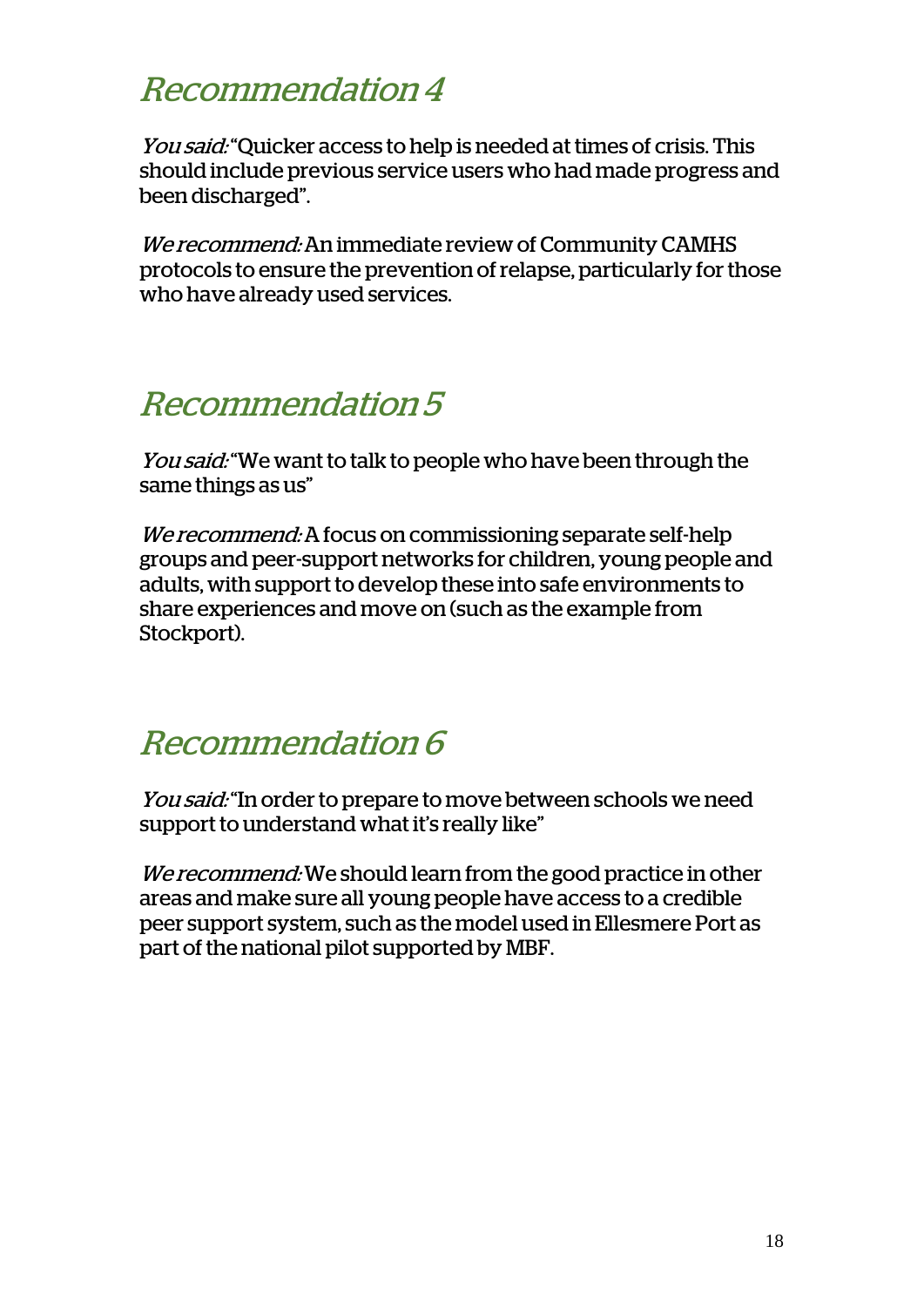

This section explains how Healthwatch I.W. is involving children, young people and families in its work on Child & Adolescent Mental Health

- 9.1 A contact form was distributed to people taking part in the discussion groups. This gave the opportunity to keep in touch on what is done in response to comments.
- 9.2 All children, young people and families with an interest in this topic were welcome to be at the launch of this report on 4th July 2013.
- 9.3 Further feedback on service user experience is always welcomed by Healthwatch I.W. especially to help keep track of progress on the recommendations in this report.



This section says what Healthwatch I.W. will do to keep track of changes made in response to this report

10.1 In January 2014 Healthwatch Isle of Wight will review progress on the areas outlined in each of the six recommendations in this report.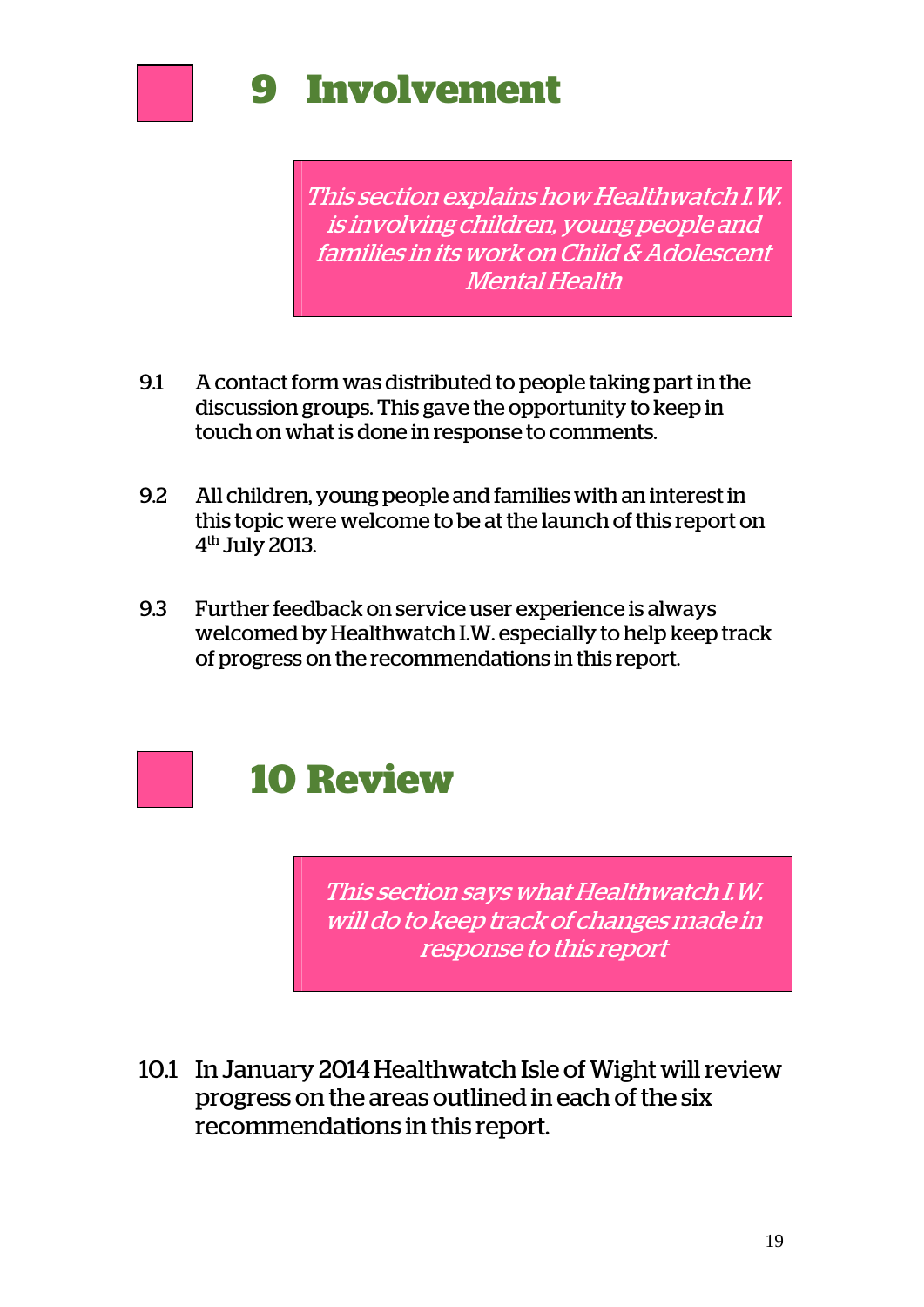

### Example 1- Hampshire Police: PICS (Personal Internet & Cyber Safety)

Sessions in local schools conducted by the police are part of PICS - an initiative by Hampshire Police, that began at Whitehills in Bordon. The programme is available to any school or community group, and is based around staying safe on the internet, including material on cyber-bullying.

The programme has been well-received, and there are moves afoot to extend it across the country. It is co-ordination through Safer Neighbourhoods Teams.

#### The following information is from the Hampshire Constabulary website:

Online safety - PICS (Personal Internet and Cyber Safety)

Online safety help and advice

To keep young people and their parents/guardians up-to-date about staying safe on the internet or using the latest mobile technology, Hampshire Constabulary has launched a Personal Internet and Cyber Safety (PICS) campaign to let youngsters know how they can protect themselves online and show parents what they need to be on the lookout for in order to support their children.

On-line safety information is available to be relevant to the following age groups:

PRIMARY SCHOOL (4 to 11) SECONDARY SCHOOL (11 to 18) PARENTS, CARERS AND GUARDIANS

In addition to this, if you're feeling uncomfortable or worried about any contact you have experienced online, you can report it by calling the police on 101. In an emergency you should always dial the 999 emergency service.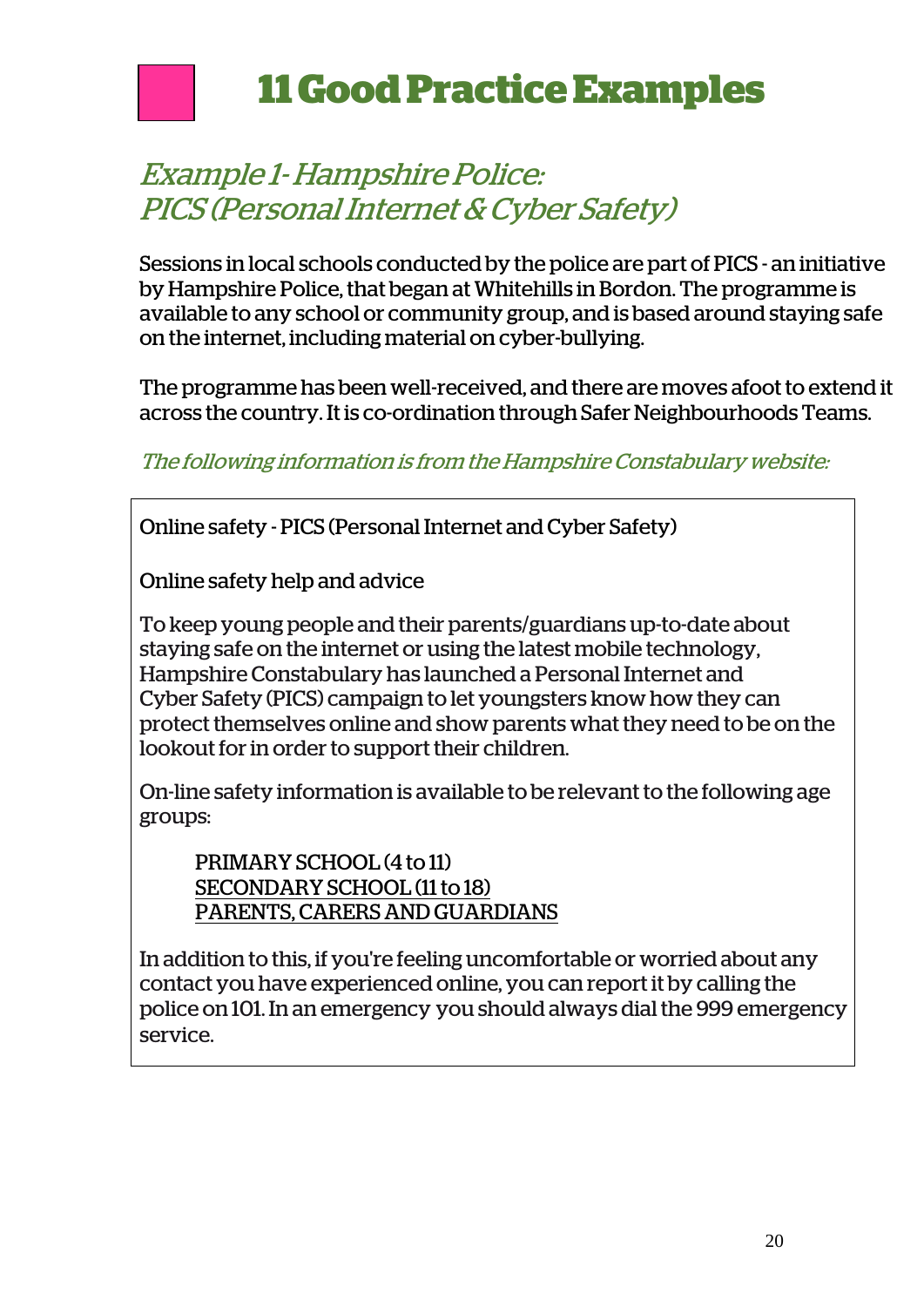#### Good practice example 1, Hampshire Police (continued)

Hampshire Constabulary's personal internet and cyber safety six-point plan:

- 1 Do not give out personal details or photographs.
- 2 Don't take other people at face value they may not be who they claim to be.
- 3 Never arrange to meet someone you've only met on the internet.
- 4 Always stay in public areas of chat, where there are others around.
- 5 Don't click on a link or download a file unless you know and trust where it has come from.
- 6 Never respond directly to anything you find disturbing save or print it, log off and tell an adult.

There is a link on the internet page for young people to contact CEOP (Child Exploitation and On-line Protection Centre).

Some of the internet safety information reproduced in the Hampshire Constabulary pages has been supplied by the Metropolitan Police Service.

### Example 2 – I.W. Public Health & Community Action I.W: Youth Mental Health First Aid

Seven two-day courses in youth-focussed Mental Health First Aid (MHFA) were delivered on the I.W. in 2012-13 by a number of qualified providers. They were done on a train-the-trainer basis, and were well-received and oversubscribed.

A wide range of people attended from a variety of sectors and backgrounds. Of the 77 participants, 15 were staff from local schools. Of these 12 were from one particular school in the special education needs sector, the remaining 3 were from mainstream schools

The following paragraphs are taken from the Mental Health First Aid (England) website:

Youth MHFA is an internationally-recognised training programme designed specifically for those people that teach, work, live with or care for young people aged 11 - 18. The Youth MHFA course in England was adapted for use in England, with permission, from the original course in Australia.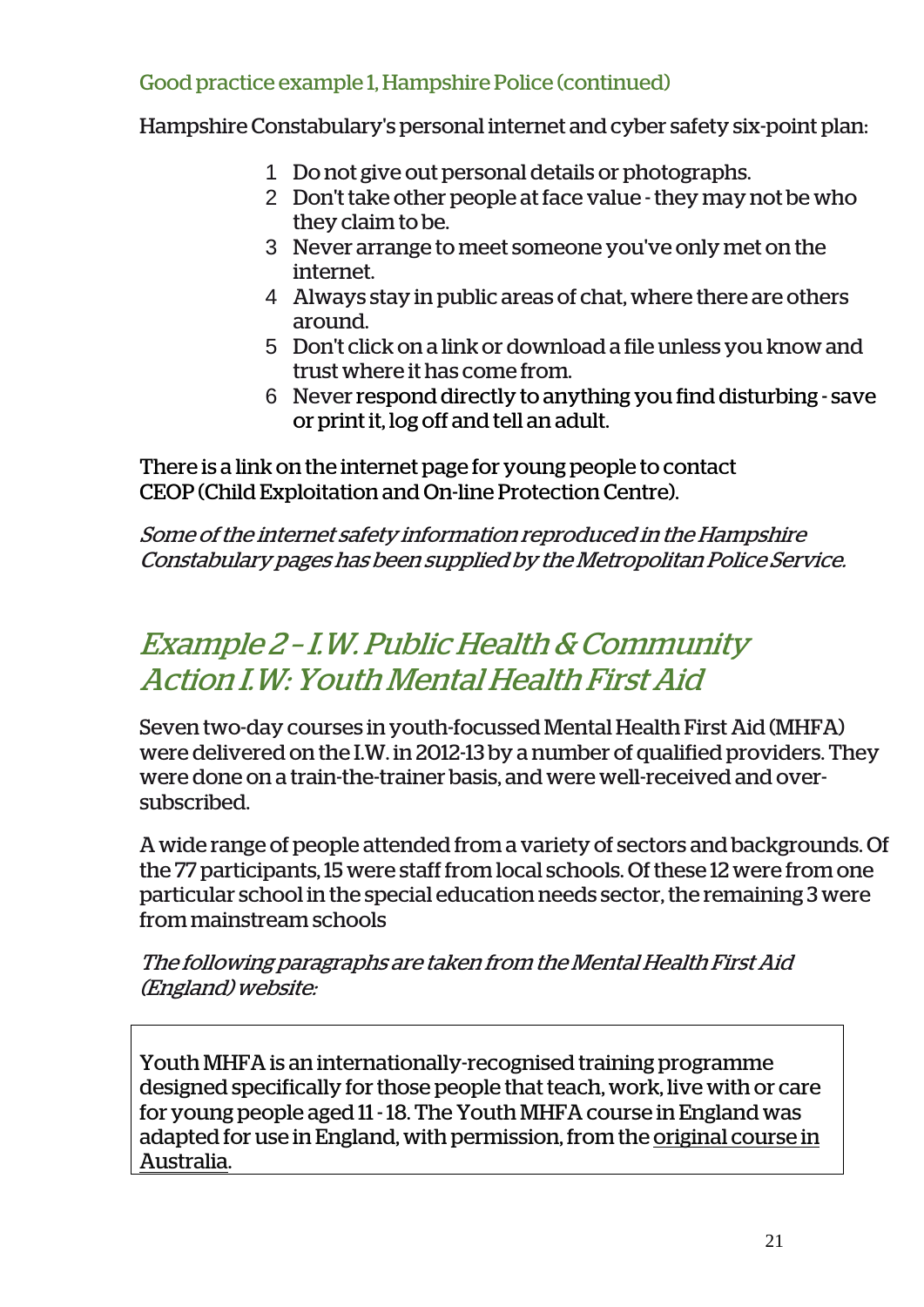Good Practice Example 2, Youth Mental Health First Aid (continued)

The training provides information, tools and techniques to promote a young person's mental and emotional wellbeing and to enable participants to support a young person who might be experiencing mental and emotional distress.

The Youth MHFA course will teaches participants how to:

- Spot the early signs of a mental health problem in young people
- Feel confident helping a young person experiencing a problem
- Provide help on a first aid basis
- Help protect a young person who might be at risk of harm
- Help prevent a mental health illness from getting worse
- Help a young person recover faster
- Guide a young person towards the right support
- Reduce the stigma of mental health problems

The Youth MHFA course is accredited by the Open College Network (3 credits at Level 3 on completion of a workbook).

KEY FACTS:

- 1 in 10 young people experience emotional and mental health problems
- By the time young people become adults the incidence of mental health problems rises to somewhere between 1 in 4 and 1 in 6 people
- For those aged 15-24 suicide is the second most common cause of death

There is evidence to suggest early intervention is hugely beneficial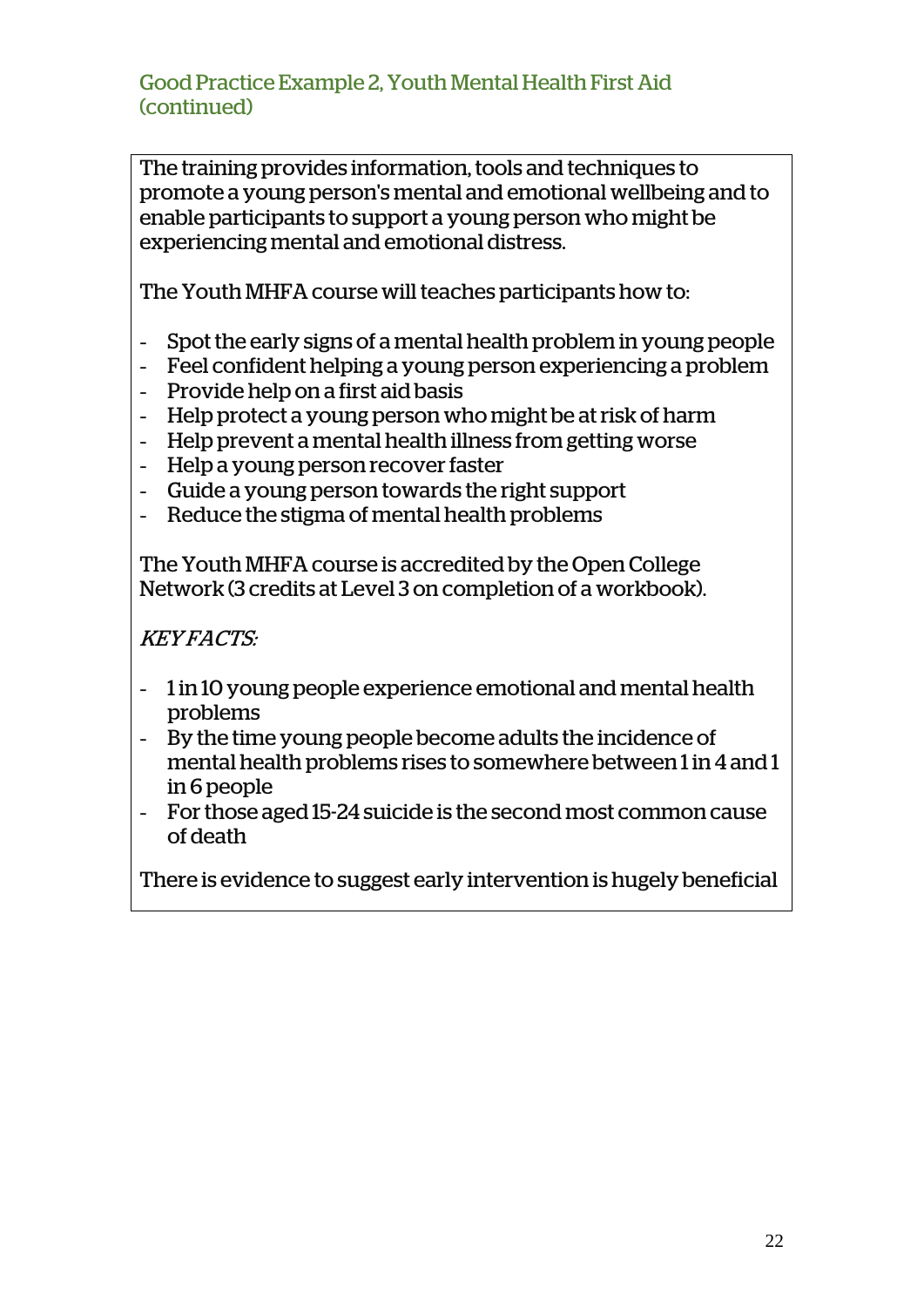### Example 3 – See Me… Scotland: On-line Resources for School Staff

See-me… Scotland is an anti-stigma organisation working for a better understanding of people of all ages who live with mental health conditions. Amongst their recent initiatives is a "Positive Mental Attitudes" curriculum pack for school staff. It is geared to staff who may feel less confident on this topic.

The pack is available for staff to download, whether within or outside Scotland.

#### Here is an extract from the introductory page on the See Me… website:

Young people mostly get their information about mental ill-health from the media. It is no surprise then that young people believe that there's a strong link between mental health problems and violence and think that 'mad' people get locked away in institutions. Wrong on both counts, but these are just two of the myths that discourage help-seeking and fuel stigma against people with mental health problems, whatever their age.

#### Stigma and young people

Stigma takes many forms. Young people can find themselves ignored, avoided, ridiculed or bullied at a time when they need understanding and support. Fear of other people's reactions is often the single biggest obstacle to coming forward for help. Stigmatising language (psycho, loony, nutter etc.) is no more acceptable than racist language.

Bullying someone because of mental ill-health is as damaging as any other kind of bullying so you should deal with it in just the same way.

#### What is a mental health problem?

'Mental health problems' (or mental ill-health) is a phrase that covers a wide range of symptoms and experiences. It can refer to conditions as diverse as depression, anxiety, phobias, eating disorders, self-harm and schizophrenia. Anyone can go through a period of mental ill-health and one in four of us will do so in the course of our lives.

#### What is your role?

Some young people might come forward to confide in you about their own difficulties for the first time.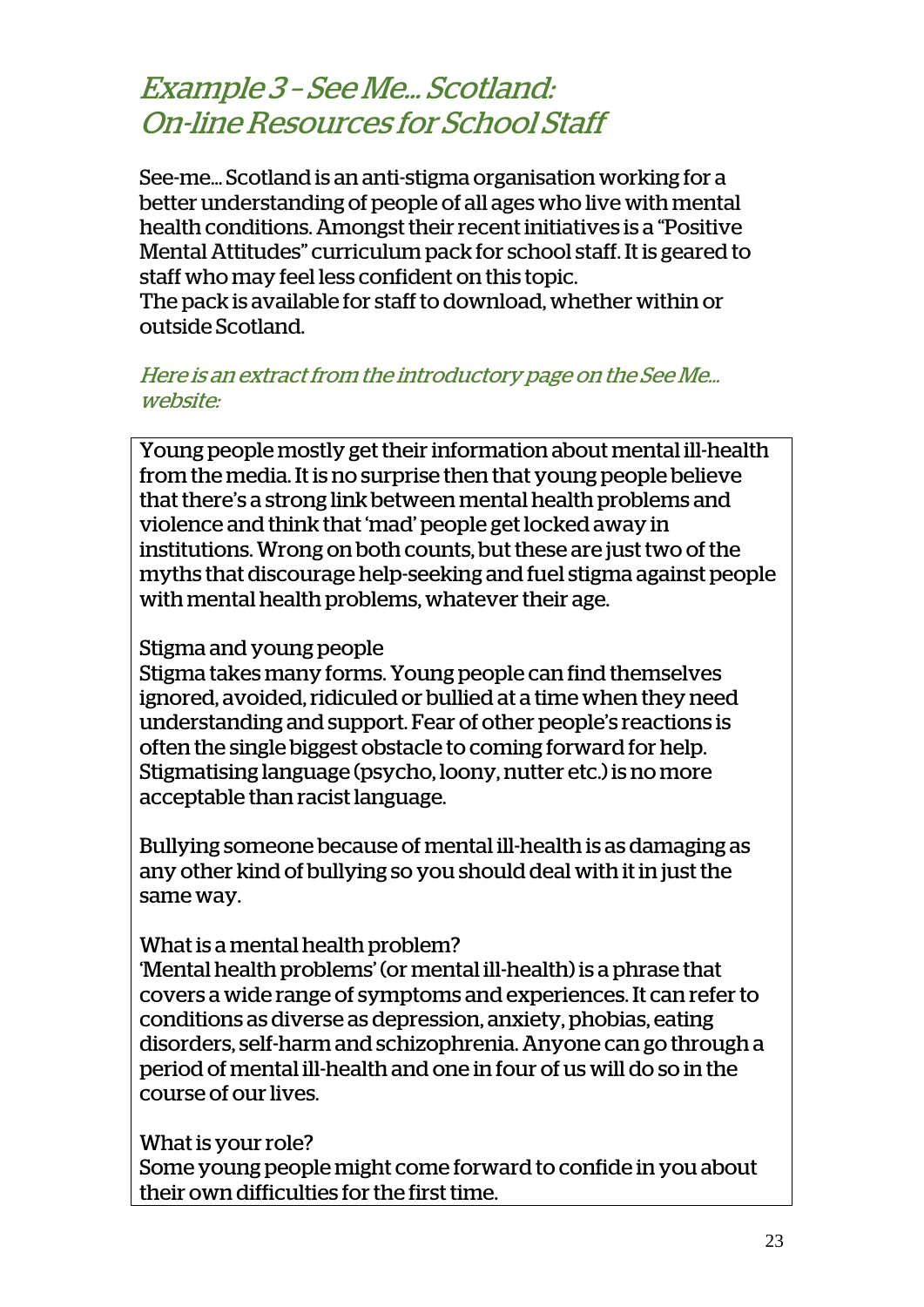As a trusted adult, your role is first of all to listen and to give reassurance. It may be that the young person just needs someone to talk to. He or she may want support to get some information which can help them better understand what they are feeling or doing. Others might need to be encouraged to visit a school counsellor, talk to parents or visit their GP. You may need to take advice yourself on where best to direct them.

#### Anonymous help

If you are worried that a young person is very troubled and is either unable or unwilling to speak to anyone else when you are not around, make sure that they have the details of ChildLine and Samaritans. Young people often find the ability to talk about their problems without having to be identified very helpful.

#### Work in schools

If you are a teacher or work with young people in any capacity you may be interested in the Positive Mental Attitudes Curriculum Pack. The pack is designed for 1st year to 6th year pupils and aims to improve awareness and attitudes to mental ill-health and positive mental wellbeing. The pack is accompanied by video clips that contain personal stories and scenarios.

Key messages

- Young people who self-harm are not attention seeking; they are trying to cope with an underlying problem
- Young people find it difficult to talk to adults about self-harming, so it's important to listen carefully when they do
- Stay calm, listen carefully and try not to be judgemental

Talking about their problems and being listened to empowers young people to take positive steps towards dealing with their problem

If you feel out of your depth, don't be afraid to ask other adults or professionals for advice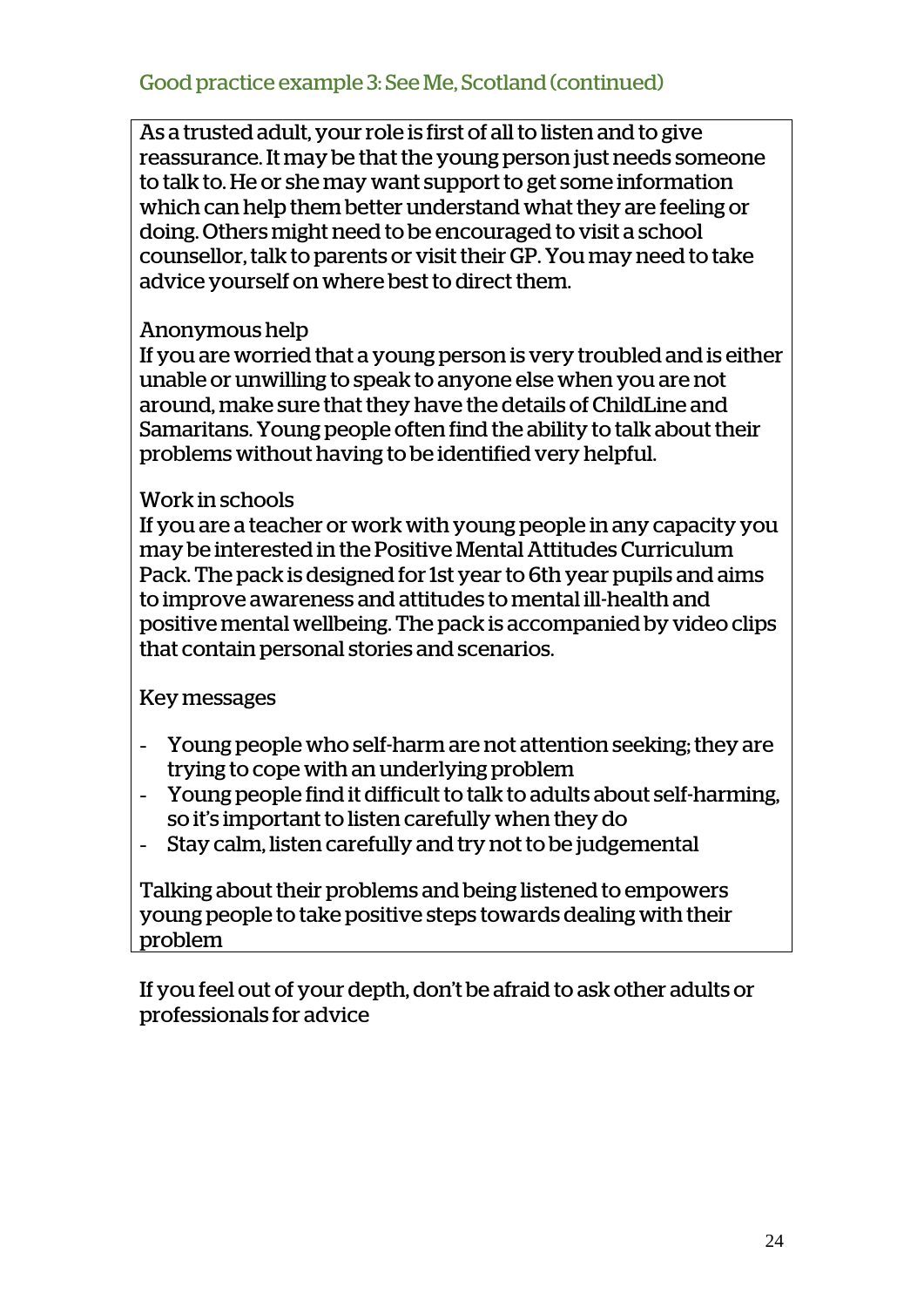### Example 4 – St George's School, with Eccleston George Public Artists: The Dragon Project

This project has created a series of environments around the school, highlighting different sensory features and developing empathy and a sense of well-being amongst students. All aspects of the design and construction process support this aim.

#### The following extracts from the school's website give more detail:

Dragon started life as a project called Making Sense. This "Creative Partnerships, Southampton and Isle of Wight" project saw school teachers and students at St George's work with a professional team of artists and designers to create a sensory trail around the outdoor grounds of the school.

Whilst the idea was to build a sensory trail that would benefit the teachers and students of the school in the long term, this aspect of the project was always secondary to the main objective. It was proposed that by teaching creative thinking and practical skills techniques, all aspects of the school curriculum would be drawn in to the project.

 The project hoped to show that academic questions can be answered using practical skills to creatively solve problems. Risk taking, brainstorming, evaluation, innovation, failure and success were all expected to be part of the creative learning exercise and were experienced by students, teachers and partners alike.

It was because of the success of the 12 month long Making Sense project that teaching staff, students and artists felt confident enough to take the scheme to a new level and hence Dragon was born!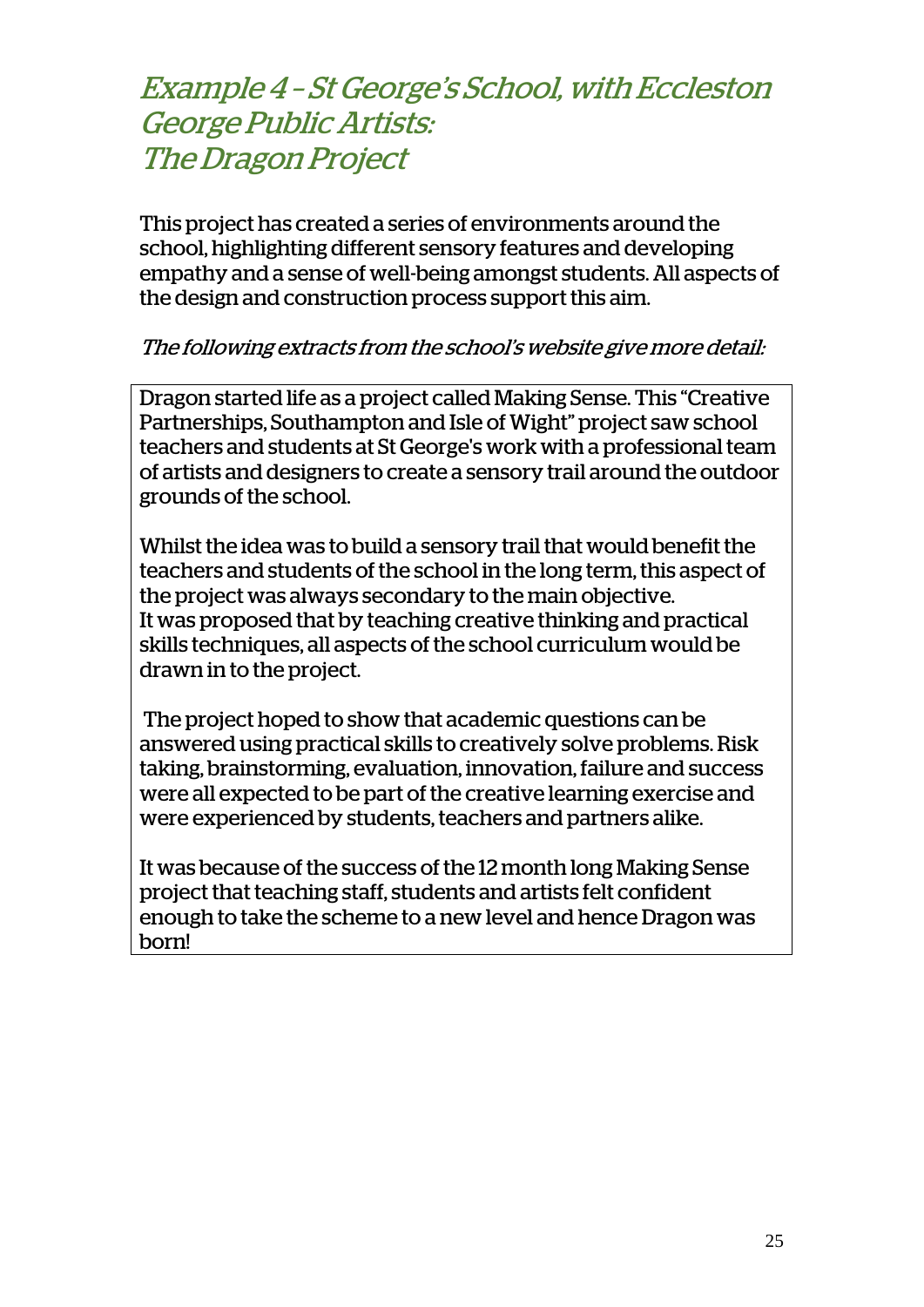### Example 5 – South Staffordshire & Shropshire Healthcare NHS Foundation Trust: Burton-on-Trent CAMHS Patient Survey

The CAMHS team at Burton decided in 2008 to undertake a patient survey to obtain feedback directly from patients around the quality of care and services provided.

To evaluate services, the aim was to identify areas of good practice and address any areas for improvement.

The intention was to consider extending the approach across other team areas to benchmark current practice.

The team adopted the questionnaires devised by the (then) Healthcare Commission, considering that they offered an appropriate measure of the quality of care and service.

Data was collected over a two-week period in February 2008. With questionnaires given out to parents and children attending clinics, who were asked to fill them in before the appointment. A 'post-box' was provided in the reception area for responses. Different versions of the questionnaire were used for children under 12, young people of 12 and over, or for parents/carers.

A positive result was gained from the survey, with children and parents feeling listened to and involved. They said they were treated well, and by knowledgeable staff. They felt they were kept informed and would recommend the service to others.

Improvements were required in appointment times, length of wait, and satisfaction with the waiting room amongst 12-18 year olds.

In response, successful initiatives around waiting lists were set up, and plans made to change the environment.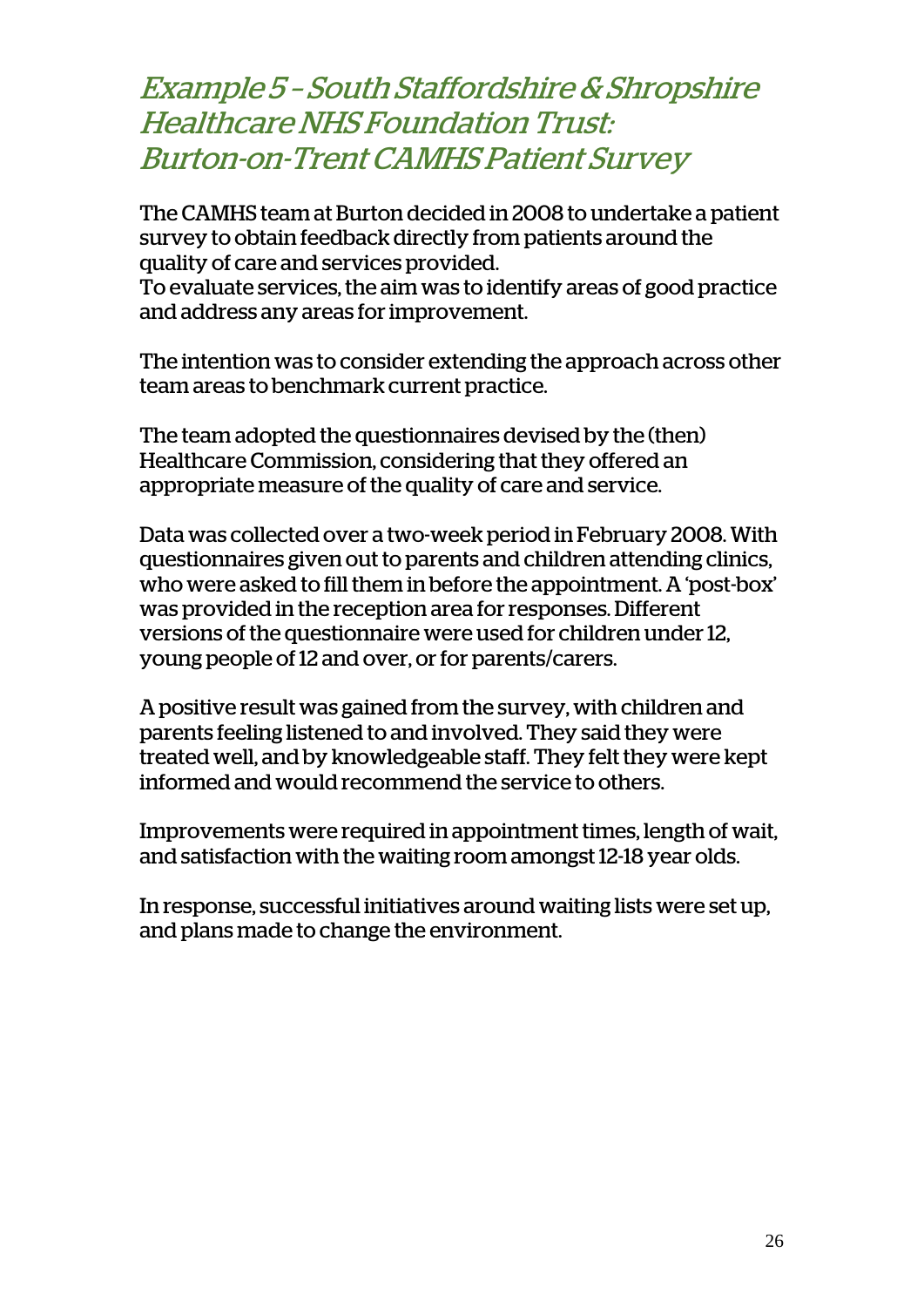### Example 6 - Self-Help Services: Stressbusters School-Based Group

Self-Help Services is a user-led charity set up in 1995, now delivering services to communities on behalf of NHS Trusts, local authorities and other statutory bodies.

Self-Help Services values the experiences of those who have had a mental health difficulty at some point in their lives, and supports people to put their experiences to good use through accessible selfhelp initiatives.

With an interest in the mental health of people of all ages, Self-Help Services provides a "menu" of different services, including the Stressbusters course in Stockport for young people.

#### The following text is part of the flyer for young people about the Stressbusters course:

Sometimes life can get you down…

Stressbusters is a new service for people aged 10 - 18 years. It's there to help you with problems you might face on a day to day basis; at home, in school/college or with your friends.

Along with the guidance provided by the Stressbusters computer programme, you will also be assisted by a support worker throughout the course. It's a confidential service, easy and fun to use.

These are some of the things Stressbusters can help you with:

- Low self-confidence
- Getting things done
- Feeling sad
- Coping with bullying
- Exam stress
- Family problems
- Problems with friends or relationships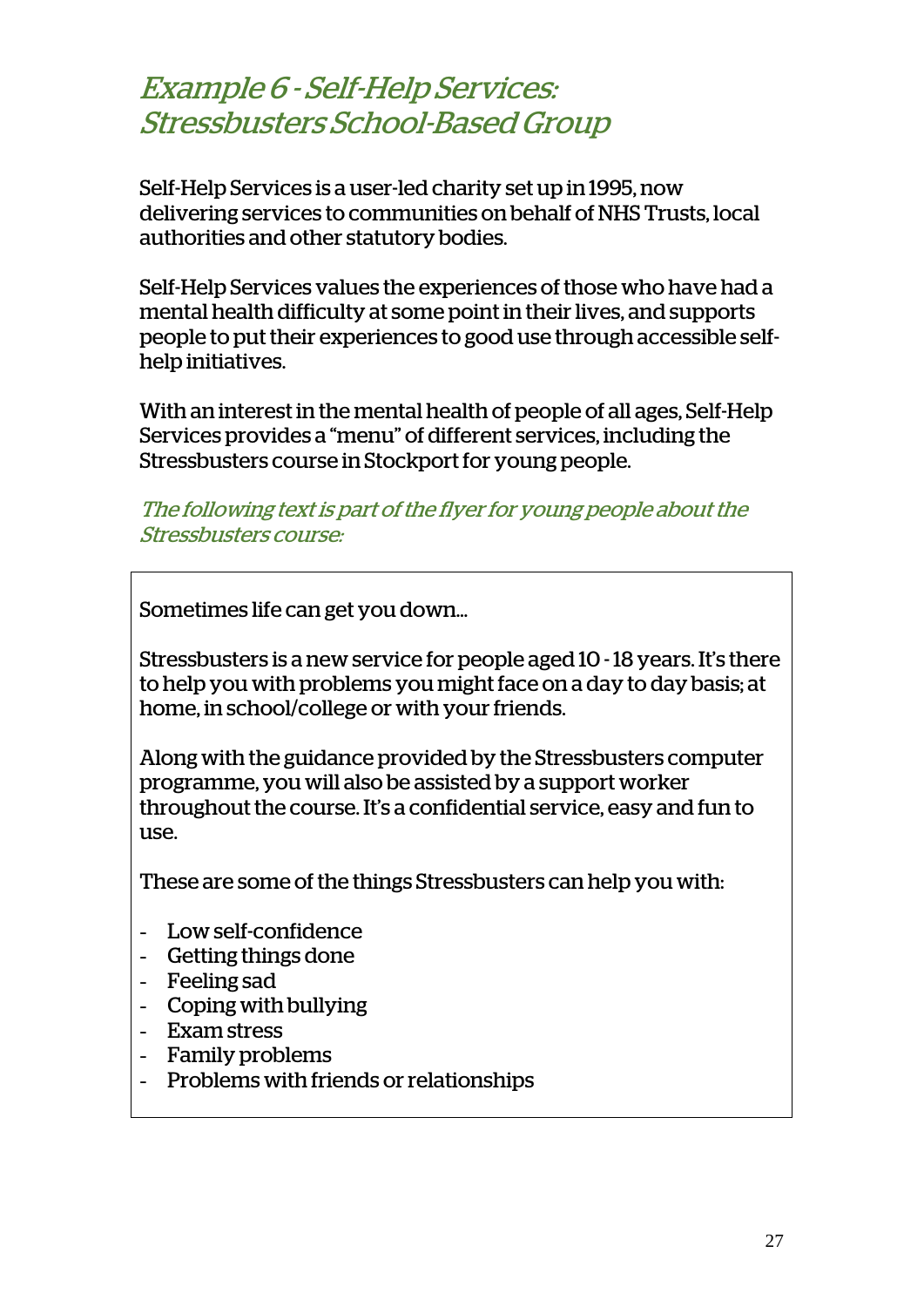Example 7 – Mentoring & Befriending Foundation (MBF): University Church of England Academy, Ellesmere Port – Peer Mentoring Project

The formalised Peer Mentoring Pilot, managed by MBF, took place during the academic year 2006-7, with an evaluation published the following year.

MBF is the national strategic body for practitioners and organisations working in mentoring and befriending. It was contracted by the Department for Education and Skills (DfES) to develop the above pilot, in 180 schools in England, generating 3,600 matched pairs to be evaluated and assessed as to the impact on pupils and schools.

MBF offered four themes as part of the peer-support model: transition, bullying, attainment and behaviour. Whilst coordinators within schools could opt to concentrate on one theme, the majority of coordinators selected multiple aims for their project.

The most frequently selected aims by all schools were reduced bullying (61%), increased academic attainment (62%) and supporting student transitions (67%). A strong emphasis was also placed on improving the confidence and self-esteem of students involved with the project.

The Ellesmere Port Specialist School of Performing Arts (now the University Church of England Academy) adopted the transition between primary and secondary school as its focus, and developed an approach in which all students would be offered a mentor, to avoid the most vulnerable being singled out. Initial contact was made whilst incoming students were still at the primary schools, to assist with preparation for the move. This scheme has continued to exist beyond the pilot phase, into the current academic year.

MBF publishes good practice guidance for schools, along with evaluation materials.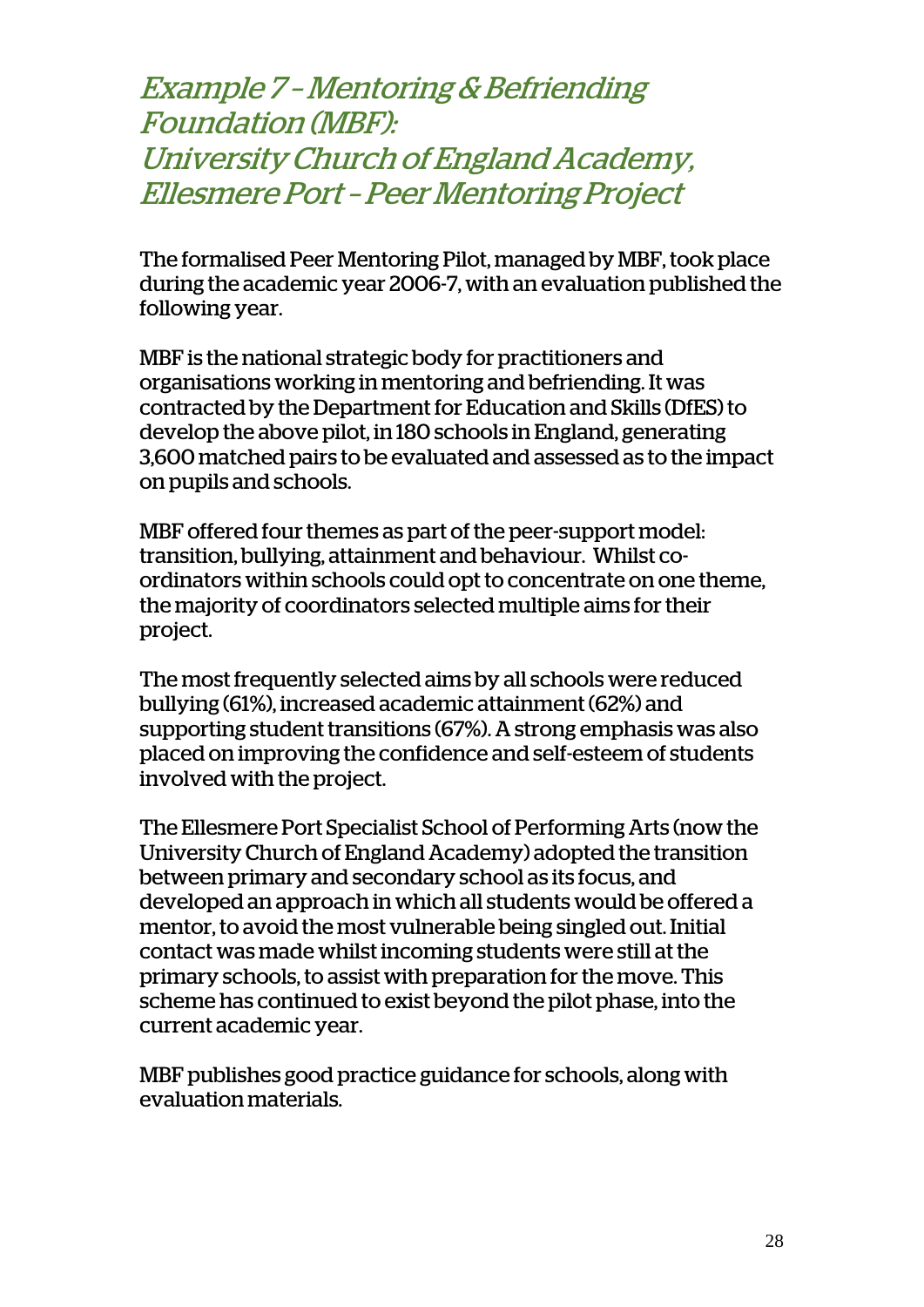### Example 8 – Wolverhampton Schools: Peer Support Scheme

The current peer mentoring work followed on from an initial project in 5 schools in the most deprived areas of Wolverhampton, with 20 children each. This had run for four years and been successful. However, the funding landscape had changed to a more challenging one, meaning that a different approach was needed.

Initially a multi-agency network was set up, with involvement from the voluntary sector, youth services and schools. The peer support may be offered in a youth centre or within a community group, but is strongly linked to the school, with buy-in from each school, which pays a small amount to take part. Commitment from each school – from the Head – is vital to the success of the work, with a co-ordinator (maybe a teacher, or teaching assistant) able to galvanise the project and move it along at that school. To date 1,200 children have taken part – 500 in the current school year. 32 programmes exist in the Wolverhampton area.

Training for peer supporters is a key part of the approach, and this has been accredited by ASDAN – an awarding body specialising in life skills qualifications. Trainings also range to more advanced levels, culminating in a Masters qualification.

Neighbouring authorities have shown an interest in the approach, and although initially may feel they already offer something similar through school councils, prefect systems etc. realise with closer acquaintance, that the thorough approach used at Wolverhampton is different in kind.

The peer mentoring network needed to be convincing to schools that the approach was manageable, and was able to support their prime interest of academic attainment. Convincing evidence was presented that children who received peer support became more positive and engaged, and that any potential issues were picked up much earlier than otherwise as young people spoke to their peers more readily. Benefits to those offering the support were also manifold.

The peer support exists at a variety of levels, both primary and secondary, with realistic preparation for transition between the two being one crucial stage.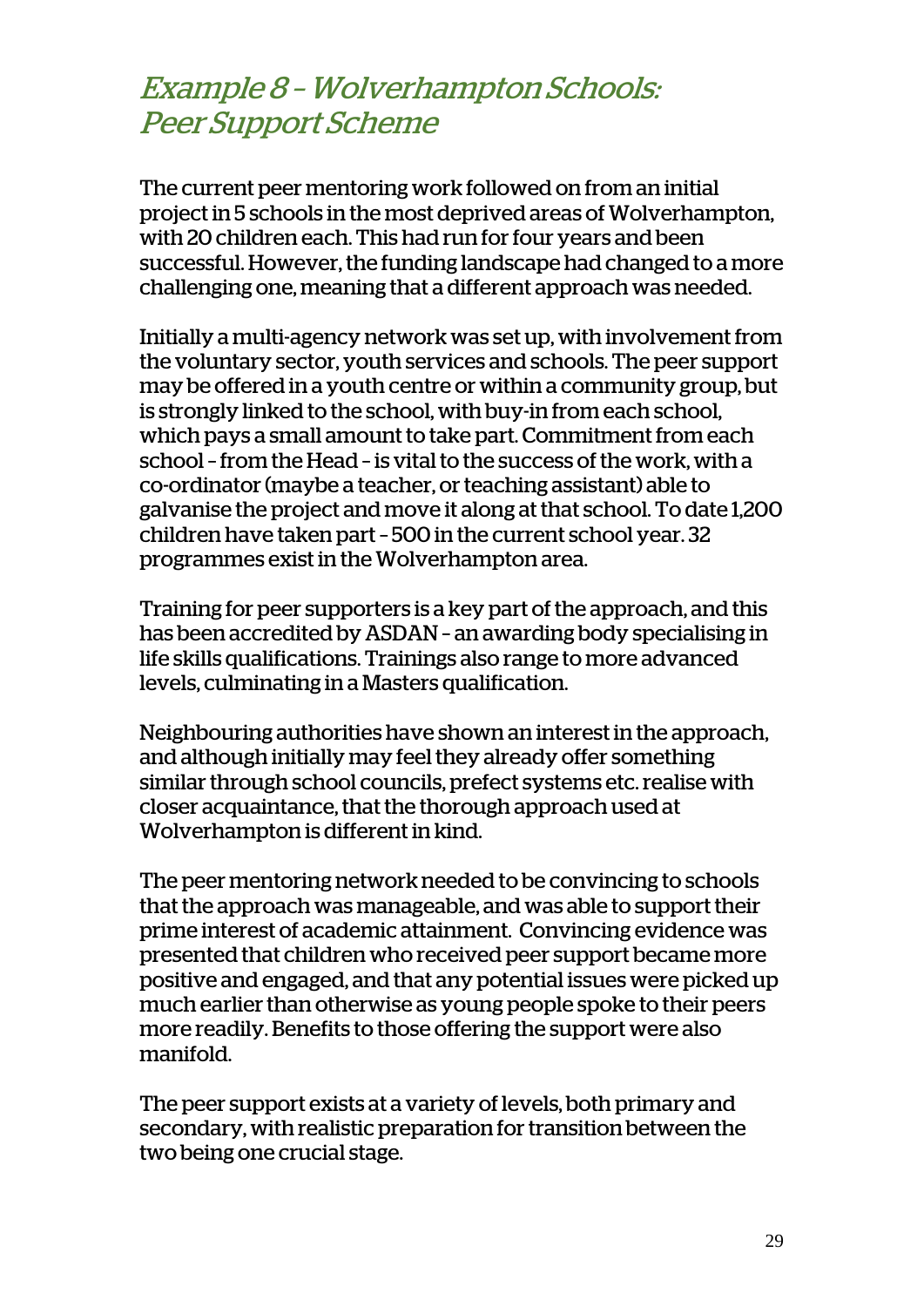# **12 Supplement Introduction**

Following public consultation in May 2012 the Isle of Wight Local Involvement Network (LINk) set Child & Adolescent Mental Health as the top of its five priority themes for the year. Following a preliminary meeting in August, a workplan group was formed in October 2012 to determine appropriate areas of enquiry and decide how to explore these.

During the period January to March 2013, five discussion groups were held with local young people, and an internet questionnaire completed by paid workers.

From April 2013, Healthwatch Isle of Wight supported the continuation of this work, with a discussion group being held for parents and family carers in early May.

A report was compiled with findings, conclusions and recommendations – this supplement gives more detail of the themes emerging from the discussion groups and survey.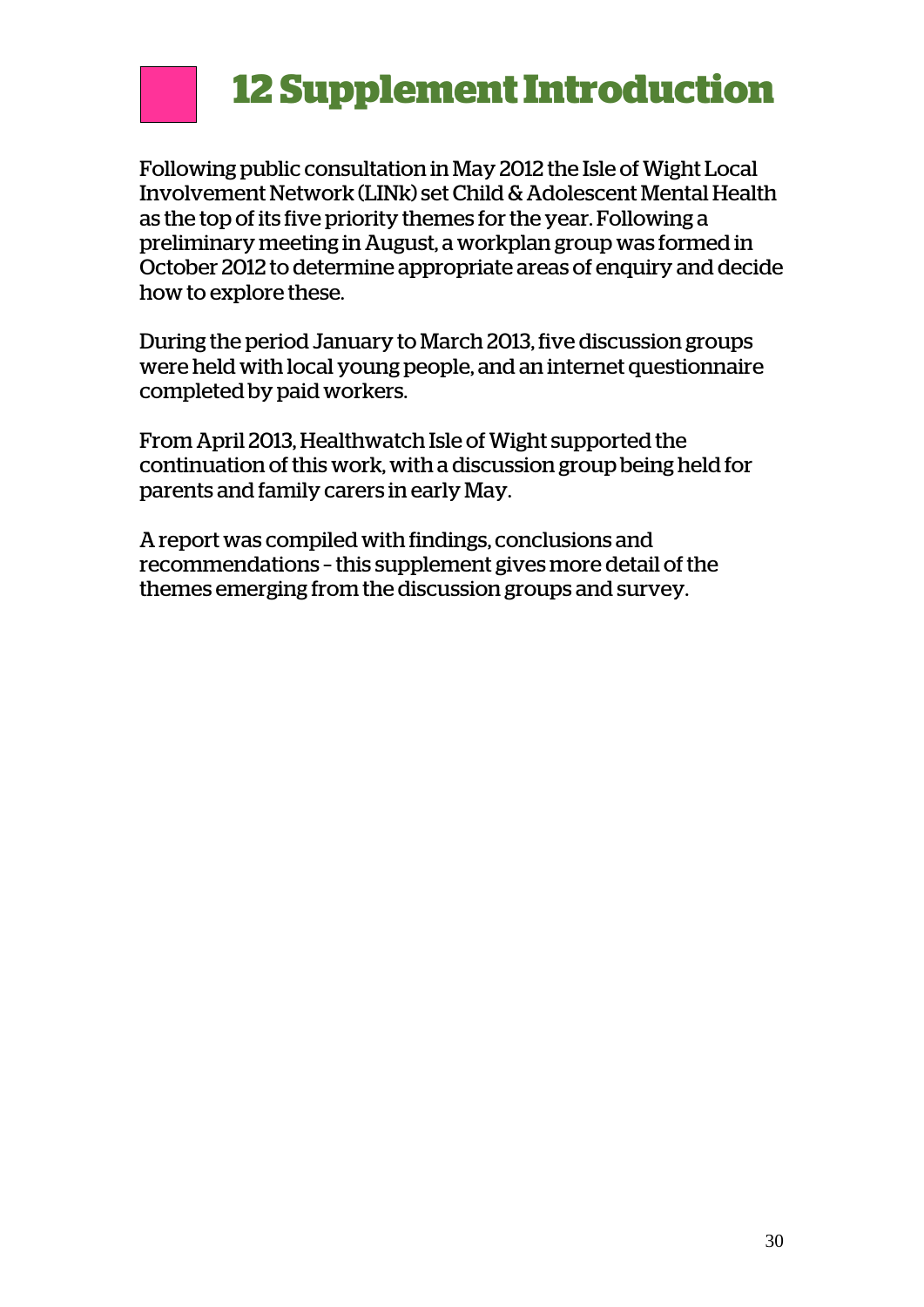# **13 Discussion Group Themes**

### Discussion Groups with Young People

#### Topic 1 – Feelings

Responses for this topic were indicated by the young people on cards given out to them – group discussions followed, which drew out further views and experiences. The responses were collated across all the groups and are listed below, with a number indicating if more than one participant wrote the same solution down.

| Question - What would help if you were feeling sad, upset or<br>troubled?                                                          |  |
|------------------------------------------------------------------------------------------------------------------------------------|--|
| Everyday life approaches:                                                                                                          |  |
| Socialising x 6<br>Being with friends $x$ 6<br>Being with family x 3<br>Pets x 3<br>Other people<br>Parent (depends on individual) |  |
| Pursue pastimes and interests x 10<br>Follow dreams and aspirations x 2<br>Help with identity                                      |  |
| Find new partner<br>Finish unsatisfactory relationship                                                                             |  |
| Respite care<br>Holiday<br>Time out<br><b>Having space</b><br>Help for family member who needs it<br>TV and film                   |  |
| Return to home area<br>Stop unhelpful internet use<br>Outgoing<br>Punchbag                                                         |  |
| <b>Venting</b><br><b>Drinking</b><br><b>Smoking</b>                                                                                |  |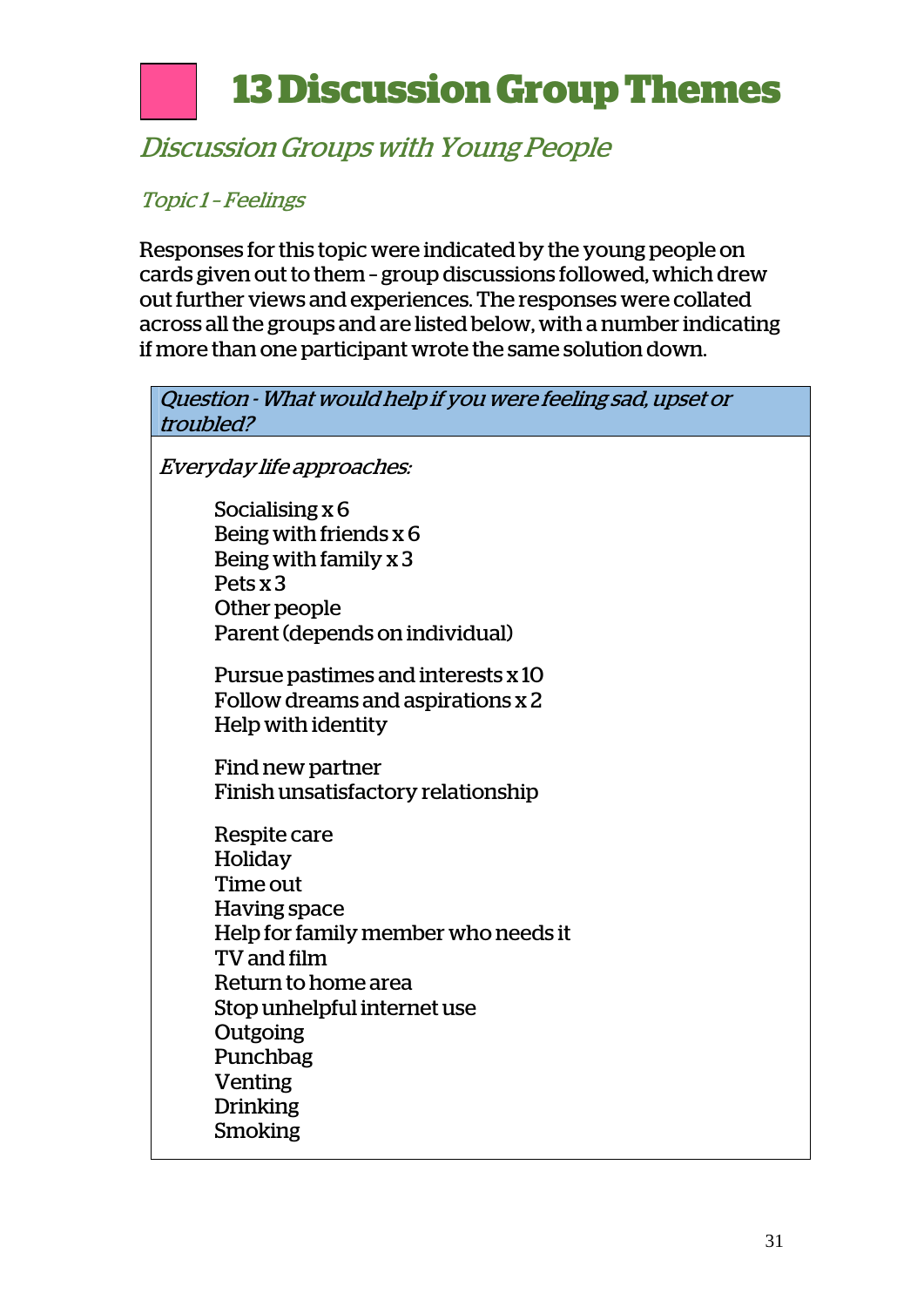Discussion groups with young people – Topic 1, Feelings (continued)

Question - What would help if you were feeling sad, upset or troubled? (continued) Specific help: Talking to someone - someone you don't know - someone who wants to listen - someone with life experience - teacher (if non-judgemental) x 3 - teaching assistant x3 - independent person - school "buddy" - partner - friends x 3 - family x 4 Counsellor x 10 Doctor x 6 Community CAMHS x2 Drug or alcohol service x2 Being given choices On-line help Self-help Meeting someone in same situation Meeting someone with life experience Medication Specific groups or organisations Group therapy Leaflets Question - What are good settings for help?

Helpful organisations & groups:

Youth Trust x3 NHS services x2 Community CAMHS Connexions/Choices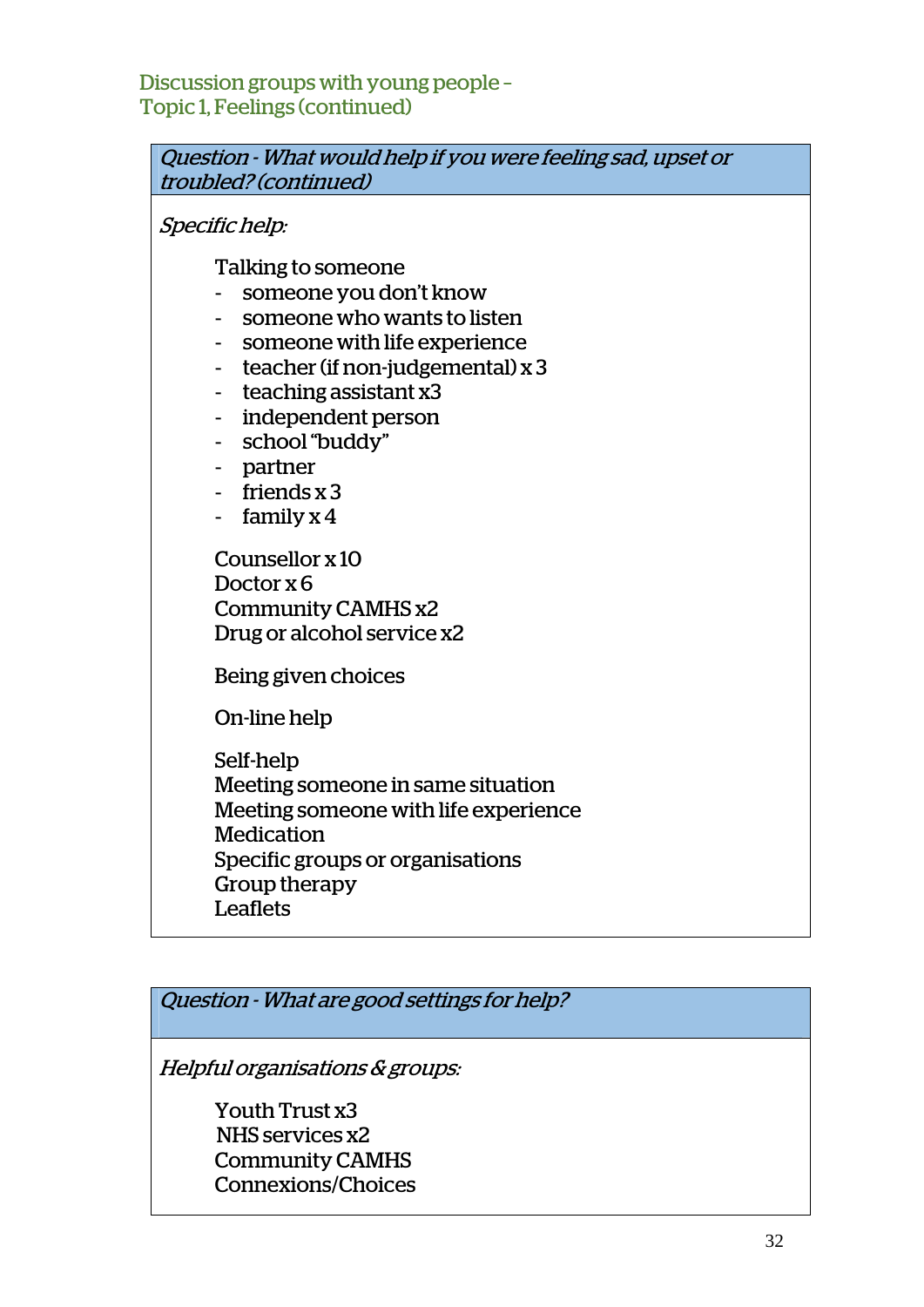#### Discussion groups with young people – Topic 1, Feelings (continued)

| Question - What are good settings for help? |
|---------------------------------------------|
| <i>(continued)</i>                          |

Places:

GP practice x7 School x4 College x3 Youth club x 2 Home area x 2 Pub x 4 Friend's place x 3 Community centre Home Town Gym

Other help sources:

Internet x3 Childline x3

Social media x 2

Specific young people's group "Buddy Bench" Social events On-line "dating"

TV programme/drama

Talking to friends x3 Clubbing x2 Phone call Talking to family With partner Student night

An independent place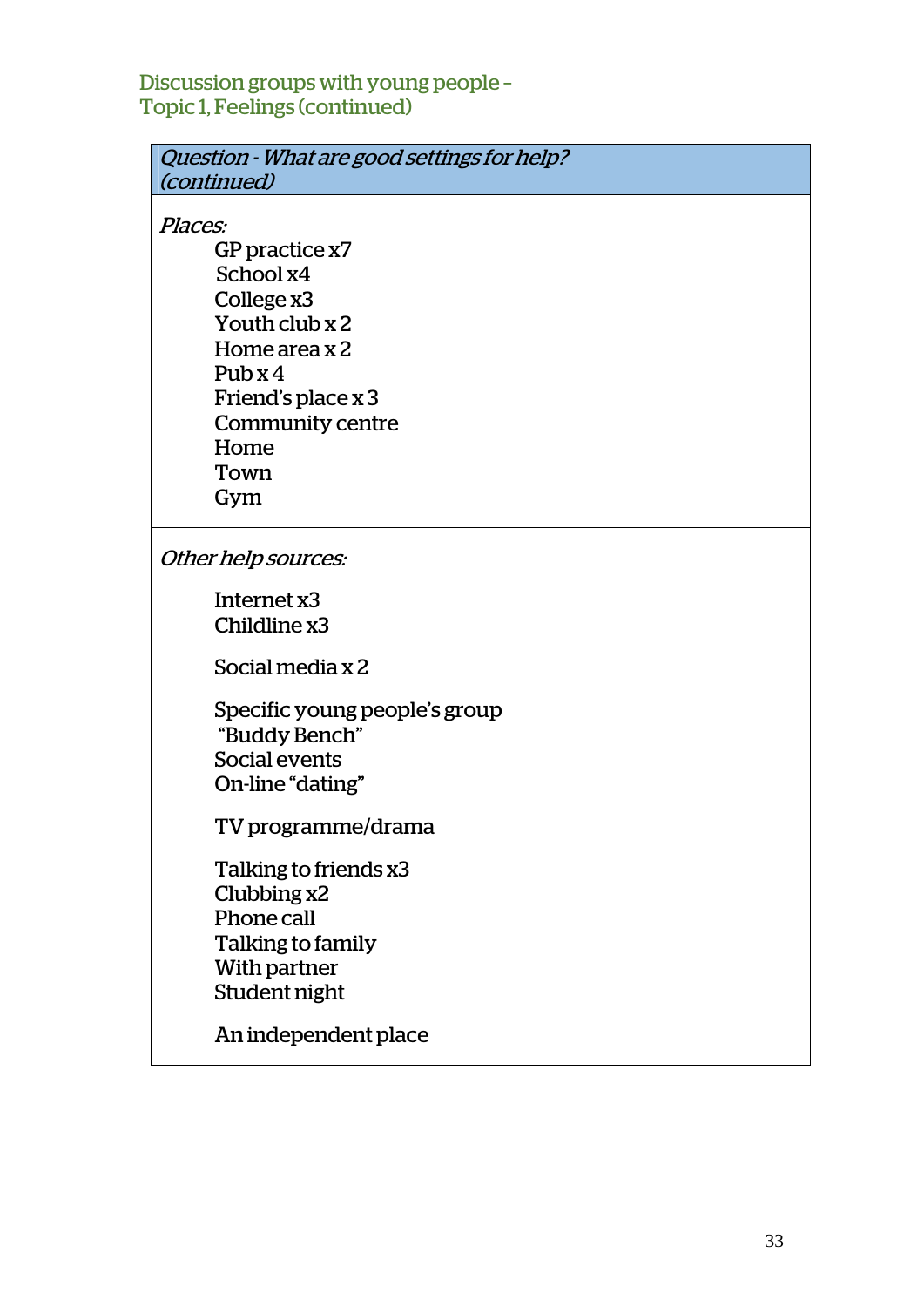Discussion groups with young people – Topic 1, Feelings (continued)

Question – Are there settings with drawbacks?

School x 2 (everyone would know) Teacher (depending on individual) Families (depending on family) GP Going by self (if younger e.g. 13 years) Leaflets (may be hard to find) Internet (could be alarming without explanation)

Topic 2 – Finding help

Participants were asked to relate to the young person they had created earlier. They were invited to think what the young person might need to find out what help is available. They were asked to think about the style of such information as well as its source.

| Question - What are good ways of finding help?                                                                                     |  |
|------------------------------------------------------------------------------------------------------------------------------------|--|
| Places:                                                                                                                            |  |
| Doctor's surgery x3 (if trust individual GP - they vary)<br>Beacon Centre (more anonymous)<br>Connexions/Choices<br>Advice centres |  |
| <i>People &amp; services:</i>                                                                                                      |  |
| Friends x 3<br>Befriending service<br>Youth group workers (depending on information needed)<br><b>Advocacy service</b>             |  |

Family Youth Trust (GP referral needed?) Support providers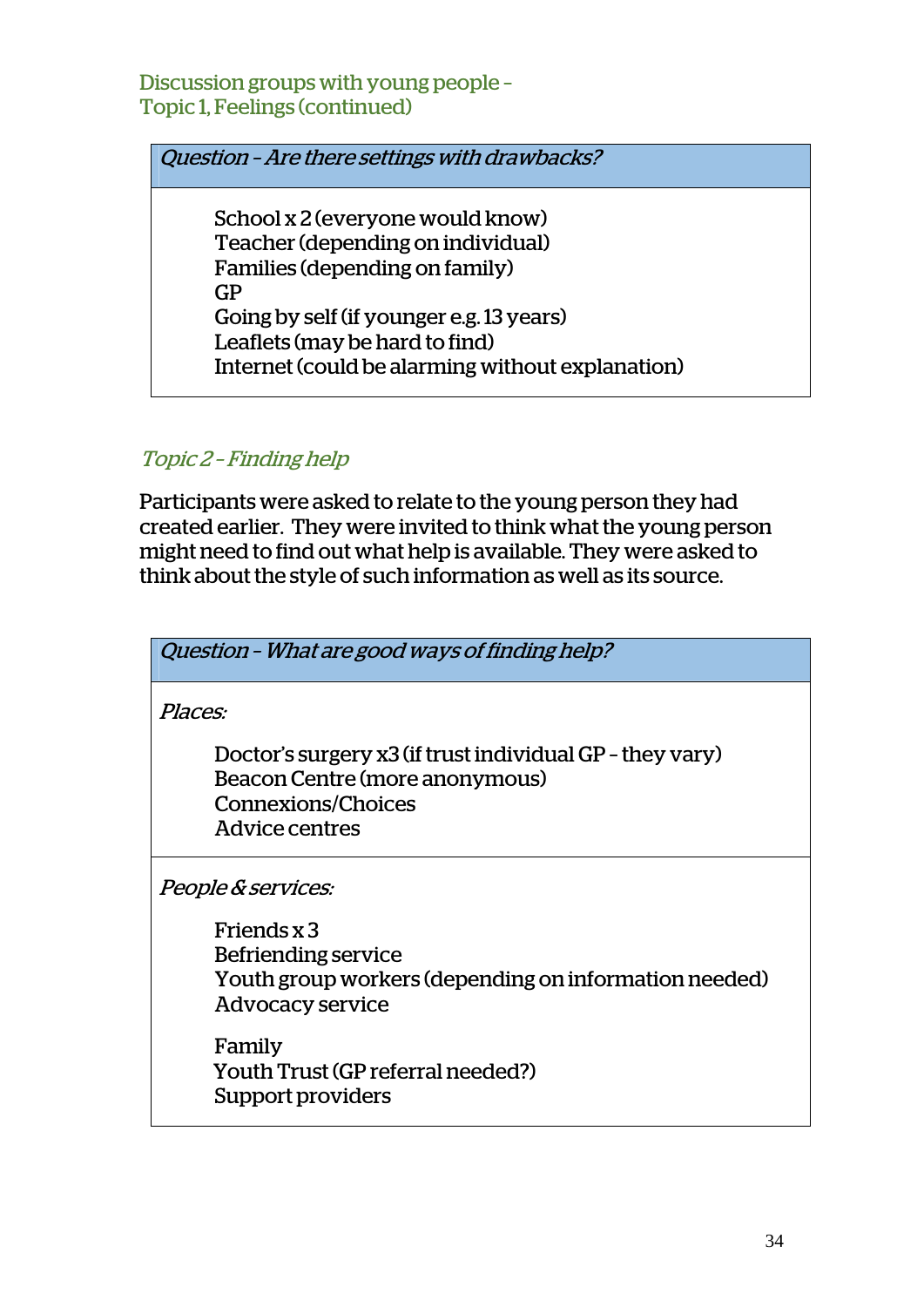Discussion groups with young people – Topic 2, Finding help (continued)

Question – What are good ways of finding help? (continued)

On-line and digital:

Internet x5 NHS website Google (history can be wiped) Internet chat-rooms (if anonymous) MeMo Facebook ads Wight CHYPS (but this was not well-known) Search for groups

Text links

Scan links (smart phone barcodes)

Traditional methods:

Posters x5 Newspapers

Phone lines (if local follow-up given) Childline

TV programmes (documentaries/dramas)

Best styles:

Sufficient content Easy-to-read Bold & bright (poster) Bite-sized chunks Discreet Confidential Anonymous Privacy Non-patronising Inexpensive to user Someone you don't know (non-judgemental) From independent (non-judgemental) source Talking to others in similar position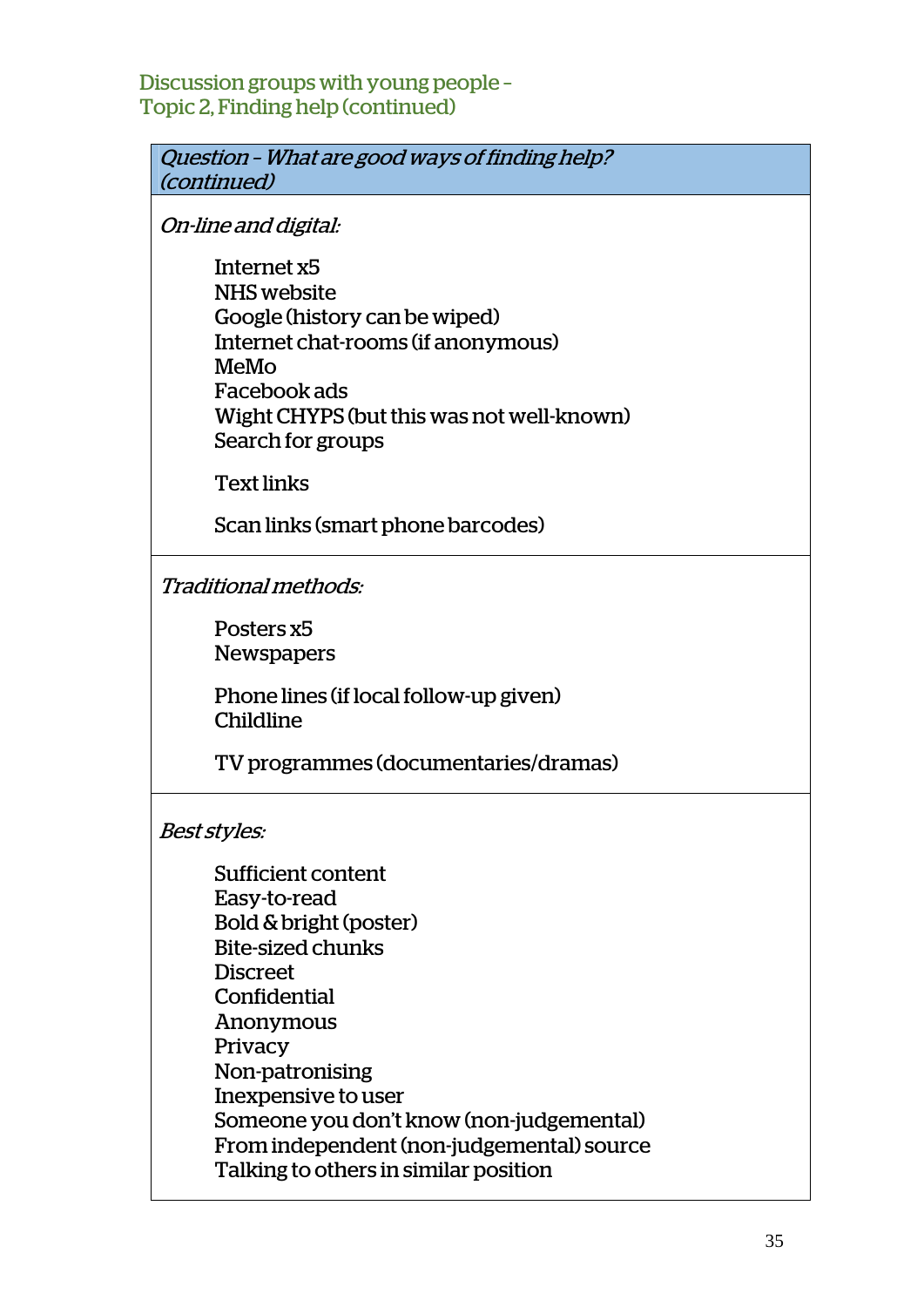Discussion groups with young people – Topic 2, Finding help (continued)

| Question - Are they ways you would NOT recommend for finding |
|--------------------------------------------------------------|
| help?                                                        |
|                                                              |
| Places:                                                      |
| From hospital                                                |
| School-based (could lead to bullying)                        |
| Sexual health clinic (not seen as confidential)              |
|                                                              |
| <i>People &amp; services:</i>                                |
| From parents                                                 |
| <b>From family</b>                                           |
| From friends (own experience may cloud their view)           |
| College counsellor (could be seen going there)               |
| Counsellor (unable to help, made things worse)               |
|                                                              |
| <b>Community CAMHS</b>                                       |
| Young people's support (Newport)                             |
|                                                              |
| <i>On-line &amp; digital:</i>                                |
| Internet directory                                           |
| Social media (too public) x3                                 |
|                                                              |
| <b>Traditional methods</b>                                   |
| <b>Posters</b>                                               |
| Phonelines x2 (can be patronising, impersonal)               |
| TV documentaries (alarmist)                                  |

Poor styles:

Too much content Wrong setting (poster) Wrong tone (poster) Information on too many services does not help – feel w worse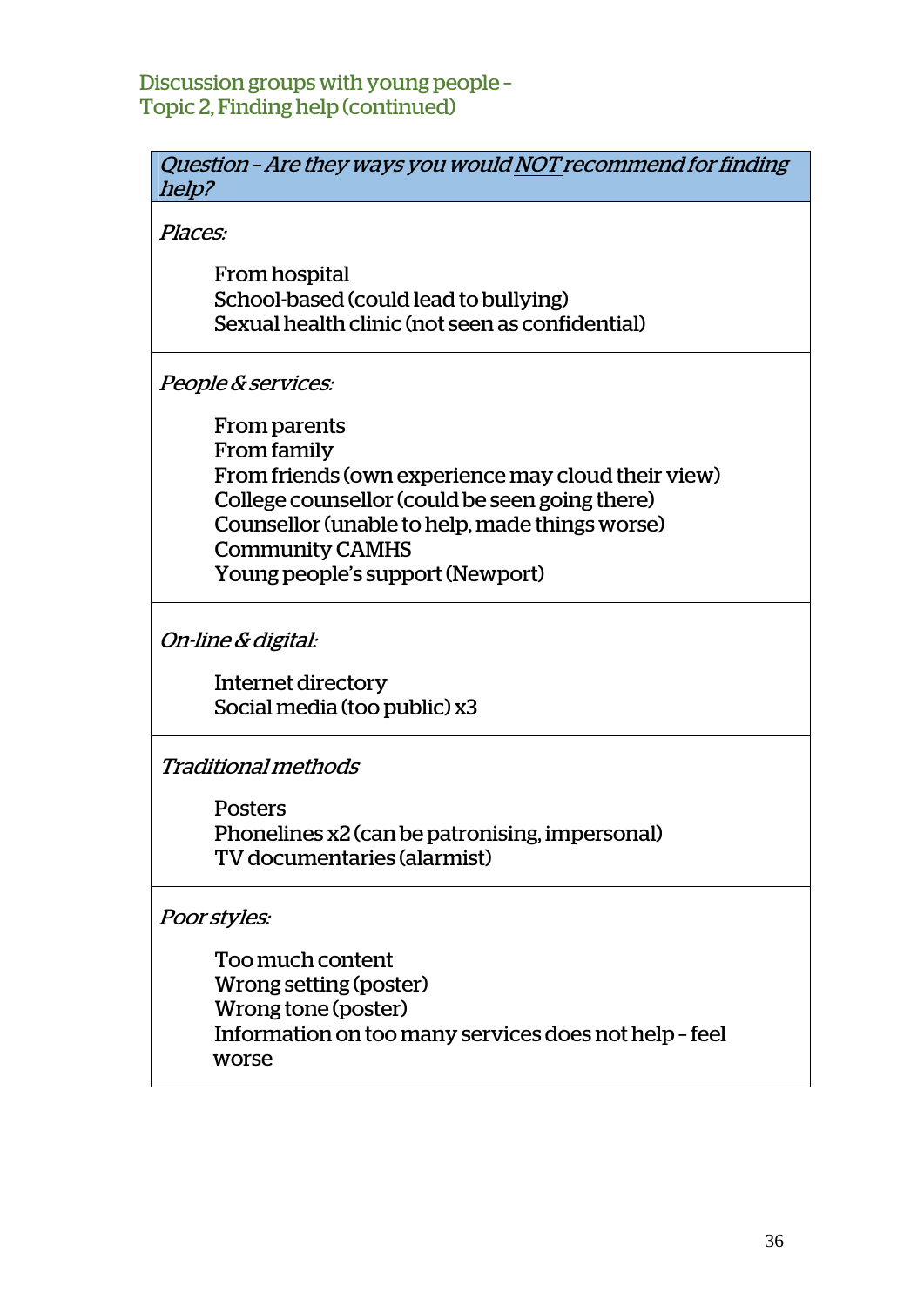Discussion groups with young people (continued)

#### Topic 3 – Services

The participants were given a choice to use the young person they had created to discuss ideas, or refer to their own experiences. It was explained that this topic related to specific support for emotional well-being and mental health concerns.

| Question - What sort of services are helpful?                                                                                                                                                                                                                                |  |
|------------------------------------------------------------------------------------------------------------------------------------------------------------------------------------------------------------------------------------------------------------------------------|--|
| General:                                                                                                                                                                                                                                                                     |  |
| Being with friends<br>Service recommended by friend<br>Trusted person (e.g. specific school nurse)<br>Youth groups - with people similar to yourself<br>Support workers<br>Information service<br>Being given choices<br>Drop-in clinic<br>Residential support               |  |
| Specific services and groups:                                                                                                                                                                                                                                                |  |
| GP x3 (self-help strategies)<br>Counselling x3 (but needs to be more than just "text-book")<br>Social services                                                                                                                                                               |  |
| Bereavement counselling<br>Childline<br><b>YMCA Young Carers</b><br><b>Community CAMHS</b><br>MAGS (but have to be referred in)<br>Sexual health clinic<br>Drug & alcohol services<br>Street pastors (non-judgemental)                                                       |  |
| Best styles:                                                                                                                                                                                                                                                                 |  |
| Non-judgemental<br>Range of options<br>Non-claustrophobic atmosphere<br>Delivered where young person goes and feels comfortable<br>Move slowly (counselling) testing water at first<br>Someone who has been through similar experiences<br>Someone who cares<br>Confidential |  |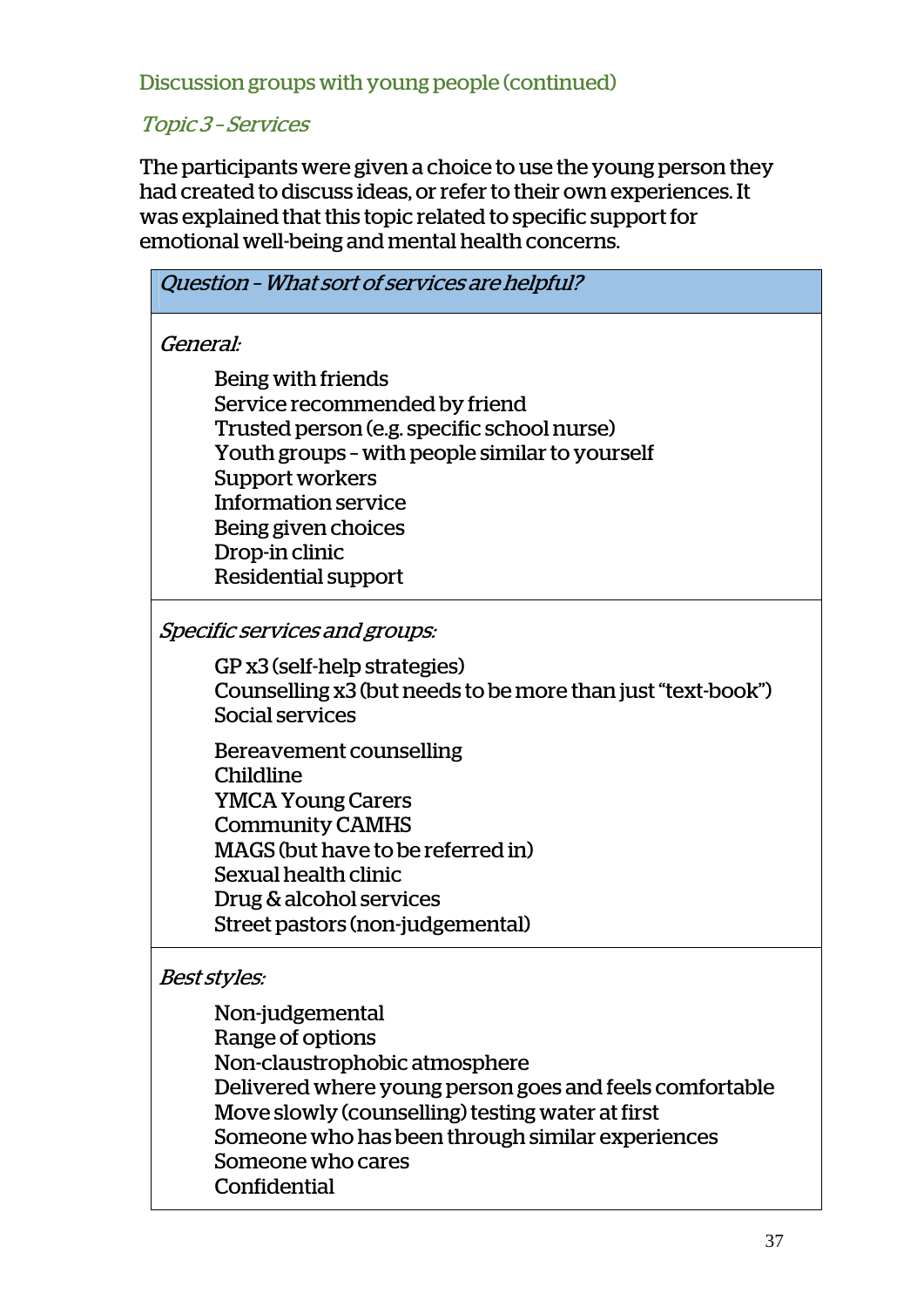#### Discussion groups with young people – Topic 3, Services (continued)

Question – What kind of services are NOT helpful?

General:

 Notice boards Information folders

Specific services and groups:

GP x6

- lack of follow-up after missed appointment
- lack of follow-up after medication prescription
- appointment too short to make diagnosis
- lack of continuity
- too quick to prescribe medication

#### Counselling x4

- Nothing to follow on
- May move too quickly, wanting life history in  $1<sup>st</sup>$  session
- Not able to swap between them

Drug & alcohol services Community CAMHS x2

Services in school – too public Police

Poor styles:

Asking why Questioning Apportioning blame Age-inappropriate setting (e.g. too child-like) Clock-watching (counselling) Ever-increasing medication Only being given one option for help Helpers talking about themselves Insufficient information to make choice (e.g. re. depression) Too many options, without enough information to choose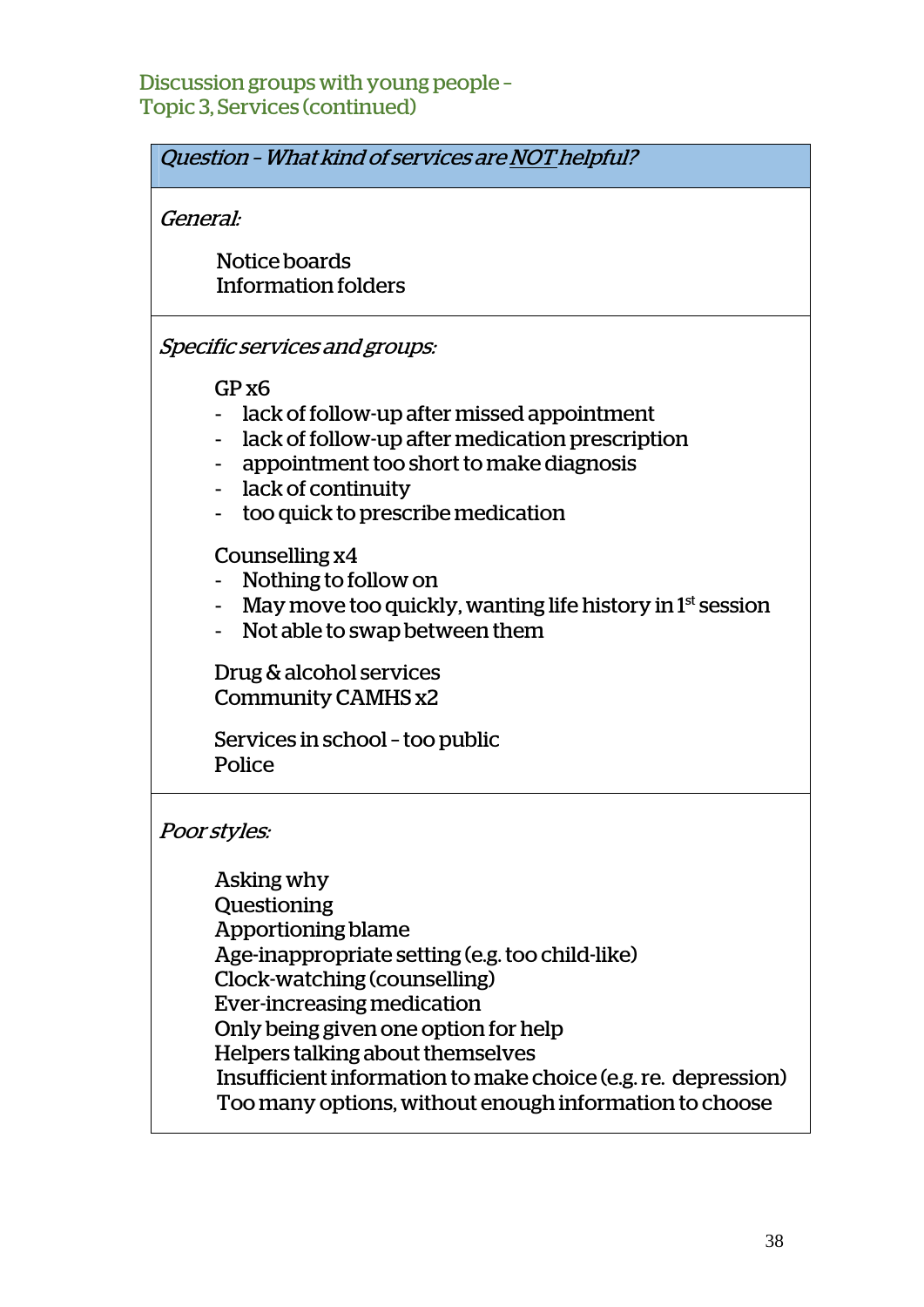Discussion groups with young people – Topic 3, Services (continued)

Question – How well do you think the different services work together?

Gap between children's and adult's services Referred to one service and immediately referred on Option for information not to be shared – allows people to slip through net Confidentiality valued where appropriate (e.g. happy for

CAMHS to feed back to GP, not school)

#### Topic 4 – Moving on

For this topic we asked about any changes or moves the imaginary young person might have made – what the benefits were of the change, and what help would be useful when there were difficulties. Finally, we asked the group to imagine a happy ending for their character.



Becoming more confident Greater knowledge of opportunities

New people – non-judgemental

Make new friends

Question – What kind of things make transitions difficult?

School induction give false impression, no preparations for chaos of new setting Change can be difficult – e.g. for people with OCD Could increase loneliness Fresh start difficult on IW Moving from one area to another brings difficulties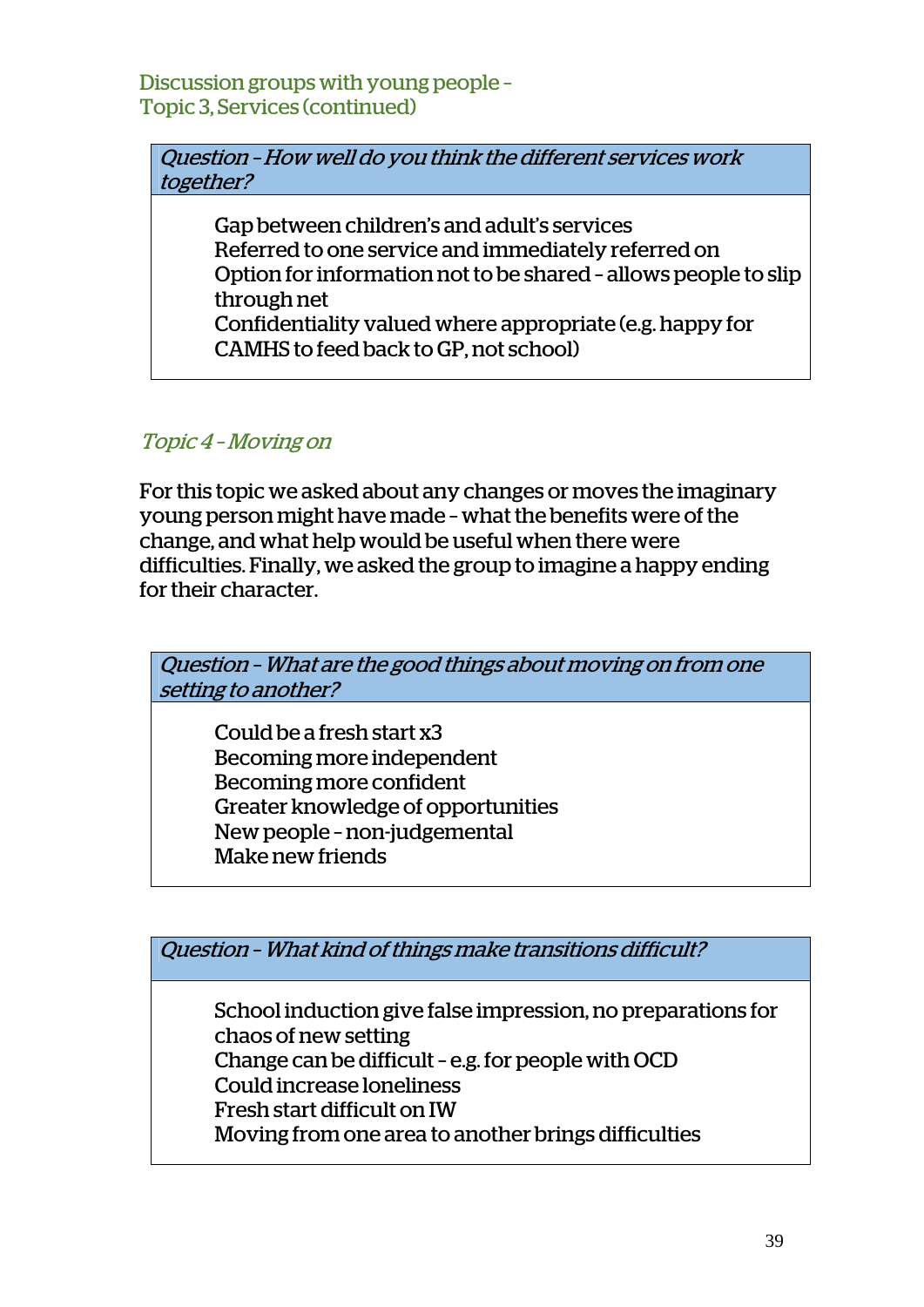Discussion groups with young people – Topic 4, Moving on (continued)

| Question - What sort of things would offer better help to young<br>people facing transitions?                                                                                                                                                                      |
|--------------------------------------------------------------------------------------------------------------------------------------------------------------------------------------------------------------------------------------------------------------------|
| More genuine preparation for new settings<br>More education for parents on stress of change<br>Less opportunity to "slip through net"<br>Services need to communicate, decide together and identify<br>service<br>Information should be provided to other agencies |
| Buddies x 2 (possibly year above)<br>Residential support x2<br>always someone to talk to<br>peer support available<br>More support and "nicer"                                                                                                                     |
| <b>Mentors</b><br>Friends<br>Family<br>Talk with parents without siblings<br>Guide at new school<br>Additional support if moving from another area<br>Help with somewhere to live                                                                                  |
|                                                                                                                                                                                                                                                                    |

#### General points from discussions with young people

Listed below are some of the more general points that came out of the discussion groups.

> Stigma x2 – bullying of those seen as different - mental health problems seen as a weakness 18-21 age-group seems to lack proper support Information needed for young adults still in education Young carers need information on getting help, e.g. if parent is sectioned Talking about drug problems could put job at risk Risk of cyber bullying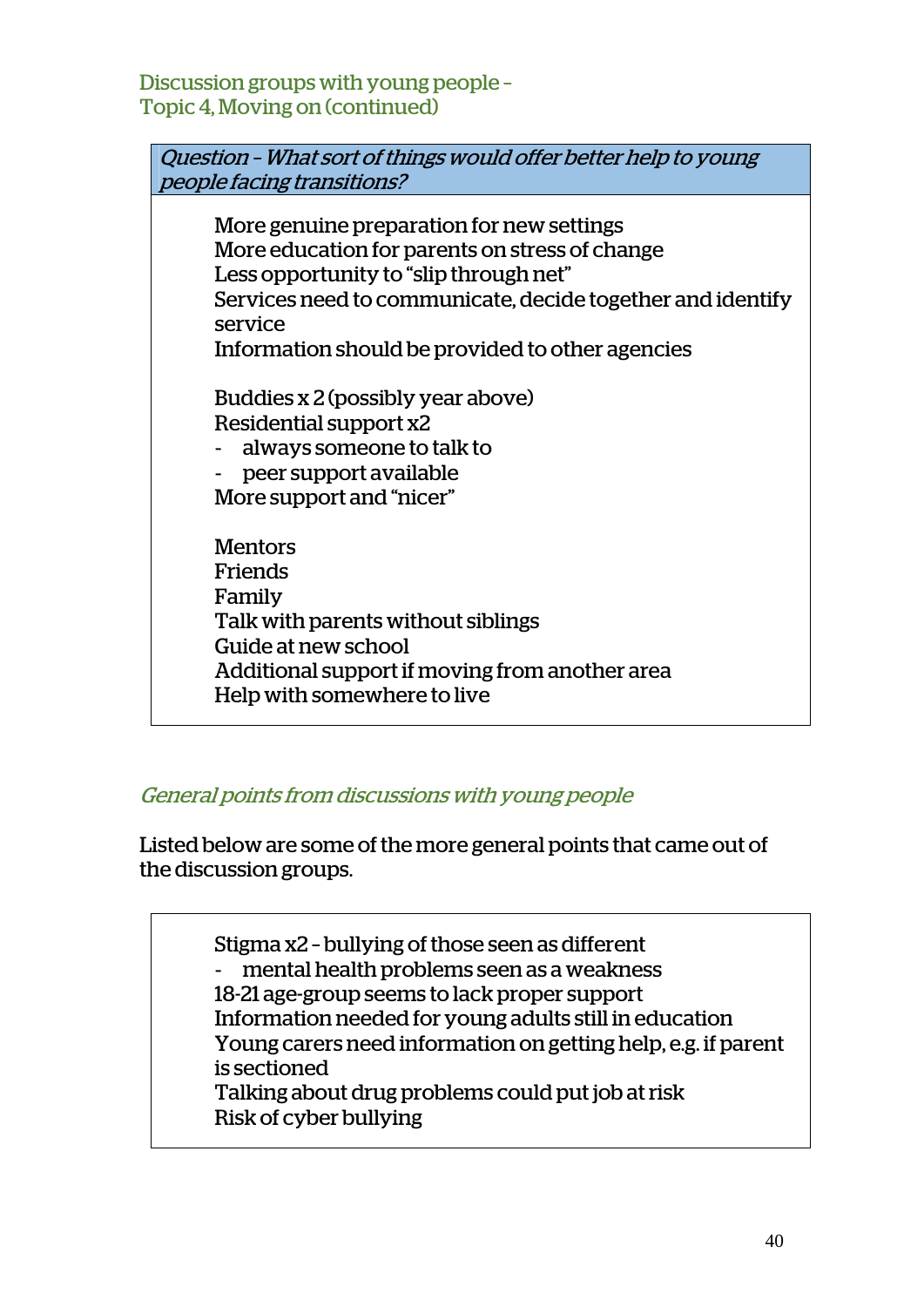Discussion Group with Parents and Family Carers

#### Topic 1 – Feelings

Participants were asked to recall their experiences when the child or young person they care for began to show signs of needing support with emotional or mental health issues. The main points that came out of the discussions are listed below.



Question: What do you feel are the best settings for help?

School Quiet relaxation area needed in schools

Question: Is there anything you have found NOT to be helpful?

School professionals without enough training Help only available in conspicuous setting, e.g. school reception Stigma – prevents young person seeking help, even in extreme situations Teachers can find support difficult due to numbers in their charge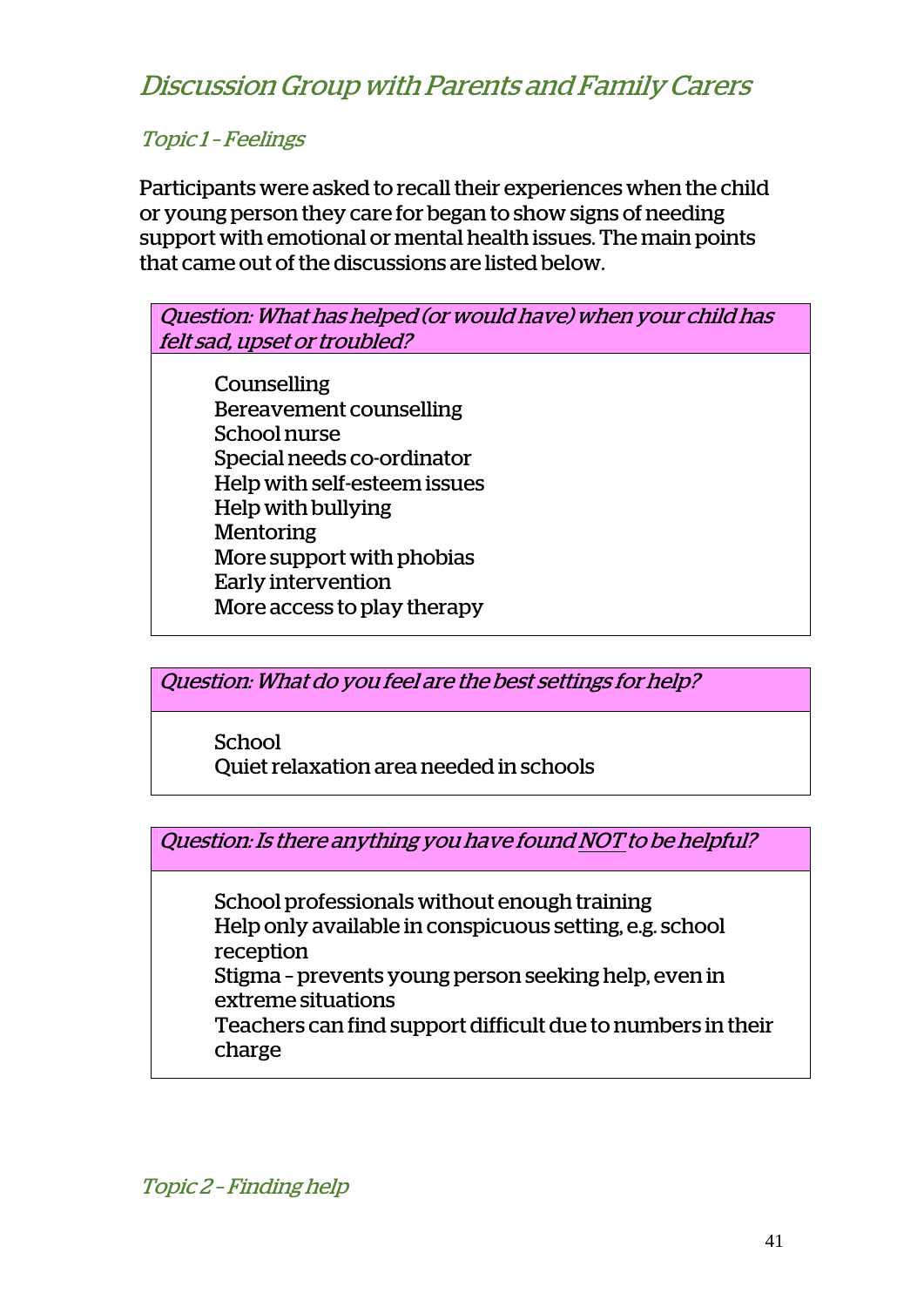For this topic participants were asked to think about ways that they or the child/young person they care for had been able to find out about help that was available. Participants were asked to consider the style of such information as well as its source.

Question: What forms of information are helpful?

Newsletters (promoting health as well as generating income) Kid-friendly articles, e.g. on depression Normalising emotional well-being

Question: What forms of information is NOT helpful?

Noticeboards Unfamiliar terminology, e.g. what is "CAMHS"? NHS IW website – scant information, largely out-of-date

#### Topic 3 - Services

For this topic participants were asked to describe what forms of support had been helpful, where they felt things could be improved, and what new areas of help could be developed.

Question: What forms of support have been (or would be) helpful? More appropriate support needed for parents Parents need to be trusted more, and listened to at an early stage Help with normal life events, e.g. parental separation Peer-support groups for parents and child or young person Gentle support CAF should be in place Whole family should be supported not just young person

Discussion group with parents & family carers – Topic 3, Services (continued)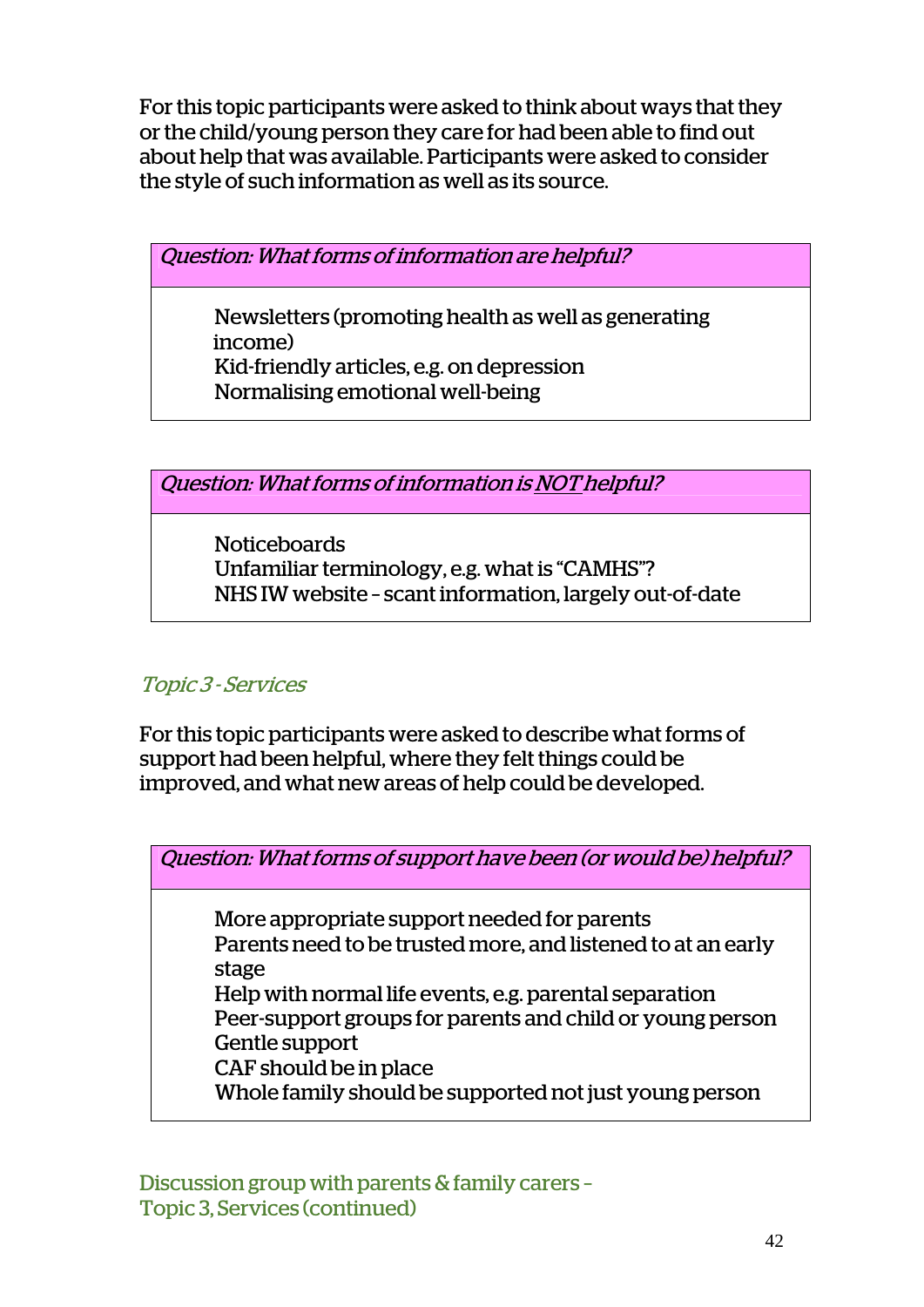Question: Are there forms of support that have NOT been helpful?

Support for parents:

Parenting courses Dismissing parents as part of the problem Dismissing parents as being overanxious

Access to help:

Re-referral needed if person improves then needs help …………..again

Long wait between referral and being seen Long wait in crisis situation, leading to more intense ……………crisis

Lack of childcare for siblings at Community CAMHS

Diagnosis and Treatment:

Pre-determined view on what age certain conditions may develop Lack of choice of service, even when a diagnosis is questioned Medication prescribed before therapy Residential placement offered before other alternatives exhausted

Consistency of services:

 Lack of consistency – dietician advised avoiding specialist **CAMHS** Inconsistency of performance between specialist CAMHS consultants Multiple changes of professional e.g. 17 during 8 years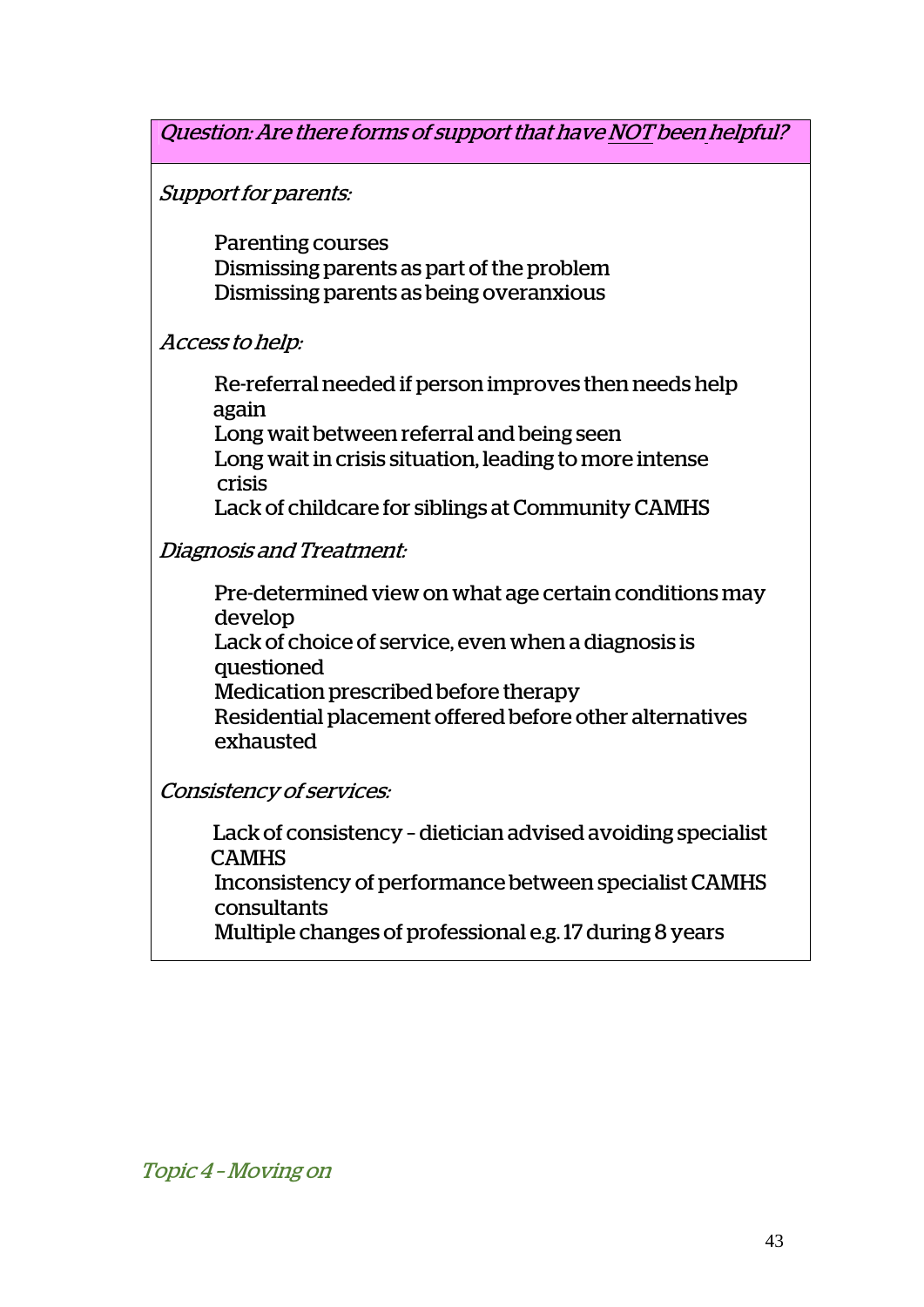For this topic participants were asked to recall periods when their child was moving from one stage of their life to another. They were asked to ponder what may have been positive or challenging about the experience, and what would have helped where there were difficulties.

Question: What issues would you identify around transitions for children, young people and parents?

Cut-off point and potential for problems Not always explained adequately – feeling of being dumped

General points from discussion with parents & family carers

Listed below are some of the more general points that came out of the discussion group.

> Impact on siblings can be significant Mental health services need to catch up with general health in fostering peer support Communication needs to be improved

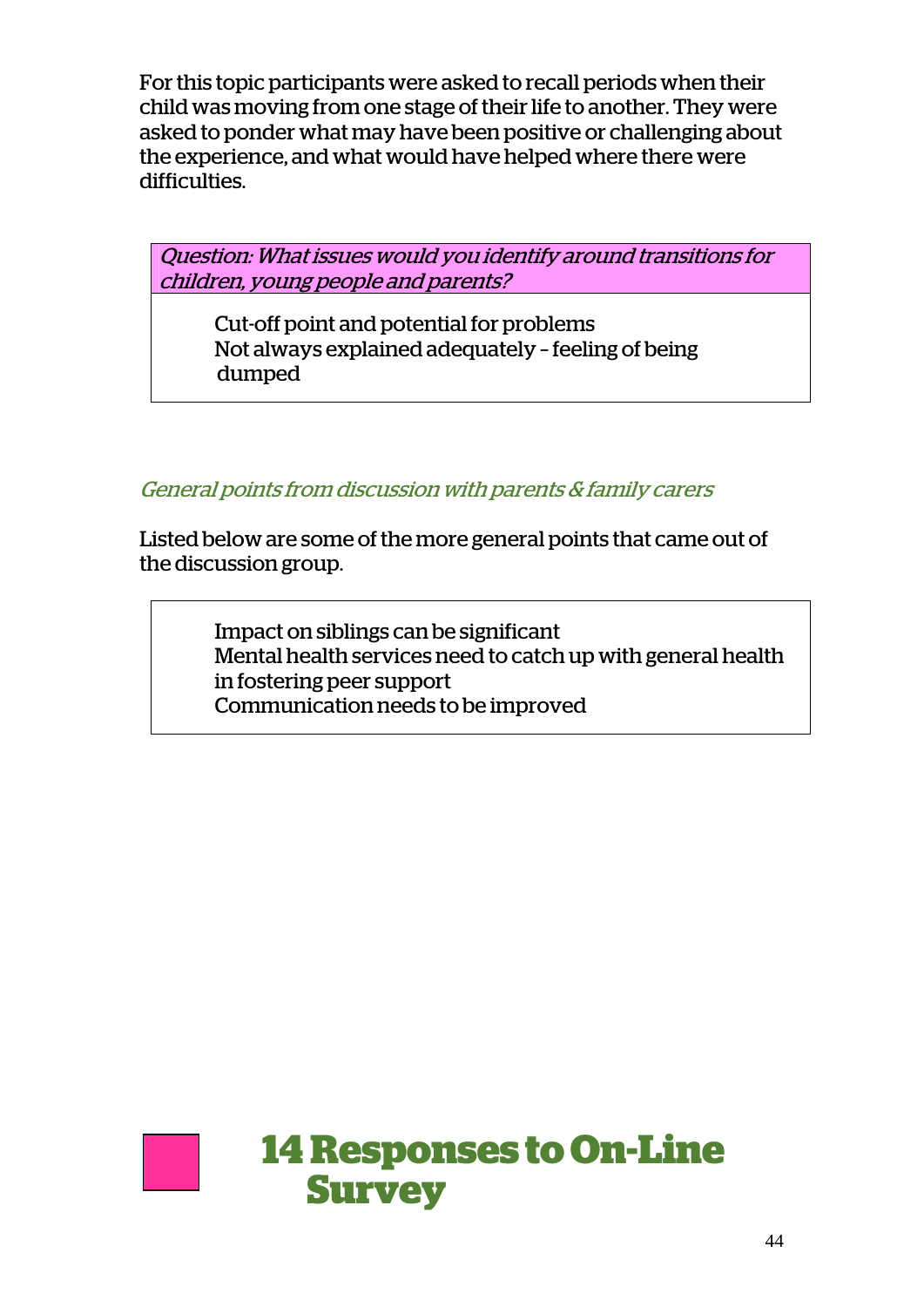Survey of adults supporting children and young people

Survey open 3rd December 2012 – 31st January 2013

Eighteen people responded, the questions from the survey are reproduced below, with each response listed. Where a similar reply was given by more than one respondent this is indicated.

#### Topic 1 – Feelings

Please think about your experience of supporting young people with emotional or mental health concerns. (Whether due to family events, relationship concerns with other young people, issues of self-image or any other reason) What sort of things do you feel have helped or would help if available and in what settings should these things be provided?

| <b>Best ways to help</b> |                                                                                                                                                                                                                                                                                                                                                                                                                                                                                                                                                                                                                                                                                                |
|--------------------------|------------------------------------------------------------------------------------------------------------------------------------------------------------------------------------------------------------------------------------------------------------------------------------------------------------------------------------------------------------------------------------------------------------------------------------------------------------------------------------------------------------------------------------------------------------------------------------------------------------------------------------------------------------------------------------------------|
| $\blacksquare$           | Support available in young person's own environment x 2<br>Mental Health First Aid for staff members x2<br>Informal style<br>Non-judgemental approach<br>Comfortable environment<br>Privacy and enough time to talk through feelings<br>Young person able to choose who to open up to<br>Spending time with young person doing a practical task<br>Therapeutic play or art<br>- Use of media, including texting<br>Home visit where appropriate<br>Being able to get support in an emergency<br>Out-of-hours support during crisis<br>Sharing of information<br>Listening to support staff, e.g. over concerns re self-harm<br>Brief background on young person and other agencies<br>involved |
|                          | Staff trained to support young person and know when to<br>signpost on                                                                                                                                                                                                                                                                                                                                                                                                                                                                                                                                                                                                                          |
|                          | Working groups within staff teams                                                                                                                                                                                                                                                                                                                                                                                                                                                                                                                                                                                                                                                              |
|                          | Child-led gathering of views                                                                                                                                                                                                                                                                                                                                                                                                                                                                                                                                                                                                                                                                   |

Responses to on-line survey – Topic 1, Feelings (continued)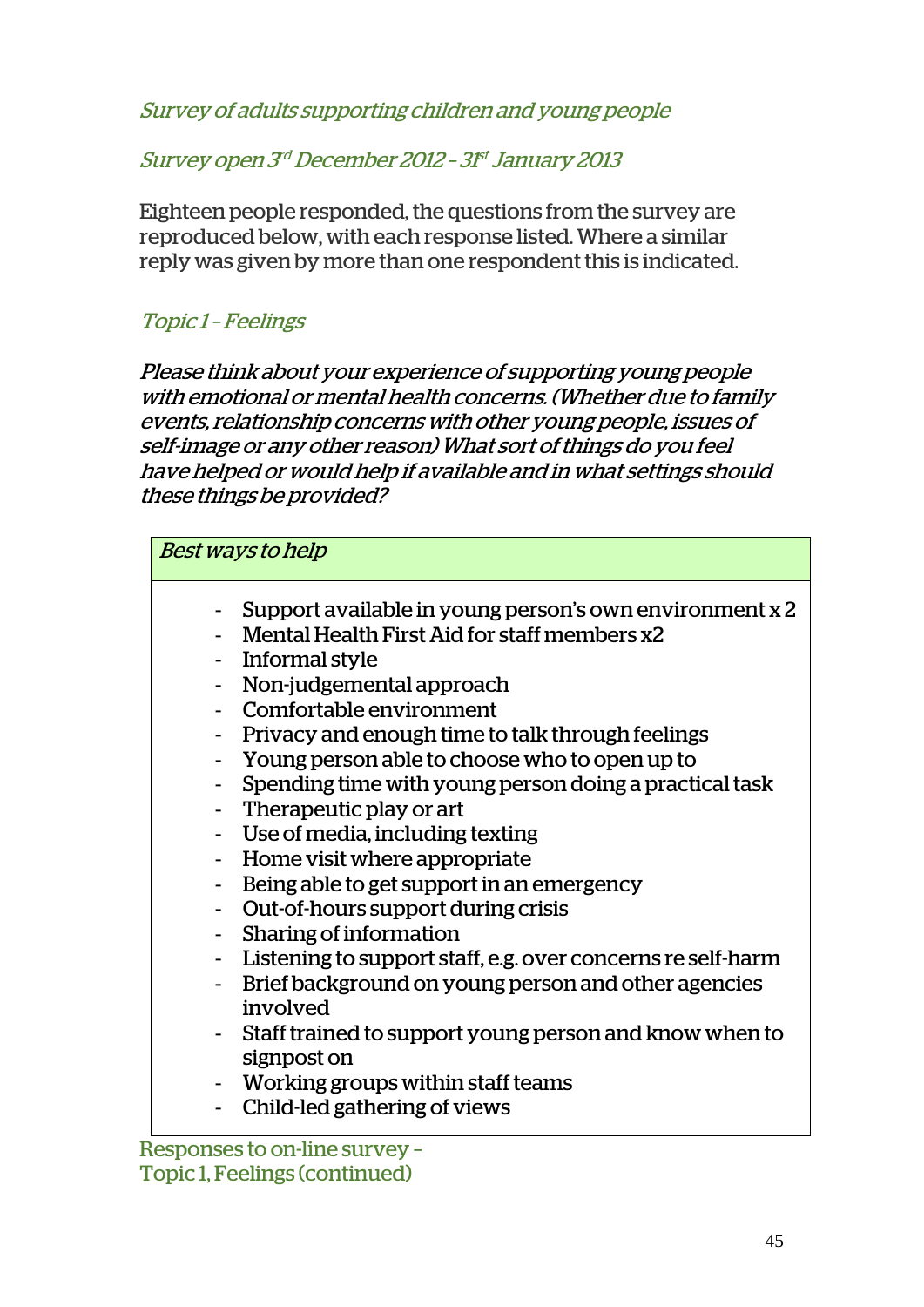Things that have been LESS helpful

- Adult out of hours services not always helpful
- Long waits for counselling support, only to be referred on
- Long waits for assessment
- Multiple assessments for the individual young person

Things that would be good to develop in future

- Peer supporters at sixth-form level
- 24 hour crisis line, young people-specific
- Group-run image focussed sessions
- Quicker response through assessment and support
- Single assessment form for all health professionals
- More information on support available from Community CAMHS
- Better communication with Social Services

#### Topic 2 – Finding help

Thinking of the last year – has any young person you support needed to get information on emotional or mental health support? What have their experiences been, and what helps and hinders information-giving?

Things that have been helpful

- Contacting practice nurse before a GP appointment, to ask for GP to be prepared
- Follow-up with young people
- Signposting by support staff
- 1:1 support which allowed for "personal touch" to be offered
- Good contact between mental health practitioners
- Young Minds booklets good but expensive

Responses to on-line survey – Topic 2, Finding help (continued)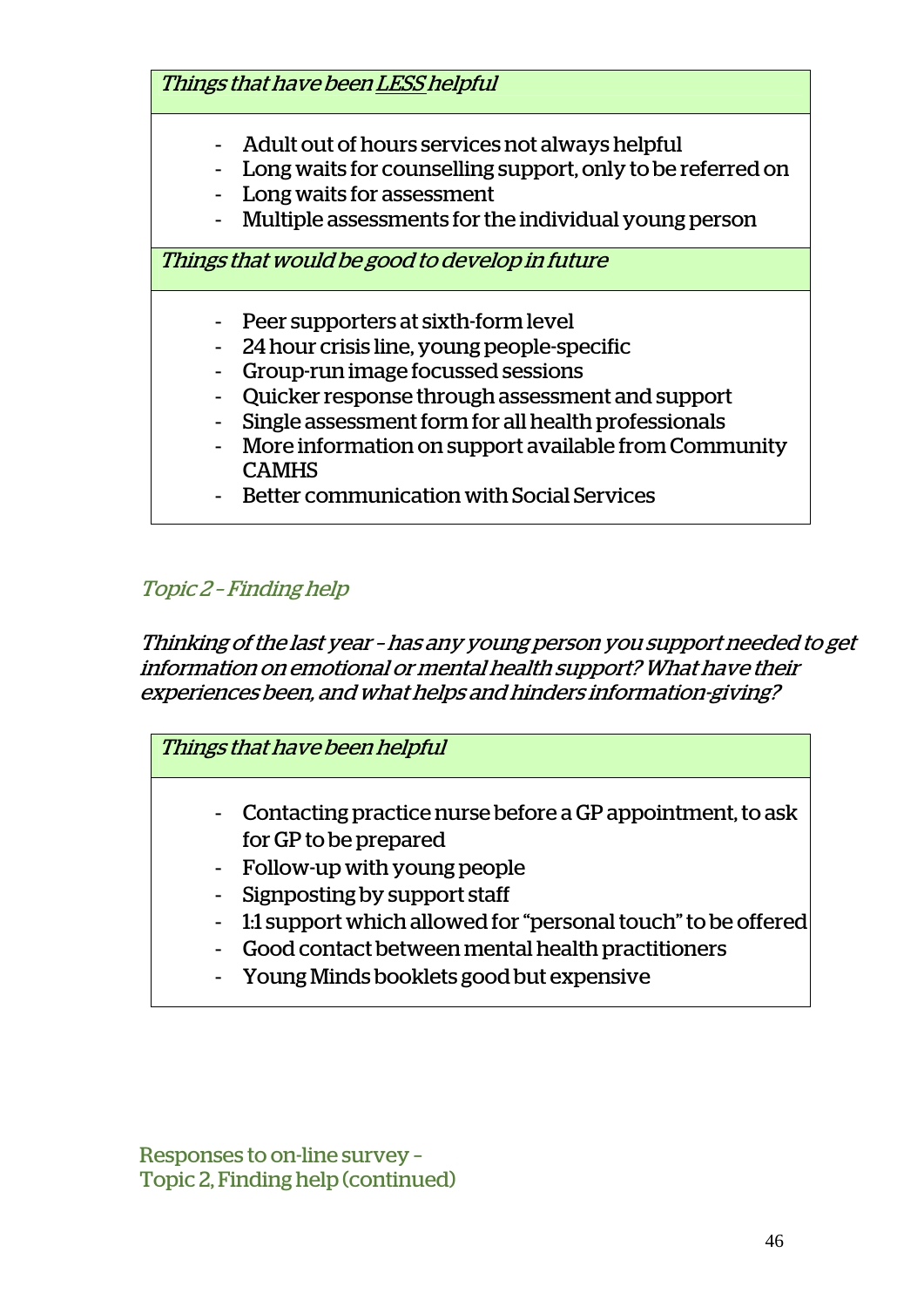| Things that have been LESS helpful |                                                                                                                                                                                                                                                                                                                                                                                                                                                                                                                            |
|------------------------------------|----------------------------------------------------------------------------------------------------------------------------------------------------------------------------------------------------------------------------------------------------------------------------------------------------------------------------------------------------------------------------------------------------------------------------------------------------------------------------------------------------------------------------|
|                                    | Time constraints in GP appointments, lack of<br>understanding<br>Some Internet-based material is dangerous x2<br><b>Loss of Connexions</b><br>In-depth information hard to find<br>Insistence on GP and Youth Trust involvement can be<br>unhelpful if good support exists in generic setting<br>Information insufficient and too vague<br>Hard to get information from GP and mental health<br>services on how to access services<br>Environment at Sevenacres can lead to reluctance to<br>attend follow-up appointments |
|                                    | Out-of-hours support - roles are confused                                                                                                                                                                                                                                                                                                                                                                                                                                                                                  |
|                                    | Best ways to provide information                                                                                                                                                                                                                                                                                                                                                                                                                                                                                           |
|                                    | Internet $x$ 4<br>Leaflets $x$ 3<br>Concise<br>Needs to be young-person centred<br>Clearly-explained, step-by-step<br>Consistent across agencies<br>More widely available than just in GP surgeries etc.<br><b>Newsletter</b><br>Pocket-sized to fit in wallet<br>Via text and e-mail<br>Social media                                                                                                                                                                                                                      |
|                                    | Youth-friendly web portal with safe and approved sites,<br>to come up on Google searches<br>Friendly signposting and advice agency for young person<br>Workshops in generic young people's settings<br>Information sessions in schools & college                                                                                                                                                                                                                                                                           |

Topic 3 - Services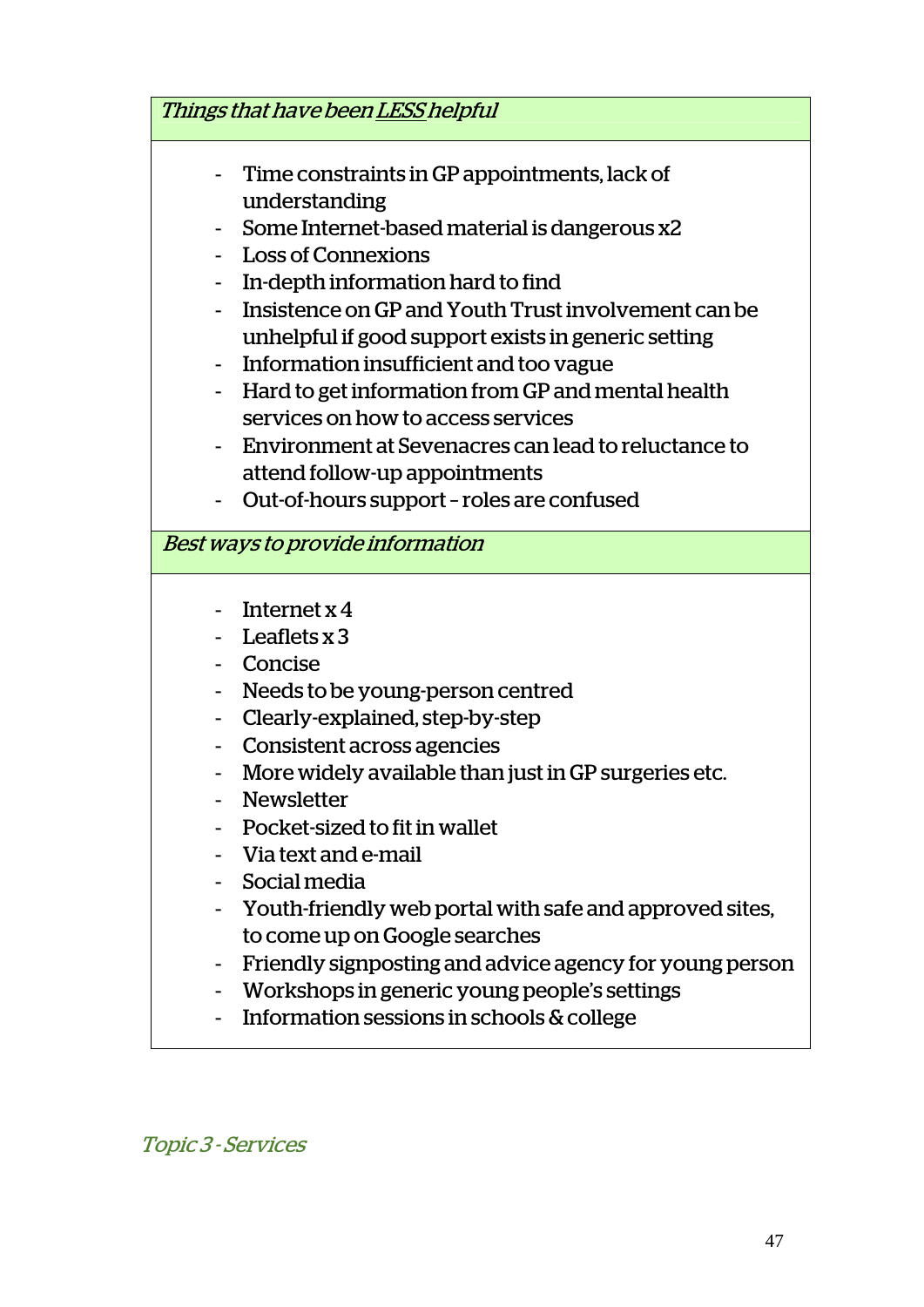Again, thinking of the last year, do you know a young person who has used a local service that provides help with emotional and mental health issues? (This might be at school/college, a health worker, or someone in a community organisation) What helped and what was less helpful - How well did different services work together to help?

| Things that have helped                                                                    |
|--------------------------------------------------------------------------------------------|
| Role-play with young person prior to GP appointment to<br>help prepare                     |
| Giving choice about staff member being present with GP;<br>choice about level of prompting |
| Practitioners generally supportive and helped young<br>person move forward                 |
| Staff member able to go with young person, and stay for<br>the introduction                |
| Having a named professional to contact                                                     |
| Meetings with professionals outside of a crisis time<br>$\blacksquare$                     |
| Support from Community CAMHS really good despite                                           |
| long wait; respectful during some difficult encounters                                     |
| Information pack for Community CAMHS helpful                                               |
| Things that have been LESS helpful                                                         |
| Length of waiting time $x$ 3                                                               |
| Time constraints make professional responses                                               |
| inconsistent                                                                               |
| GP unable to get good understanding of young person's<br>issues                            |
| Lack of availability of counselling beyond six weeks                                       |
| Building-up of trust during counselling undone by need to<br>end after six weeks           |
| Community CAMHS seemed reluctant to pick up a<br>referral that was complex                 |
| Lack of information to young person about move from<br>one service to another              |
| Delay in support due to shifts from one service to another                                 |
| Waiting areas that are not user-friendly                                                   |
| Travelling to unknown place for appointment                                                |
| Out-of-hours team may not realise support workers do                                       |
| not have mental health training                                                            |
| Need for more support on a personal level                                                  |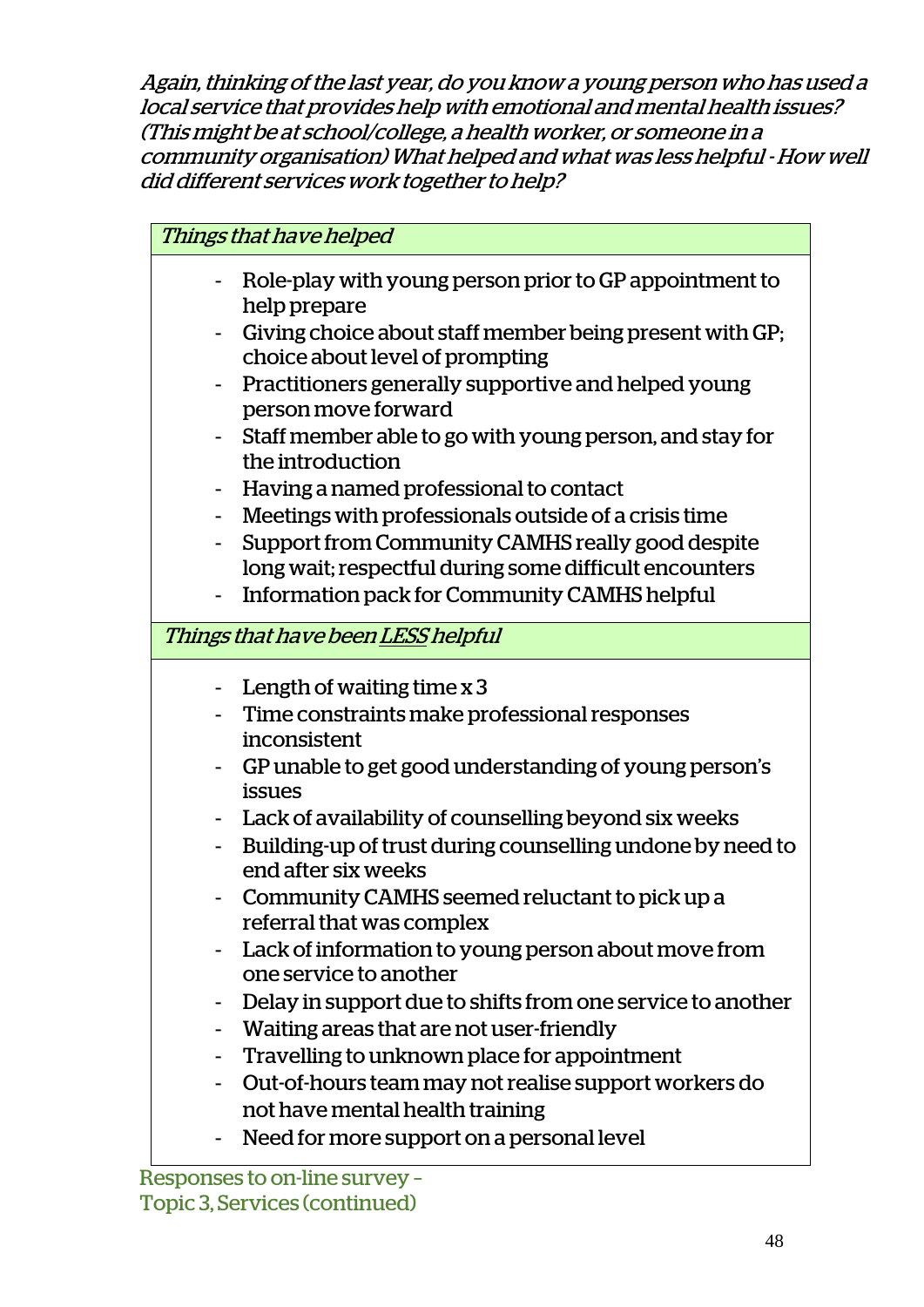

#### Topic 4 – Moving on

Now thinking of the last two years, think about any times when there were big changes in the lives of young people you support – maybe a change of home situation, leaving school/college, a move from children's to adult services.

\* What were the best things about these changes?

\* Is there anything that needs changing in the way young people are supported through change?

Best things about moving on

- Support for independent living excellent for those in supported living
- Transition generally well-supported
- Feeling the young person has reached independence
- Support from youth service and education has been good
- Opportunity to reaffirm the positives for a young person
- Opportunity to build a support plan around the young person's own wishes

Responses to on-line survey – Topic 4, Moving on (continued)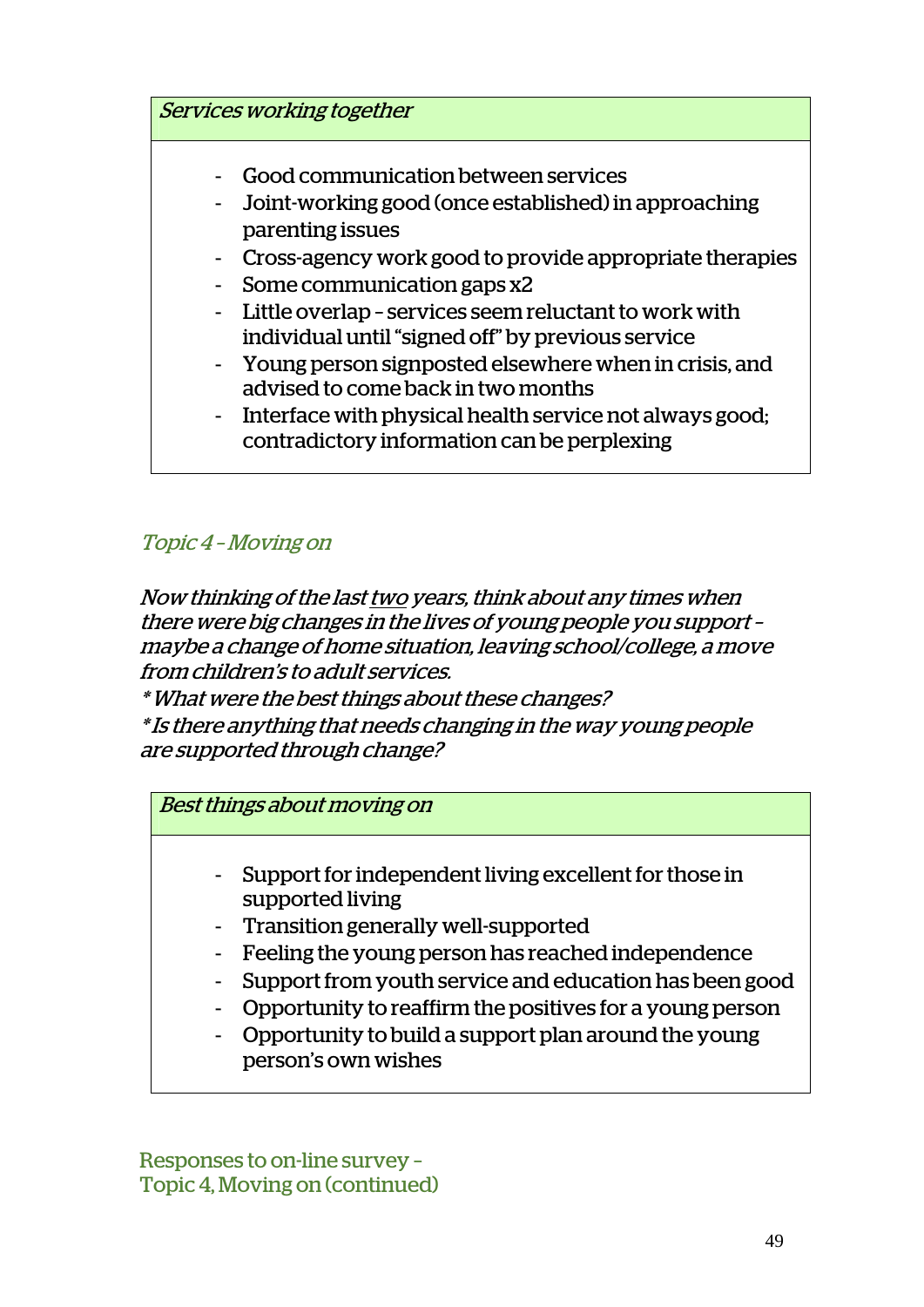|   | Things that present a challenge                                                                                                                                                                                                                                                                                                                                                                                                                                                                                                                                                                                                                                                                                                                                                                                                                                                                                                                                                                     |
|---|-----------------------------------------------------------------------------------------------------------------------------------------------------------------------------------------------------------------------------------------------------------------------------------------------------------------------------------------------------------------------------------------------------------------------------------------------------------------------------------------------------------------------------------------------------------------------------------------------------------------------------------------------------------------------------------------------------------------------------------------------------------------------------------------------------------------------------------------------------------------------------------------------------------------------------------------------------------------------------------------------------|
|   | Housing is a big issue for young people who need support<br>Some young people do not wish agencies to<br>communicate with each other<br>Sudden changes, without information, e.g. foster<br>placements<br>Things that need to be changed                                                                                                                                                                                                                                                                                                                                                                                                                                                                                                                                                                                                                                                                                                                                                            |
|   |                                                                                                                                                                                                                                                                                                                                                                                                                                                                                                                                                                                                                                                                                                                                                                                                                                                                                                                                                                                                     |
| ٠ | Support for independent living needs to be extended to<br>vulnerable young people who live with families<br>Young people looking to each other for support - adults<br>to facilitate this rather than to lead<br>Better liaison between primary and secondary schools,<br>for those who are emotionally fragile<br>Whole system response needed for school transitions -<br>provision varies widely<br>Identifiable place needed for children to go for support<br>in schools<br>Staff need to respond to internally-focussed distress<br>as well as externally-focussed<br>School staff need vigilance towards life-changes in young<br>people's lives; implications for mental health<br>Social services can be reluctant to support if a housing<br>provider is involved<br>Support from job centre needs to be more consistent<br>Less abrupt change from children's ward to adult<br>provision - Sevenacres can be intimidating<br>Integrated working with families: needs more<br>development |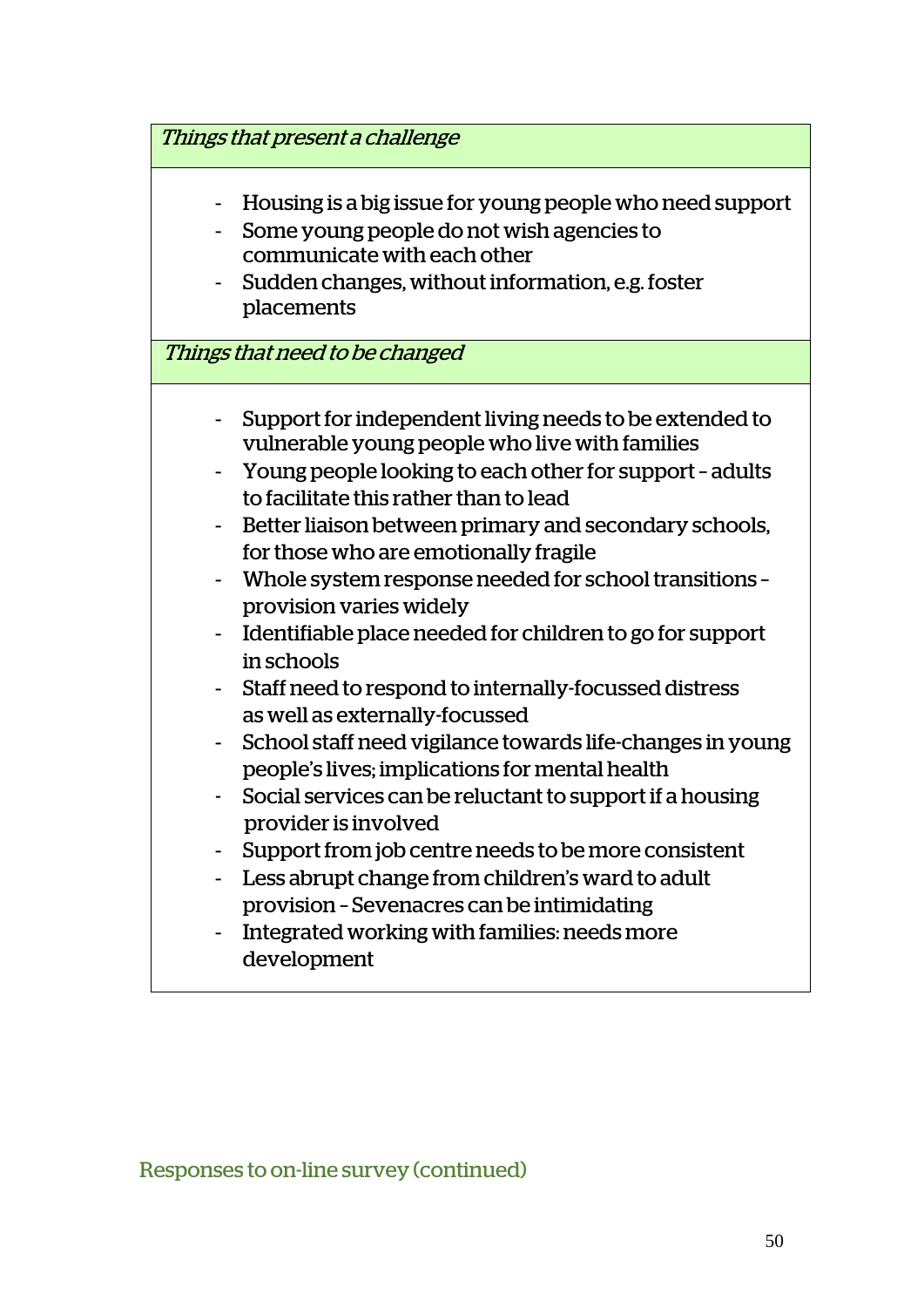#### Ideas to help joint working:

- Networking opportunities to keep updated
- Opportunities to shadow staff in other services

#### Ideas on participation

- Need for more peer support for young people
- Unclear how young people have an ongoing say on CAMHS

#### Comments on services

- Bullying in schools needs more attention, especially cyber bullying
- More information needed about existing support groups/ services
- Service from Community CAMHS can appear inconsistent
- Updates needed to help young person move on from services once engaged

#### Response profile for on-line survey

 $\overline{\phantom{a}}$ 

|                             | Total number of responses                              | 18 |  |
|-----------------------------|--------------------------------------------------------|----|--|
|                             | Support worker (residential setting)                   | 5  |  |
|                             | Support worker (unspecified)                           | 5  |  |
| Parent                      |                                                        |    |  |
| Counsellor                  |                                                        |    |  |
| Therapeutic worker          |                                                        | 2  |  |
| Learning volunteer/mentor   |                                                        |    |  |
| Drug and alcohol worker     |                                                        |    |  |
| Children's services manager |                                                        |    |  |
| Not stated                  |                                                        |    |  |
|                             |                                                        |    |  |
| <b>NOTE:</b>                | - Two of the above also stated they were parents       |    |  |
|                             | - Two of the above also stated they were mental health |    |  |
|                             | awareness trainers                                     |    |  |

# **15 Names & Initials Explained**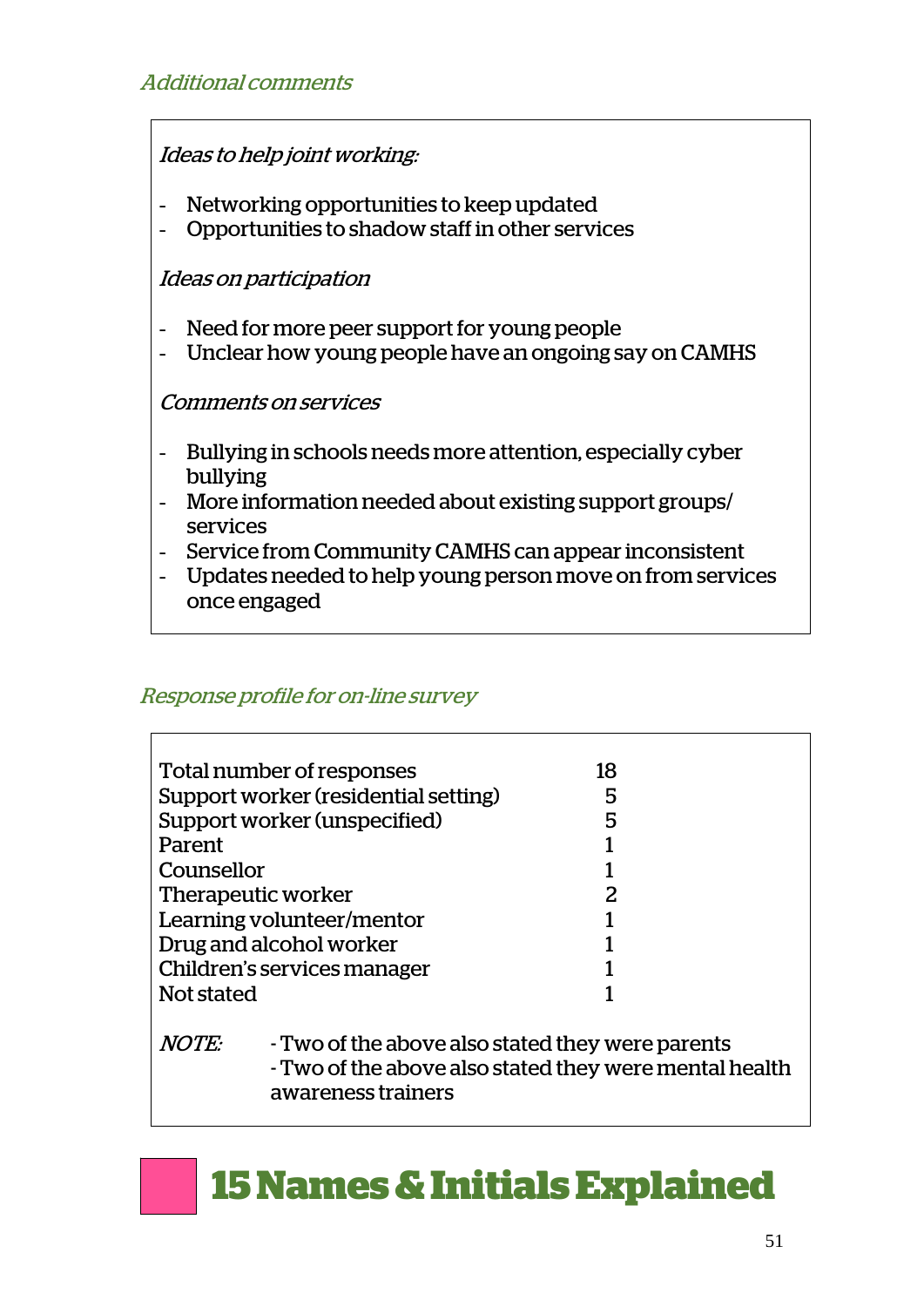| Initials               | <i>Name</i>                    | Explanation                                                  |
|------------------------|--------------------------------|--------------------------------------------------------------|
| <b>CAF</b>             | <b>Common Assessment</b>       | A standardised approach                                      |
|                        | Framework                      | used by practitioners across                                 |
|                        |                                | agencies to assess children's                                |
|                        |                                | additional needs and decide                                  |
|                        |                                | how these should be met                                      |
| <b>CAMHS</b>           | Child & Adolescent             | All services that are                                        |
|                        | <b>Mental Health Services</b>  | concerned with the mental                                    |
|                        |                                | health of children and young                                 |
|                        |                                | people, whether specialist or                                |
|                        |                                | general                                                      |
| <b>Community CAMHS</b> | Community Child &              | Specialist NHS team                                          |
|                        | <b>Adolescent Mental</b>       | providing advice or services                                 |
|                        | <b>Health Services</b>         | in an everyday setting, and at                               |
|                        |                                | a specialist clinic                                          |
| <b>MAGS</b>            | Multi-Agency Group             | A therapeutic group run in                                   |
|                        | <b>Services</b>                | Newport, I.W. for young                                      |
|                        |                                | people in school years 8 to 11.                              |
|                        |                                | Anyone working with young                                    |
|                        |                                | people may make a referral,                                  |
|                        |                                | providing the young person                                   |
|                        |                                | consents                                                     |
| <b>MHFA</b>            | <b>Mental Health First Aid</b> | A training course, often                                     |
|                        |                                | taking two days, which helps                                 |
|                        |                                | non-specialists understand                                   |
|                        |                                | more about mental health                                     |
|                        |                                | issues                                                       |
| <b>OCD</b>             | Obsessive Compulsive           | A mental health condition in                                 |
|                        | <b>Disorder</b>                | which a person has                                           |
|                        |                                | obsessive thoughts and                                       |
|                        |                                | repetitive behaviour                                         |
|                        | Sevenacres                     | In-patient mental health unit                                |
|                        |                                | at St Mary's Hospital for                                    |
|                        |                                | people aged 18 or over                                       |
| <b>Wight CHYPS</b>     | Wight Children & Young         | Website giving information<br>and contact details for a wide |
|                        | People's Services              |                                                              |
|                        |                                | range of local services                                      |
|                        | <b>Young Minds</b>             | A U.K. charity which                                         |
|                        |                                | campaigns to improve the                                     |
|                        |                                | emotional wellbeing and<br>mental health of children         |
|                        |                                |                                                              |
|                        |                                | and young people                                             |

Names & Initials Explained (continued)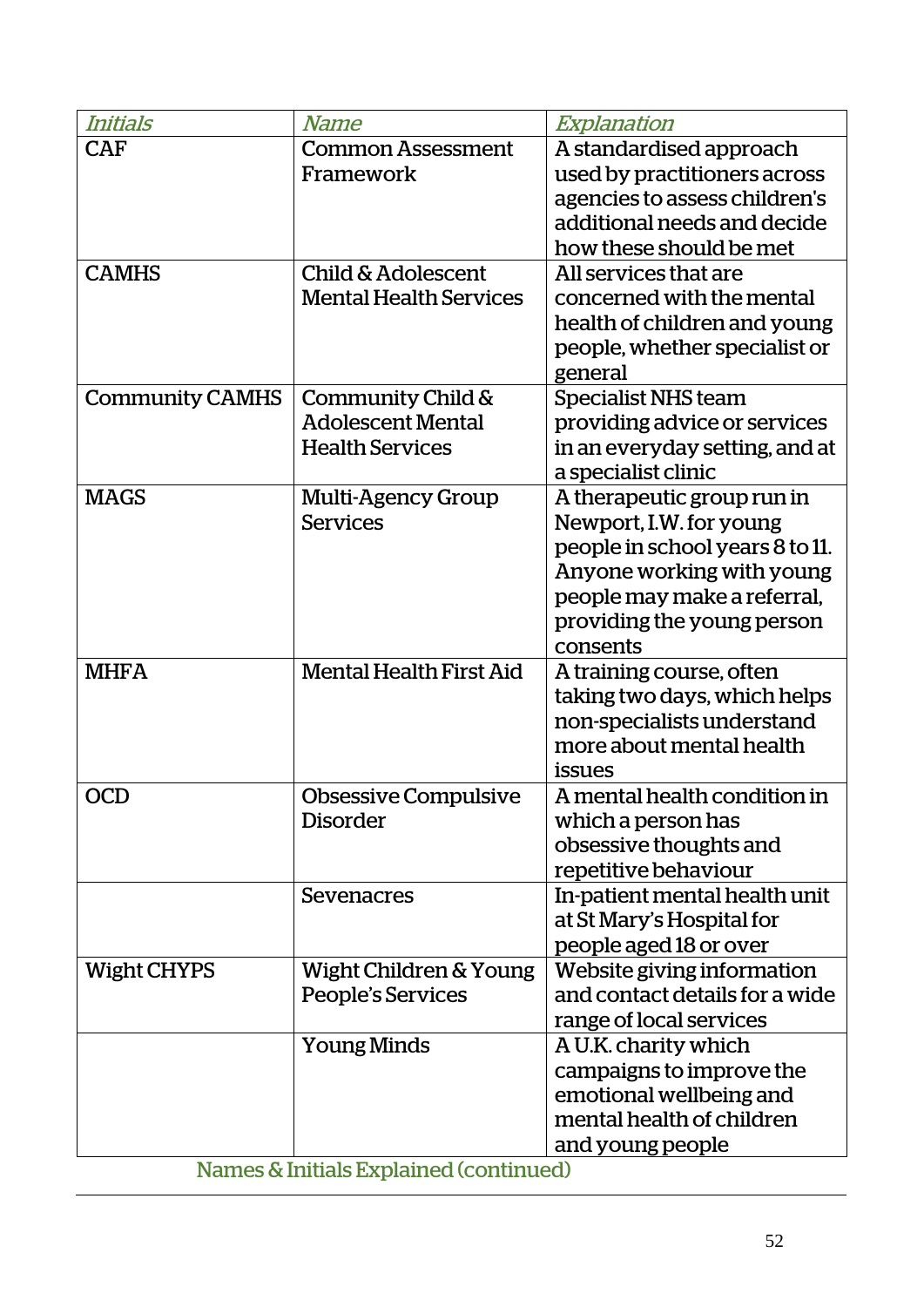| Initials      | <i>Name</i>                  | Explanation                     |
|---------------|------------------------------|---------------------------------|
|               | Commissioners                | The public service              |
|               |                              | organisations or                |
|               |                              | departments that decide         |
|               |                              | what services will be funded.   |
|               |                              | and how much money will         |
|               |                              | be spent on them                |
| <b>CQC</b>    | <b>Care Quality</b>          | Independent regulator for       |
|               | Commission                   | health and social care          |
|               |                              | services in England             |
| <b>Ofsted</b> | Office for Standards in      | Inspection body for services    |
|               | Education, Children's        | in England that care for        |
|               | Services & Skills            | children or young people,       |
|               |                              | and for education settings for  |
|               |                              | people of any age               |
| <b>PMHW</b>   | <b>Primary Mental Health</b> | <b>Members of the Community</b> |
|               | Worker                       | <b>CAMHS</b> Team that provide  |
|               |                              | support and advice to those     |
|               |                              | working with children and       |
|               |                              | young people in non-            |
|               |                              | specialist settings             |

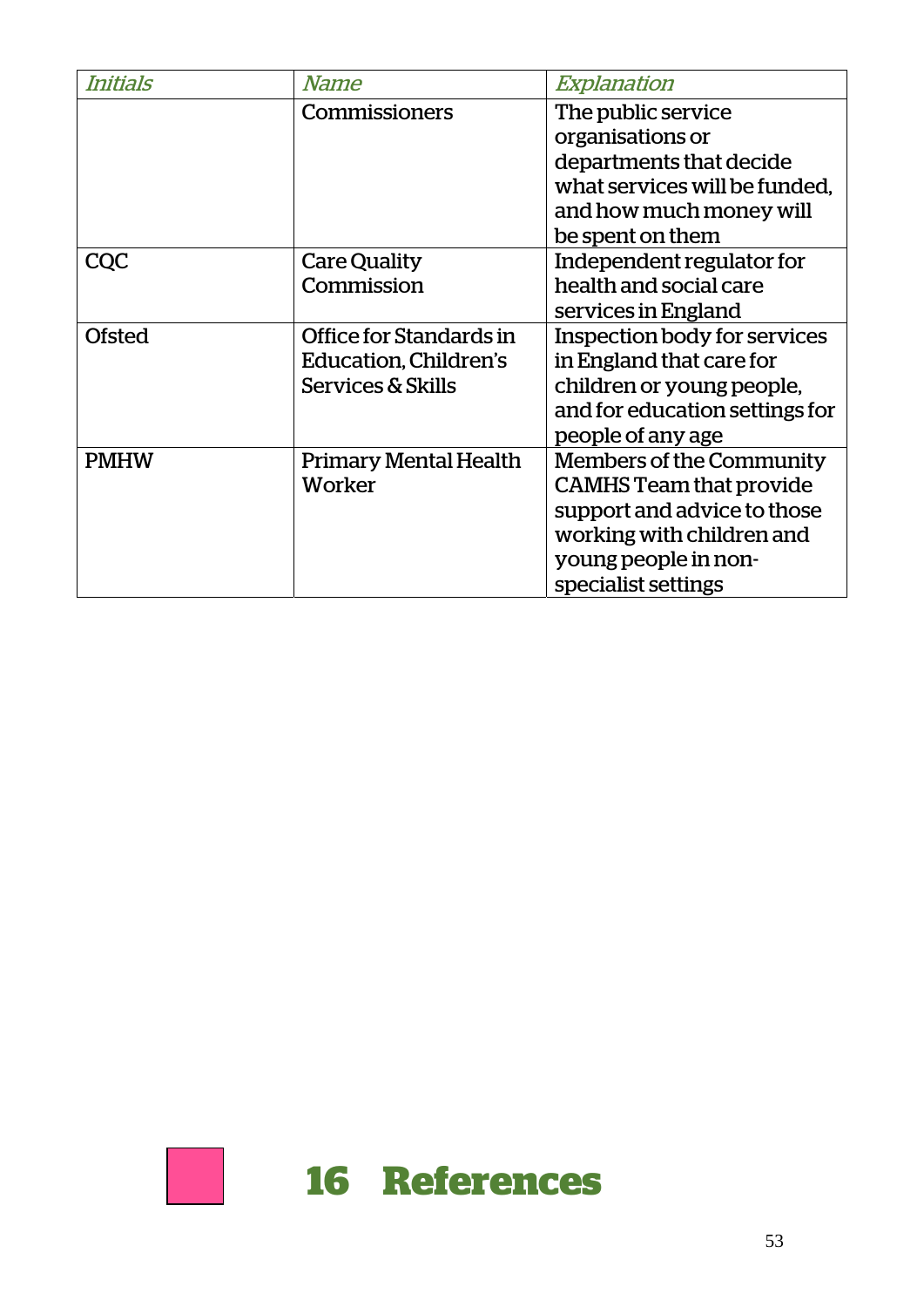- 1 Together we Stand: Commissioning, Role & Management of Child and Adolescent Mental Health Services – NHS Health Advisory Service Thematic Review, 1995
- 2 National Service Framework for Children, Young People and Maternity Services – Department of Health and Department for Education & Skills, 2004
- 2 Inspection of Safeguarding and Looked After Children's Services, Isle of Wight – CQC and Ofsted, 2010
- 4 Commissioning Investments in Community CAMHS NHS Isle of Wight, 2010
- 5 Community CAMHS Implementation Plan NHS Isle of Wight 2010
- 6 Quality Criteria for Young People Friendly Services Department of Health, 2011
- 7 Children, Young People and Mental Health: The Policy, The Progress Made, and the Challenges – Children and Young People's Mental Health Coalition, 2010
- 8 Isle of Wight Survey of Children & Young People The Children's Society, in partnership with the I.W. Council, 2012